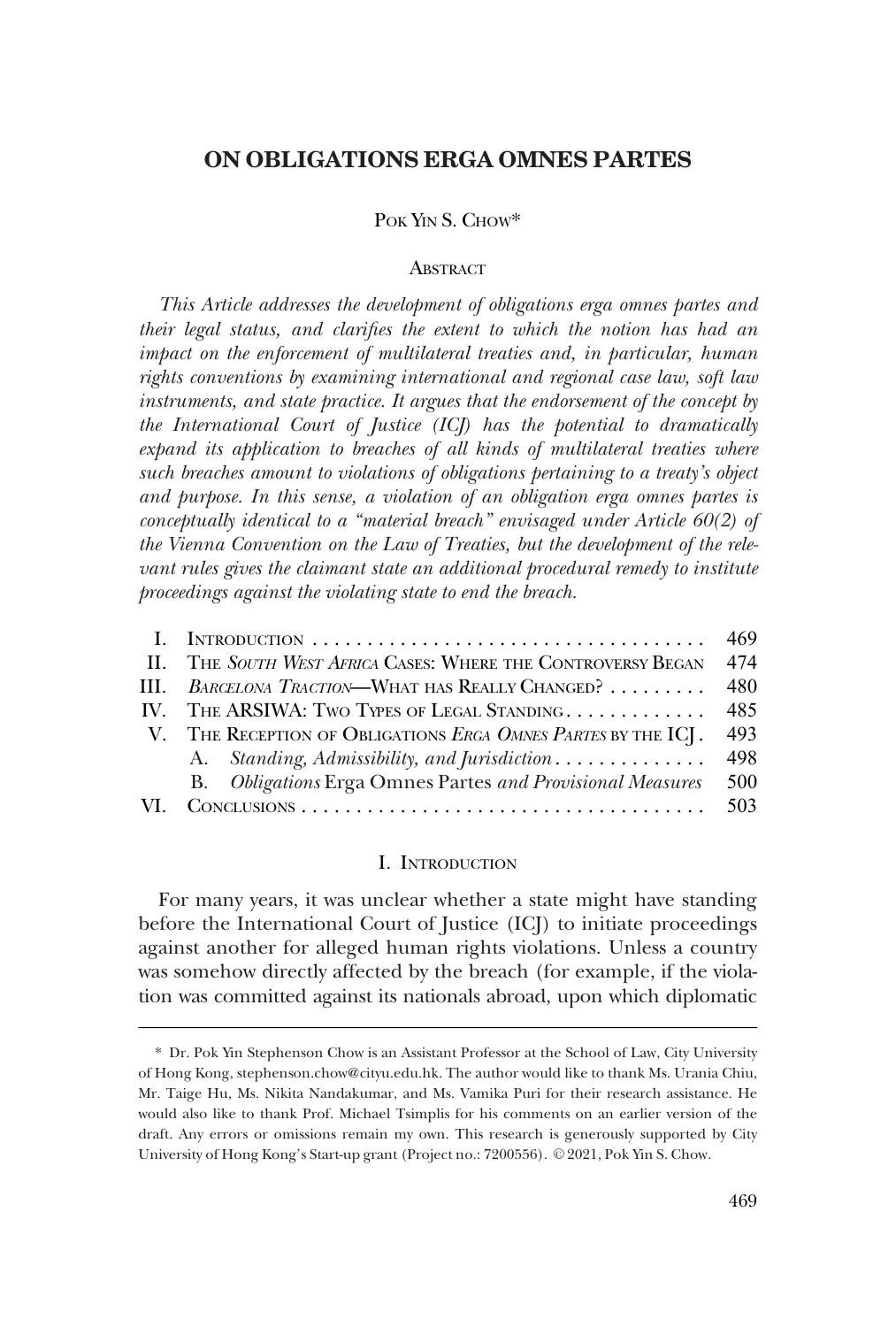protection might be invoked, $\frac{1}{2}$  or if the violation, though perpetuated by another state, occurred within its territory), $\frac{2}{3}$  it was not certain whether a state had a legal interest (as opposed to a moral interest) in seeing human rights norms enforced.<sup>3</sup> The perception that no state may bring a case to the ICJ on behalf of foreign individuals or groups was reinforced by the ICJ's observations in the *South West Africa (Second Phase)* case that "an *actio popularis,* or right resident in any member of a community to take legal action in vindication of a public interest . . . is not known to international law as it stands at present."4 Therefore, when the ICJ pronounced in its dictum in *Barcelona Traction* that certain human rights obligations are obligations *erga omnes*, insofar as "all States can be held to have a legal interest in their protection,"5 it was not clear whether the ICJ intended to

3. South West Africa (Eth. v. S. Afr.; Liber. v. S. Afr.), Second Phase, Judgment, 1966 I.C.J. 6, ¶ 41–59 (July 18) [hereinafter *1966 South West Africa case*] ("Humanitarian considerations may constitute the inspirational basis for rules of law, just as, for instance, the preambular parts of the United Nations Charter constitute the moral and political basis for the specific legal provisions thereafter set out. Such considerations do not, however, in themselves amount to rules of law. All States are interested—have an interest—in such matters. But the existence of an "interest" does not of itself entail that this interest is specifically juridical in character. . . . In order to generate legal rights and obligations, it must be given juridical expression and be clothed in legal form."). See also Judge ad hoc Skubiszewski in his dissenting opinion in the *East Timor* case, where he pointed out that there is always "a myriad of interests" (social, economic, political, and moral) that States have, as individual members of the international community, in compliance with certain rules of international law. However, in order for such an interest to be legally enforceable, it must be one that is legally protected. East Timor (Port. v. Austl.), Judgment, 1995 I.C.J. 90, 224, ¶ 103–104 (June 30) [hereinafter *East Timor*] (dissenting opinion by Skubiszewki, J.); *see* South West Africa (Eth. v. S. Afr.; Liber. v. S. Afr.), Preliminary Objections, 1962 I.C.J. 455 (Dec. 21) [hereinafter *1962 South West Africa case (Preliminary Objections)*] (dissenting opinion of Winiarski, J.) (remarking that, in order to find the applicant States to have obtained the capacity to raise a claim against the respondent State before the ICJ, there must exist "a subjective right, a real and existing individual interest which is legally protected.").

4. *1966 South West Africa case*, *supra* note 3.

5. Barcelona Traction, Light and Power Company, Limited (Belg. v. Spain), Second Phase, Judgment, 1970 I.C.J. 3, ¶ 33, 35 (Feb. 5) [hereinafter *Barcelona Traction*].

<sup>1.</sup> *See, e.g.*, Mavrommatis Palestine Concessions (Greece v. U.K.), Judgment, 1924 P.C.I.J. (ser. A) No. 2, at 12 (Aug. 30); Panevezys-Saldutiskis Railway (Est. v. Lith.), Judgment, 1939 P.C.I.J. (ser. A/B) No. 76, at 16 (Feb. 28); Nottebohm (Liech. v. Guat.), Second Phase, Judgment, 1955 I. C.J. 4, at 24 (Apr. 6).

<sup>2.</sup> *See, e.g.*, Application of Convention on Prevention and Punishment of Crime of Genocide (Bosn. & Herz. v. Serb. & Montenegro), Judgment, 2007 I.C.J. 43 (Feb. 26); *see also* Military and Paramilitary Activities in and Against Nicaragua (Nicar. v. U.S.), Merits Judgment, 1986 I.C.J. 14 (June 27) (concerning the sponsoring of paramilitary activities by a foreign State within domestic territory; other examples including extraterritorial abductions within domestic territory).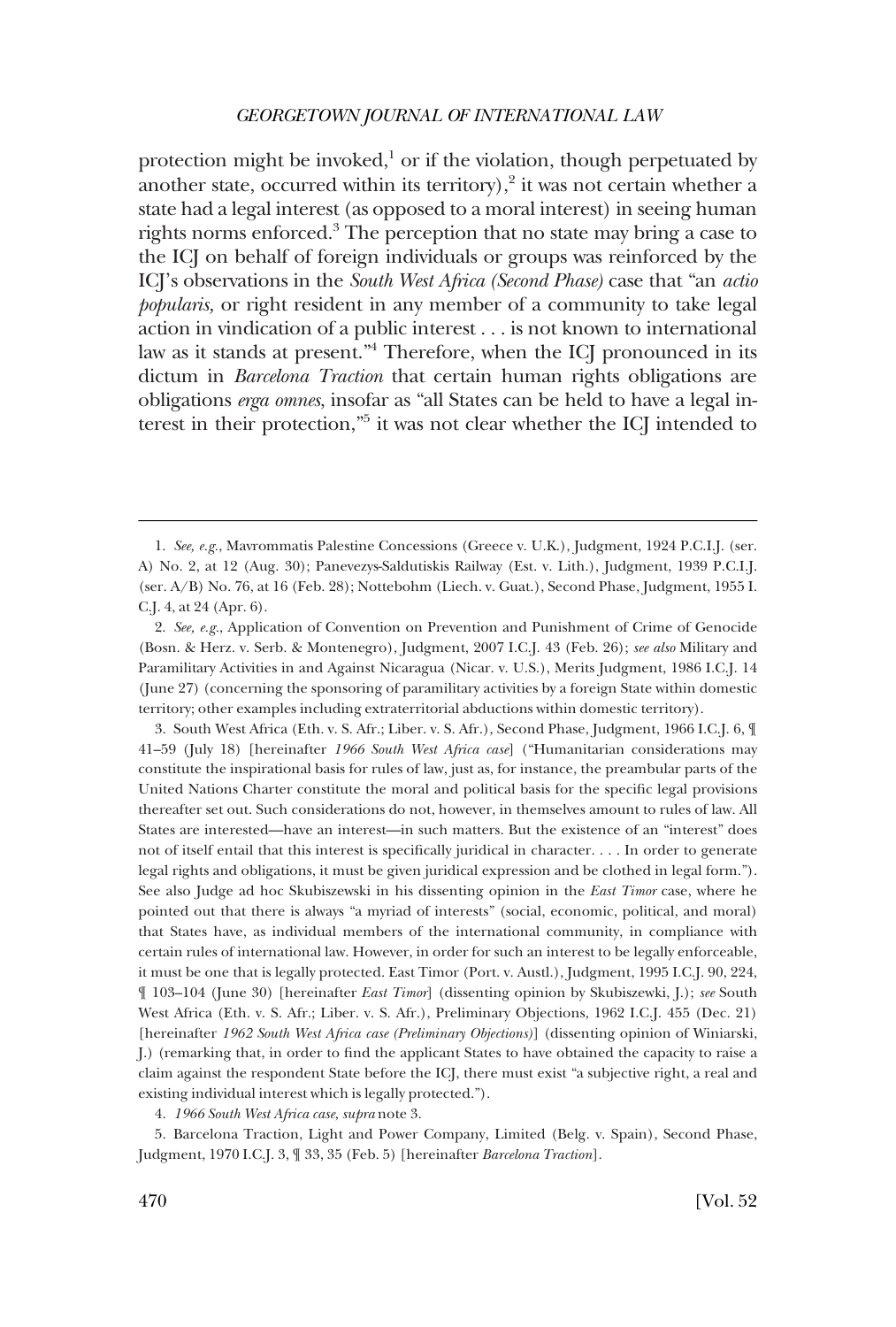overturn its finding in *South West Africa* and, if not, how these two seemingly incompatible positions could be reconciled.<sup>6</sup>

The disjunction in the ICJ's remarks triggered an extensive debate on the requirements for acquiring legal standing.7 Some doubt the idea that a breach of an international obligation may give rise to universal standing for all states, because responsibility under international law has traditionally been premised on the conceptions of "tort" or "delict"<sup>8</sup> and was thus "acknowledged only in relation to another state."9 Furthermore, the acknowledgment of obligations *erga omnes* implies that states can be held accountable to all members of the international community based on judicial endorsement of the significance and importance of the obligations involved for all other states.10 This has the effect of disrupting the horizontal structure of international law, wherein states are the only legislators.<sup>11</sup> It also threatens to impose a decentralized mode of law enforcement that may, it is feared, encourage an abusive and/or political use of international law.<sup>12</sup>

The general dismissal of the concept of obligations *erga omnes* also underpins much of the skepticism in relation to obligations *erga omnes partes.* Like the idea of obligations *erga omnes*, obligations *erga omnes* 

8. Clyde Eagleton, *International Organization and the Law of Responsibility*, 76 RECUEIL DES COURS 319, 423 (1950) ("Responsibility [under traditional international law] was acknowledged only in relation to another state; it was based on 'tort' or 'delict' . . . The two states concerned fought it out as between themselves, and no one else had the right to interfere.").

9. *Id.* Therefore, it was thought that a breach of an *erga omnes* obligation only gave rise to a right to self-help remedies, such as to insist on fulfilment of the obligation or call for the breach to be discontinued and, when such remedies failed, to impose countermeasures/retorsions falling short of the use of force (such as imposing unilateral sanctions) with a view to pressuring the violating States into compliance.

10. *See Barcelona Traction*, *supra* note 5, ¶ 33 ("In view of the importance of the rights involved, all States can be held to have a legal interest in their protection; they are obligations *erga omnes*."). 11. Coffman, *supra* note 7, at 297; Criddle, *supra* note 7, at 329.

12. TAMS, *supra* note 7, at 14; Marek, *supra* note 7, at 481–82 (describing universal standing as

potentially leading to "mob justice"); McCaffrey, *supra* note 7, at 244 ("It would seem that any situation allowing each member of the international community to take individual action would amount to a state of vigilantism, and thus simply be an invitation to chaos.").

<sup>6.</sup> *See, e.g.*, Egon Schwelb, *The Actio Popularis and International Law*, 2 ISR. Y.B. HUM. RTS. 46 (1992).

<sup>7.</sup> *Id.*; *see also* CHRISTIAN J. TAMS, ENFORCING OBLIGATIONS ERGA OMNES IN INTERNATIONAL LAW 15 (2005); Krystyna Marek, *Criminalizing State Responsibility*, 14 REVUE BELGE DE DROIT INT'L 460, 481–82 (1978–79); Stephen McCaffrey, *Lex Lata or the Continuum of State Responsibility*, *in*  INTERNATIONAL CRIMES OF STATE: A CRITICAL ANALYSIS OF THE ILC'S DRAFT ARTICLE 19 OF STATE RESPONSIBILITY 242, 244 (Joseph Weiler, Antonio Cassese & Marina Spinedi eds., 1989); Peter D. Coffman, *Obligations Erga Omnes and the Absent Third State*, 39 GER. Y.B. OF INT'L L. 285, 296–97 (1996); Evan J. Criddle, *Standing for Human Rights Abroad*, 100 CORNELL L. REV. 269, 329 (2015).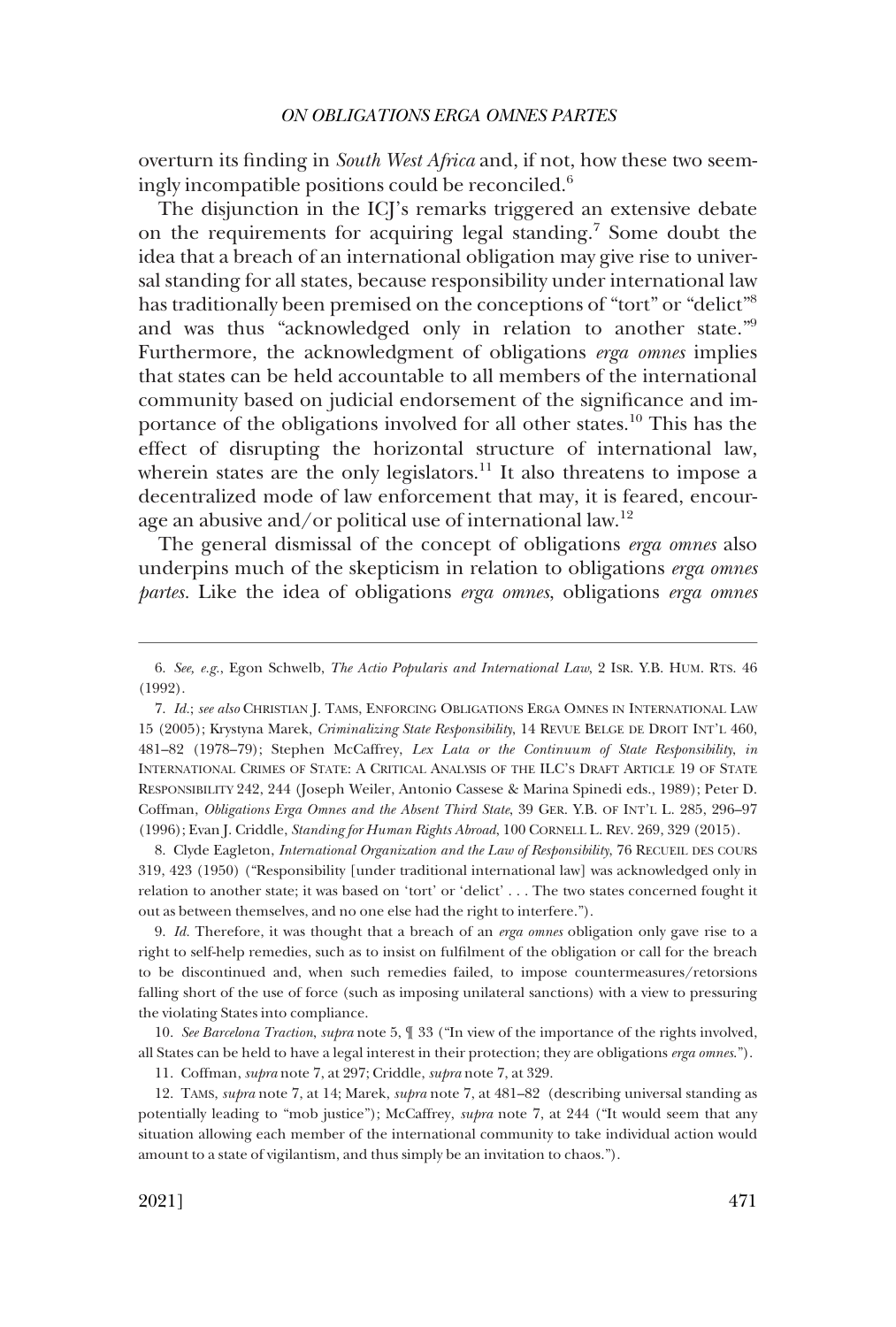*partes* purport to provide legal standing for states not directly injured, provided that these states are also parties to the same treaty.13 In so doing, the concept challenges the deeply held belief that multilateral treaties consist of bundles of bilateral, reciprocal rights and obligations.14 It has therefore been argued that the concept of *erga omnes partes* stretches the interpretation of treaties and therefore of state consent.15 Similar to obligations *erga omnes,* the concept of obligations *erga omnes partes* also threatens to give rise to a scattered mode of enforcement where every state party to a convention may invoke responsibility for a breach.

In November 2019, The Gambia filed a request for provisional measures against Myanmar, alleging that Myanmar had committed genocide against the Rohingya population contrary to the Genocide Convention.<sup>16</sup> For decades, tensions had been growing between the Rohingya, who are mostly Muslim, and the majority Bamar Buddhist population, leading to an armed conflict between the Arakan Rohingya Salvation Army (ARSA) and Myanmar's military.<sup>17</sup> Violent clashes between insurgents and government forces intensified after August 2017, leaving many, including children, killed or maimed.<sup>18</sup> Rape and sexual violence "were perpetrated on a massive scale."<sup>19</sup>

In its judgment for the indication of provisional measures, the ICJ found that The Gambia had *prima facie* standing against Myanmar, despite the fact that the African country is situated more than 7,000 miles from Myanmar, and therefore seemingly lacked a tangible connection to the dispute.<sup>20</sup> The ICJ ruled that "[i]n view of their shared values, all

17. *See* Hum. Rts. Council, Rep. of the Indep. Int'l Fact-Finding Mission on Myan., ¶¶ 31–35, U.N. Doc. A/HRC/39/64 (Sept. 12, 2018).

18. *Id.* ¶ 37.

19. *Id.* ¶ 38.

<sup>13.</sup> *See, e.g.*, Questions Relating to Obligation to Prosecute or Extradite (Belg. v. Sen.), Judgment, 2012 I.C.J. 422, ¶ 68 (July 20) [hereinafter *Belgium v. Senegal*].

<sup>14.</sup> *See, e.g.*, Christian Dominice´, *The International Responsibility of States for Breach of Multilateral Obligations*, 10 EUR. J. INT'L L. 353, 354 (1999).

<sup>15.</sup> *Belgium v. Senegal*, *supra* note 13 (dissenting opinion of Xue, J. ¶ 12); *id.* (dissenting opinion of Sur, J. ¶ 38).

<sup>16.</sup> An ethno-religious minority with an estimated population of 1–1.5 million, the Rohingya are a heavily deprived stateless nation residing in the Rakhine State of Myanmar. Over the decades, the government of Myanmar has sought systematically to deprive the group of their civil and political rights. S*ee* A. K. M. Ahsan Ullah, *Rohingya Crisis in Myanmar: Seeking Justice for the "Stateless*,*"* 32 J. CONTEMP. CRIM. JUST. 285 (2016).

*See* Application of Convention on Prevention and Punishment of Crime of Genocide 20. (Gam. v. Myan.), Provisional Measures, ¶ 42 (Jan. 23, 2020) [hereinafter *The Gambia v. Myanmar*], [https://www.icj-cij.org/public/files/case-related/178/178-20200123-ORD-01-00-EN.pdf.](https://www.icj-cij.org/public/files/case-related/178/178-20200123-ORD-01-00-EN.pdf)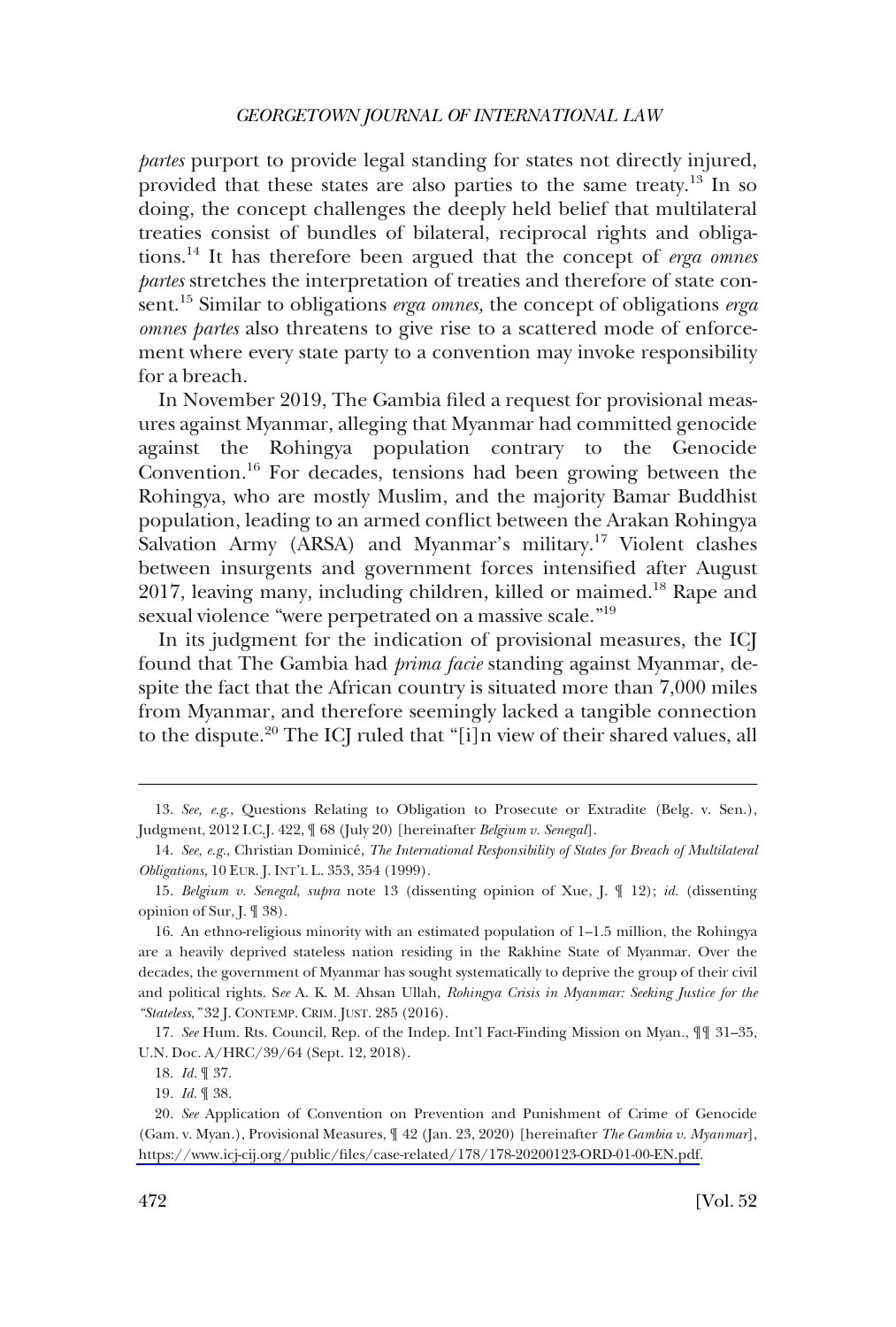the States parties to the Genocide Convention have a common interest to ensure that acts of genocide are prevented."<sup>21</sup> The Gambia, being a party to the Genocide Convention, therefore has a legal interest in compliance with the convention obligations, as they are obligations *erga omnes partes,* i.e., obligations owed "by any State party to all the other State parties."22 The finding that The Gambia had standing on the basis of the *erga omnes partes* obligations revived the fierce disagreements over this novel concept.<sup>23</sup>

The purpose of this Article is to evaluate the legal status of obligations *erga omnes partes* and their implications for the law regarding legal standing.24 Sections II and III discuss the *South West Africa*25 and Barcelona Traction cases,<sup>26</sup> the two most cited yet highly controversial authorities on the subject. 27 Among other issues, the Article will demonstrate that far from being a mysterious idea that came out of nowhere, the concept that a state may have legal standing to call for the enforcement of international legal obligations, even if it has not suffered a direct injury, existed well before the *South West Africa* cases. Section IV examines the International Law Commission's (ILC) efforts to codify the law on legal standing and how its body of work influenced the decisions of regional courts and international tribunals. Section V discusses how the ICJ reacted to the concept in case law and how its view on the subject potentially transforms how the notion should be approached. Section VI offers some conclusions from this study.

24. The notion of standing (*locus standi*) in international law has never been clearly defined. A commonly accepted understanding of legal standing is that it constitutes "the requirement that a State seeking to enforce the law establishes a sufficient link between itself and the legal rule that forms the subject matter of the enforcement action." TAMS, *supra* note 7, at 26. Note that legal standing in international law does not only refer to being a party to a court proceeding, but also describes one of the legal requirements on the basis of which a State may lawfully take self-help enforcement actions against another State, including, for instance, countermeasures and retorsions. Nevertheless, this article focuses on the standing to pursue legal proceedings.

27. The significance of the two cases for legal standing has been fiercely debated. *See infra*  Sections II and III below.

<sup>21.</sup> *Id.* ¶ 41.

<sup>22.</sup> *See id.* 

*See id.* ¶¶ 4–8 (separate opinion by Xue, V.P.), [https://www.icj-cij.org/public/files/case-](https://www.icj-cij.org/public/files/case-related/178/178-20200123-ORD-01-01-EN.pdf)23. [related/178/178-20200123-ORD-01-01-EN.pdf;](https://www.icj-cij.org/public/files/case-related/178/178-20200123-ORD-01-01-EN.pdf) *see also Belgium v. Senegal*, *supra* note 13 (dissenting opinion of Sur, J. ¶ 44) (stating that the notion of "erga omnes partes" was described in Judge *ad hoc* Sur's dissenting opinion in *Belgium v. Senegal* as "a rabbit from a magician's hat")

<sup>25.</sup> *1962 South West Africa case (Preliminary Objections)*, *supra* note 3; *1966 South West Africa case*, *supra* note 3.

<sup>26.</sup> *Barcelona Traction*, *supra* note 5.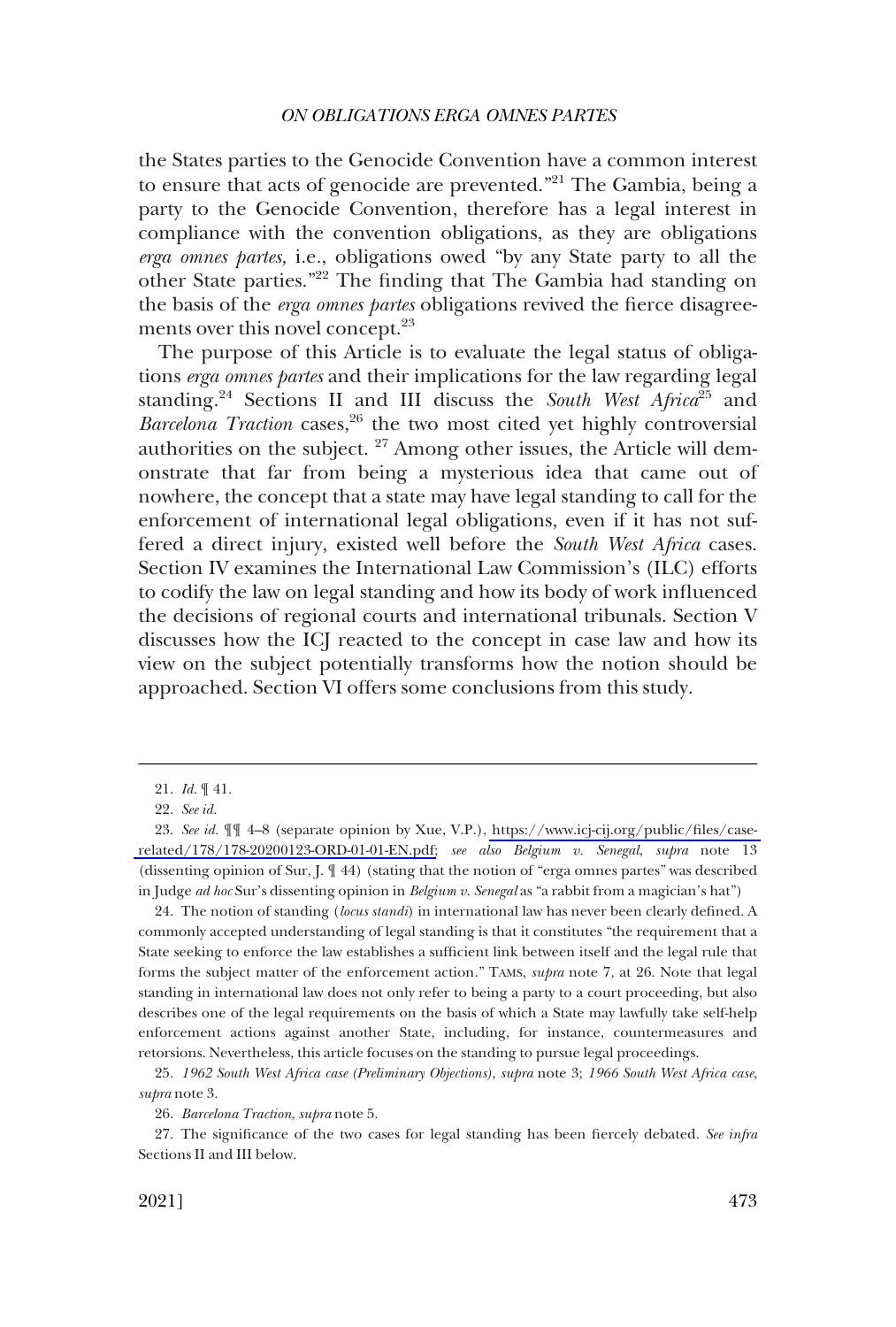#### <span id="page-5-0"></span>II. THE *SOUTH WEST AFRICA* CASES: WHERE THE CONTROVERSY BEGAN

The *South West Africa* cases are a common starting point for understanding under what circumstances a state may acquire standing before the international court.<sup>28</sup> Namibia (then German South West Africa) was placed under South Africa's mandate after Germany's defeat in World War I.29 After World War II, South Africa lodged a request with the General Assembly for Namibia to be incorporated into its territory.30 The request was declined by the General Assembly, but South Africa continued its occupation of Namibia.<sup>31</sup> In 1960, Ethiopia and Liberia instituted proceedings against South Africa, seeking a declaration from the world court that South Africa had been in breach of its duties as a mandatory power, that Namibia remained a mandate, and that, because of South Africa's failures, Namibia should be placed under the supervision of the United Nations. 32 In the ICJ's *1962 South West Africa case (Preliminary Objections)*, the issue was whether Ethiopia and Liberia had standing before the ICJ over South Africa's alleged breaches of the terms of the Mandate, an instrument entered into between South Africa and the Allied Powers.<sup>33</sup> The majority of the bench took note of the compromissory clause under Article 7(2) of the Mandate, which provided that:

[I]f any dispute whatever should arise between the Mandatory and another Member of the League of Nations relating to the interpretation or the application of the provisions of the Mandate . . . if it cannot be settled by negotiation, [it] shall be submitted to the Permanent Court of International Justice.<sup>34</sup>

Commenting on the way the provision is worded, the ICJ observed that:

[T]he manifest scope and purport of the provisions of this Article indicate that the Members of the League were

<sup>28.</sup> *1962 South West Africa case (Preliminary Objections)*, *supra* note 3; *1966 South West Africa case*, *supra* note 3.

<sup>29.</sup> For an excellent background to the case, see Richard A. Falk, *The South West Africa Cases: An Appraisal*, 21 INT'L ORG. 1, 2–5 (1967).

<sup>30.</sup> *Id.* at 2.

<sup>31.</sup> *Id*. at 3.

<sup>32.</sup> *Id.* at 3.

<sup>33.</sup> *1962 South West Africa case (Preliminary Objections)*, *supra* note 3.

<sup>34.</sup> *Id.* at 335.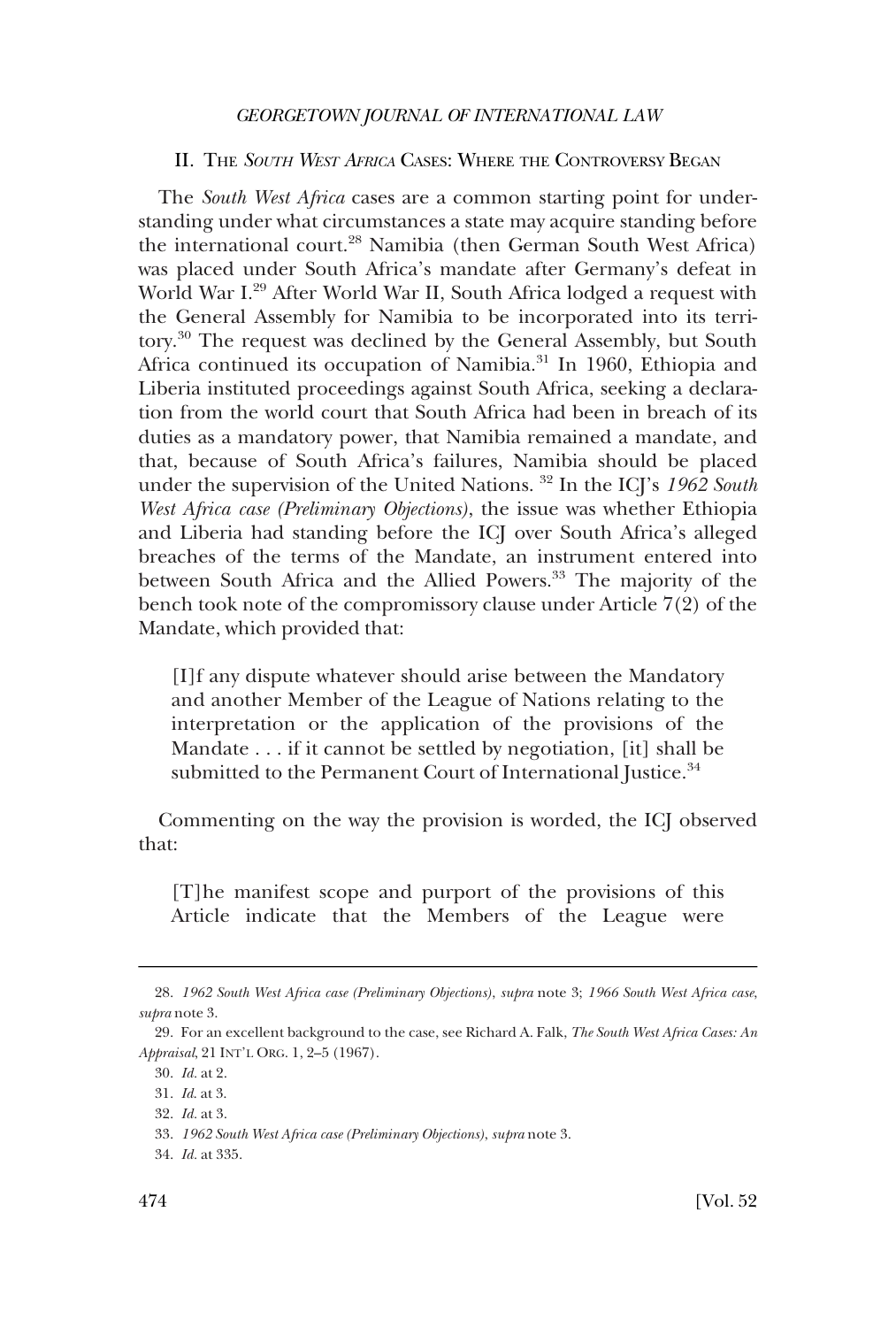understood to have a legal right or interest in the observance by the Mandatory of its obligations both toward the inhabitants of the Mandated Territory, and toward the League of Nations and its Members.<sup>35</sup>

Thus, the majority found—by a narrow vote of eight to seven—that Ethiopia and Liberia had standing in the dispute. $36$ 

The above decision was, however, met with strong dissent. Judges Spender and Fitzmaurice, in their joint dissenting opinion, observed that Article 7 of the Mandate could not be understood in the abstract; rather, the Article must be interpreted in light of other provisions of the international agreement.<sup>37</sup> They further observed that:

The Mandate . . . has two main classes of substantive provisions. The first . . . comprises the provisions inserted for the benefit of the peoples of the territory [the 'conduct clauses']. The other . . . comprises those which were inserted for the national benefit of the Members of the League and their nationals (commercial rights, open door, freedom for missionary activities, etc.) [the 'special interest clauses']. . . . Article 7 must be understood as referring to a dispute in the traditional sense of the term, as it would have been understood in 1920, namely a dispute between the actual parties before the Court about their own interests, in which they appear as representing themselves and not some other entity or interest.<sup>38</sup>

<sup>35.</sup> *Id.* at 343 ("The Respondent's contention runs counter to the natural and ordinary meaning of the provisions of Article 7 of the Mandate, which mentions 'any dispute whatever' arising between the Mandatory and another Member of the League of Nations 'relating to the interpretation or the application of the provisions of the Mandate.' The language used is broad, clear and precise: it gives rise to no ambiguity and it permits of no exception. It refers to any dispute whatever relating not to any one particular provision or provisions, but to 'the provisions' of the Mandate, obviously meaning all or any provisions, whether they relate to substantive obligations of the Mandatory toward the inhabitants of the Territory or toward the other Members of the League or to its obligation to submit to supervision by the League under Article 6 or to protection under Article 7 itself. For the manifest scope and purport of the provisions of this Article indicate that the Members of the League were understood to have a legal right or interest in the observance by the Mandatory of its obligations both toward the inhabitants of the Mandated Territory, and toward the League of Nations and its Members.").

<sup>36.</sup> *Id.* at 347.

<sup>37.</sup> *Id.* at 550–54 (Spender & Fitzmaurice, JJ., dissenting).

<sup>38.</sup> *Id.* at 549–50, 558–59.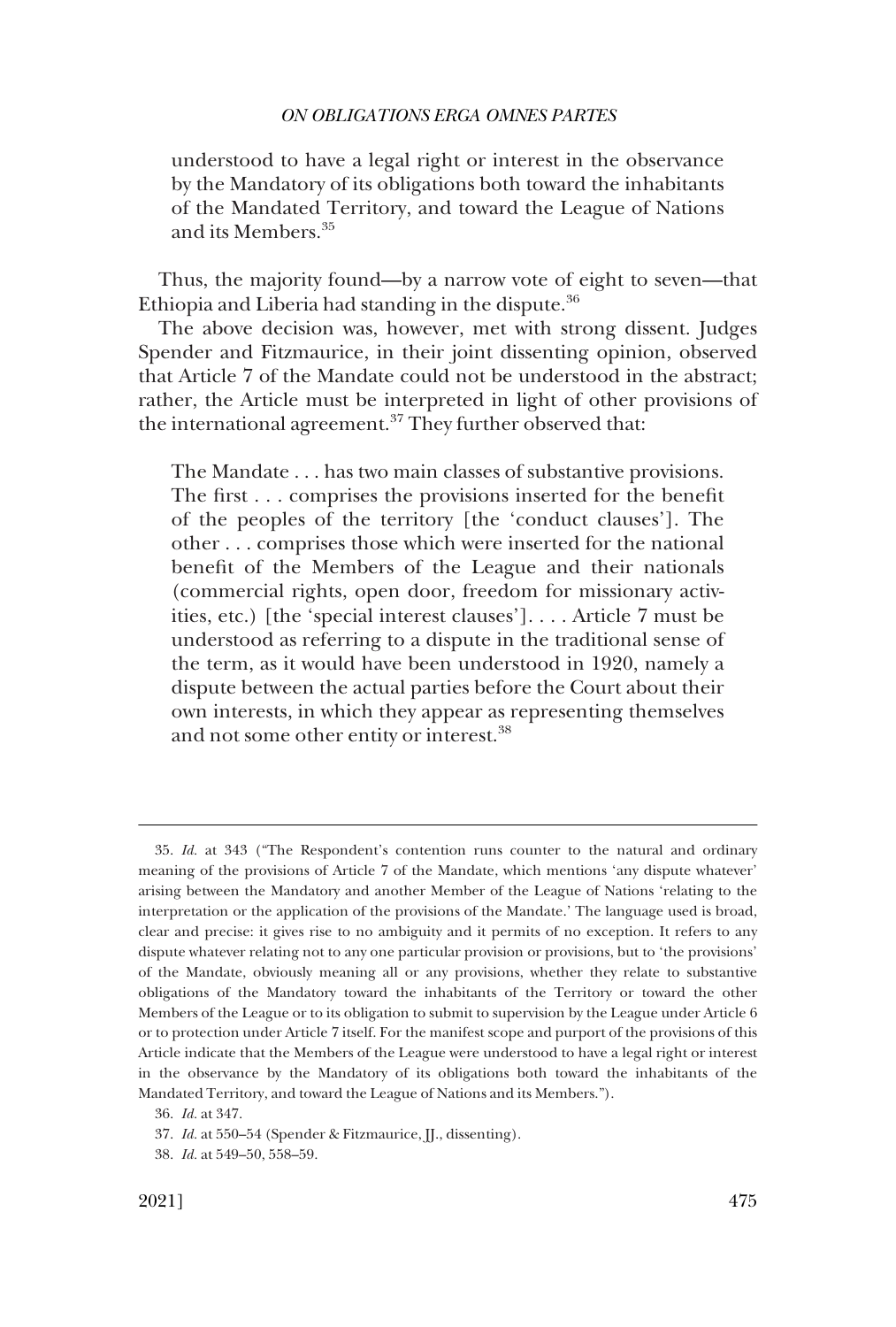The majority's conclusion in the 1962 *South West Africa* case*—*that Ethiopia and Liberia had standing—was essentially reversed at the merits stage.39 This time, the vote was split six to six and the judgment was only decided by Judge (now President) Spender's casting vote.<sup>40</sup> The majority in the 1966 judgment followed a line of reasoning that closely reflected the approach adopted by Judge Spender and Fitzmaurice in their joint dissent in 1962:

[T]he question which has to be decided is whether, according to the scheme of the mandates and of the mandates system as a whole, any legal right or interest (which is a different thing from a political interest) was vested in the members of the League of Nations, including the present Applicants, individually and each in its own separate right to call for the carrying out of the mandates as regards their "conduct" clauses; — or whether this function must, rather, be regarded as having appertained exclusively to the League itself, and not to each and every member State, separately and independently.

In order to determine what the rights and obligations of the Parties relative to the Mandate were and are . . . the Court must place itself at the point in time when the mandates system was being instituted, and when the instruments of mandate were being framed. The Court must have regard to the situation as it was at that time, which was the critical one, and to the intentions of those concerned as they appear to have existed, or are reasonably to be inferred, in the light of that situation.<sup>41</sup>

The majority in the 1966 judgment observed that the context in which the Mandate was established suggested that its performance under the conduct clauses was a matter for the League Council and not for the Permanent Court.<sup>42</sup> The wording of Article 7 of the Mandate was not express enough to change this position, and therefore standing was only conferred upon states to challenge breaches of the special-

<sup>39.</sup> *See 1966 South West Africa case*, *supra* note 3.

<sup>40.</sup> *Id.* ¶ 100.

<sup>41.</sup> *Id.* ¶ 14, 16.

<sup>42.</sup> *Id*. ¶ 34 ("[U]nder the mandates system, and within the general framework of the League system, the various mandatories were responsible for their conduct of the mandates solely to the League [and later, the United Nations]—in particular to its Council—and were not additionally and separately responsible to each and every individual State member of the League.").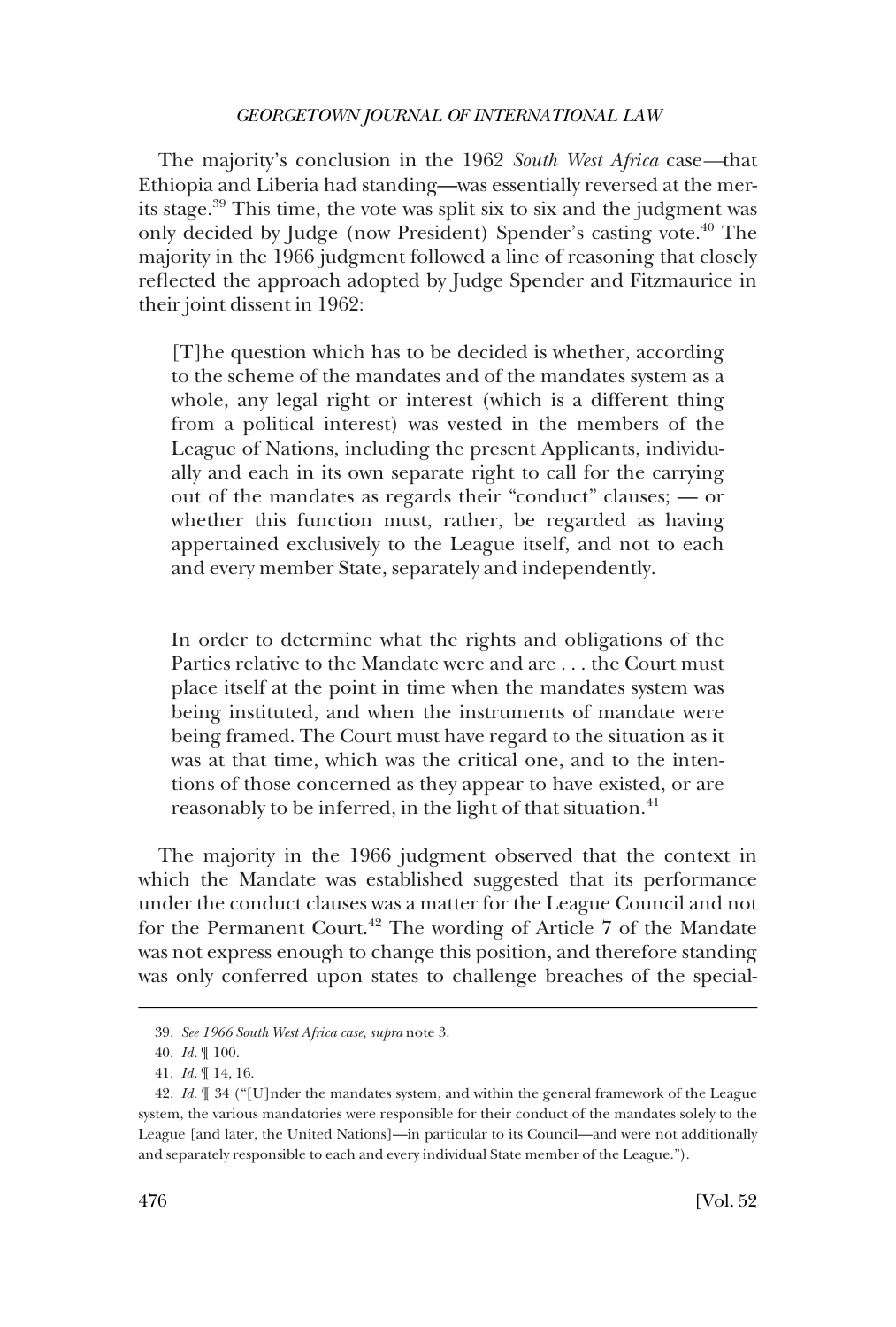interest clauses.43 In consequence, if standing were to be construed in favor of Ethiopia and Liberia over the conduct clauses, it would amount to *actio popularis* (i.e. a class action)—a doctrine that, in the opinion of the majority, did not exist in international law at the time.<sup>44</sup>

The 1966 *South West Africa* judgment was heavily criticized. First, it was thought that the issue of standing ought to have been settled in 1962, and because of the ICJ's approach, it did not ultimately make a judgment as to the merits of the case despite it being in the merits stage.45 The majority sought to justify reviving the debate by making a distinction between a state's standing to bring a case to court (which the majority in the 1966 judgment argued was the subject of contention in the 1962 judgment) and its standing to the relief sought (which was the issue in the 1966 judgment).<sup>46</sup> This distinction was widely thought to be unconvincing.47 Second, the reference to *actio popularis* was viewed as unnecessary, if not unwarranted. It was unnecessary because the issue was resolved by way of treaty interpretation and so there was no need to ascertain the concept of *actio popularis*. 48 It was unwarranted because the practice of creating a general legal interest for states parties to an international agreement to invoke responsibility in the event of another's breach clearly did exist at that time.<sup>49</sup> In fact, Judge Jessup was correct when he remarked in his separate opinion in the 1962 *South West Africa* case that "[f]or over a century, treaties have specifically recognized the legal interests of States in general humanitarian causes and have frequently provided procedural means by which States could

<sup>43.</sup> *Id.* ¶ 63. In arriving at this conclusion, the ICJ compared the mandate with the Minorities Treaties. The latter expressly conferred legal standing upon members of the Council to bring a case before the PCIJ, while the wording of the former is more obscure.

<sup>44.</sup> *1966 South West Africa case*, *supra* note 3, ¶ 88.

<sup>45.</sup> *See 1962 South West Africa case (Preliminary Objections)*, *supra* note 3, at 328; *see also* Falk, *supra*  note 29, at 6.

<sup>46.</sup> *1966 South West Africa case*, *supra* note 3, ¶ 15; FARID AHMADOV, THE RIGHT OF *ACTIO POPULARIS* BEFORE INTERNATIONAL COURTS AND TRIBUNALS 90 (2018).

<sup>47.</sup> *See, e.g.*, Falk, *supra* note 29, at 10. Note, however, that later development on this aspect of the law seems to suggest that the distinction was not entirely wrong. In short, as the law developed, it became clear that there is a difference between a situation where a State is injured by an internationally wrongful act and is thereupon entitled to a claim for reparations, and one where a State is not directly injured but is nevertheless entitled to sue in order to compel the wrongdoer to comply with an international law norm. *See infra* Section IV (describing Article 48 of the ARSIWA and its subsequent development).

<sup>48.</sup> TAMS, *supra* note 7, at 68.

<sup>49.</sup> *Id.*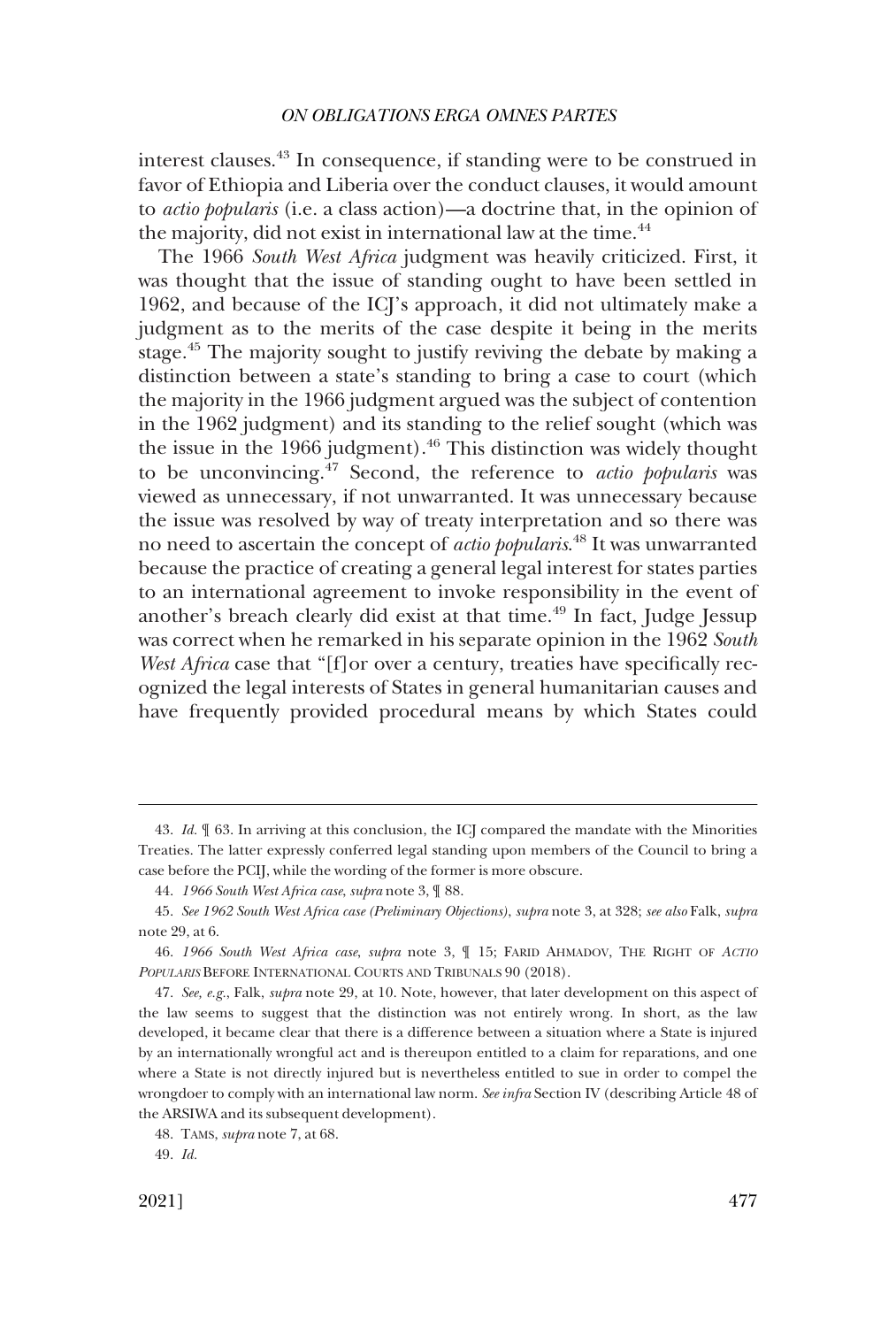secure respect for these interests."<sup>50</sup> To name a few examples, the Minorities Treaties expressly provide for the legal standing of all Allied Powers and members of the Council of the League of Nations to bring a case before the Permanent Council of International Justice ("PCIJ") when there is a "difference in opinion as to questions of law or fact arising out of [any of the provisions contained therein]."51 The Genocide Convention provides that

Disputes between the Contracting Parties relating to the interpretation, application or *fulfilment* of the present Convention, including those relating to the responsibility of a State for genocide or for any of the other acts enumerated in article III, shall be submitted to the International Court of Justice at the request of any of the parties to the dispute.<sup>52</sup>

The obligations that the Convention requires states to "fulfil" include the prohibition and criminalization of genocide within their respective territories.53 Other examples are the provisions of the Constitution of the International Labour Organisation ("ILO"). Article 26 of the ILO Constitution provides that "[a]ny of the Members shall have the right to file a complaint with the International Labour Office if it is not satisfied that any other Member is securing the effective observance of any Convention which both have ratified in accordance with the foregoing articles."54 Articles 27 and 28 further provide for a commission of

<sup>50.</sup> *1962 South West Africa case (Preliminary Objections)*, *supra* note 3, at 425 (separate opinion of Jessup, J.); another example of a treaty providing for third-party standing irrespective of any direct material injury can be found in the Peace Treaty of Versailles to the Kiel Canal. In the case *S.S. Wimbledon* Judgement of August 17, 1923 (Series A, No. 1), the PCIJ observed that "each of the four Applicant Powers has a clear interest in the execution of the provisions relating to the Kiel Canal, since they all possess fleets and merchant vessels flying their respective flags. They are therefore, even though they may be unable to adduce a prejudice to any pecuniary interest, covered by the terms of Article 386, paragraph I of which is as follows: 'In the event of violation of any of the conditions of Articles 380 to 386, or of disputes as to the interpretation of these articles, any interested Power can appeal to the jurisdiction instituted for the purpose by the League of Nations.'" S.S. Wimbledon (U.K., Fr., It., & Japan v. Ger.), Judgment, 1923 P.C.I.J. (ser. A) No. 1 (Aug. 17).

<sup>51.</sup> *See, e.g.*, Minorities Treaty Between the Principal Allied and Associated Powers (the British Empire, France, Italy, Japan and the United States) and Poland art. 12, June 28, 1919, 225 C.T.S. 412.

<sup>52.</sup> Convention on the Prevention and Punishment of the Crime of Genocide art. IX, Dec. 9, 1948, 78 U.N.T.S. 277 (emphasis added).

<sup>53.</sup> *Id.* art. I.

<sup>54.</sup> Constitution of the International Labour Organization art. 26, Oct. 9, 1946, 15 U.N.T.S. 35.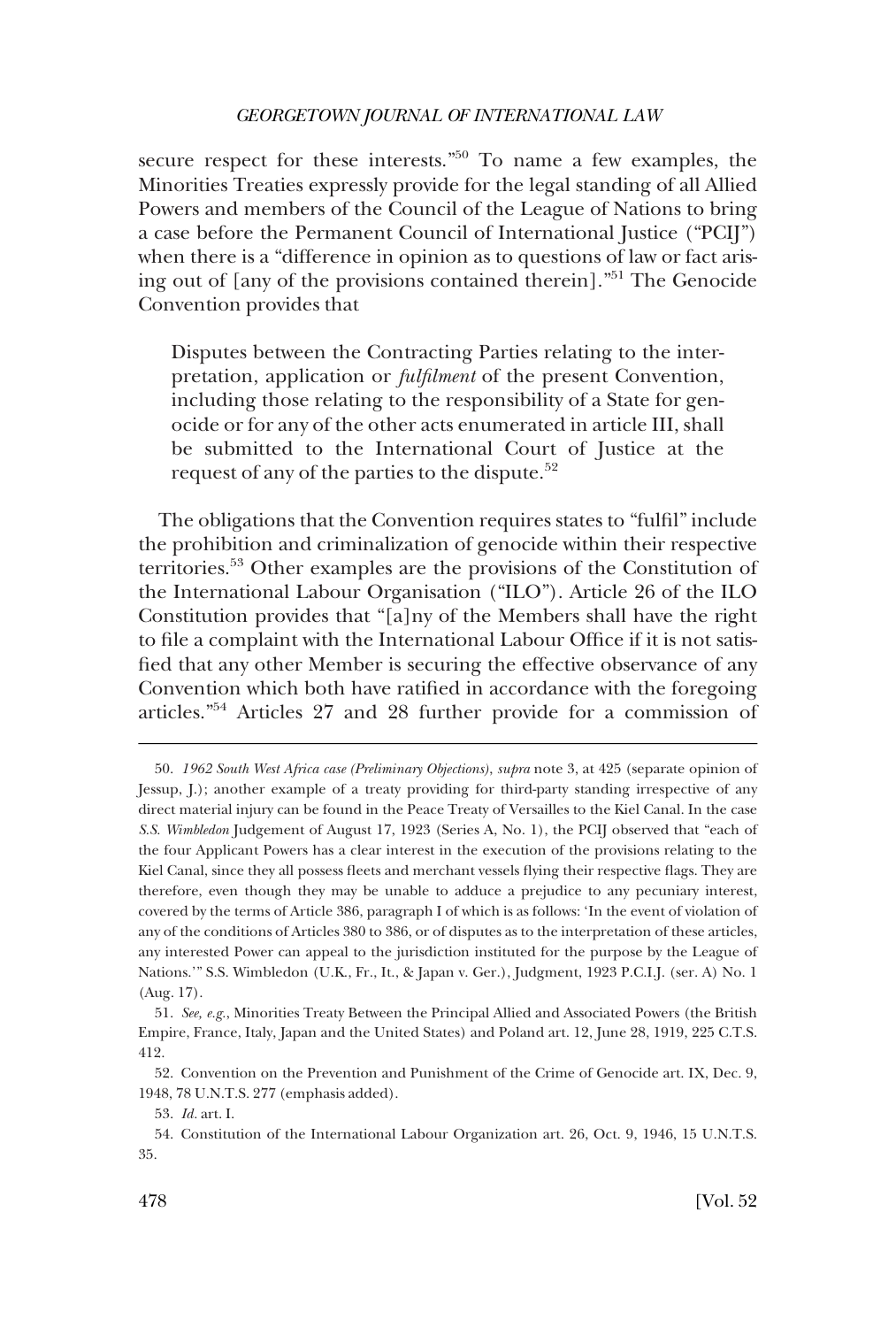inquiry to be established where necessary to find facts and make recommendations.55 Articles 29 and 31 provide that should the governments "concerned in the complaint" be unable to accept the recommendations made, the matter may be referred to the ICJ and the latter's decision would be final.<sup>56</sup> The Constitution of the ILO thus envisages the legal standing of any of its members to invoke the responsibility of another in relation to the observance of the ILO Convention before the ICJ. Furthermore, in the 1961 case *Austria v. Italy* before the European Commission of Human Rights ("the Commission"), the Commission explained, in relation to the European Convention on Human Rights, that as:

Article 24 provides that "any High Contracting Party may refer to the Commission, through the Secretary-General of the Council of Europe, any alleged breach of the provisions of the Convention by another High Contracting Party" . . . *the High Contracting Parties have empowered any one of their number to bring before the Commission any alleged breach of the Convention, regardless of whether the victims of the alleged breach are nationals of the applicant State or whether the alleged breach otherwise particularly affects the interests of the applicant State*. 57

None of the examples above required that a state have a "direct material interest" in the subject matter of the dispute.<sup>58</sup> As Sir Hersh Lauterpacht explained in his non-judicial capacity:

<sup>55.</sup> *Id.* arts. 27, 28.

<sup>56.</sup> *Id.* arts. 29, 31.

<sup>57.</sup> Austria v. Italy, App. No. 788/60, 1961 Y.B. Eur. Conv. on H.R. 4, 19–20 (Eur. Comm'n on H.R.); *see also* Ireland v. United Kingdom, 23 Eur. Ct. H.R. (ser. B), ¶ 239 (1976). Since the adoption of Protocol 11 of the European Convention on Human Rights in 1998, the current article 33 of the European Convention on Human Rights has provided that "[a]ny High Contracting Party may refer to the Court [i.e. the European Court of Human Rights] any alleged breach of the provisions of the Convention and the Protocols thereto by another High Contracting Party." Convention for the Protection of Human Rights and Fundamental Freedoms art. 33, Nov. 4, 1950, E.T.S. No. 5, 213 U.N.T.S. 222 [hereinafter ECHR] (emphasis added).

*See 1962 South West Africa Case (Preliminary Objections)*, *supra* note 3, at 432 (Jessup, J., 58. separate opinion). Owing to the above failures, it was observed that the 1966 judgment was "a decision that severely damaged the reputation of the ICJ for many years." *See* Christof Heyns & Magnus Killander, *South West Africa/Namibia (Advisory Opinions and Judgments)*, [https://opil.](https://opil.ouplaw.com/view/10.1093/law:epil/9780199231690/law-9780199231690-e209)  [ouplaw.com/view/10.1093/law:epil/9780199231690/law-9780199231690-e209](https://opil.ouplaw.com/view/10.1093/law:epil/9780199231690/law-9780199231690-e209) (last visited Jul. 20, 2020).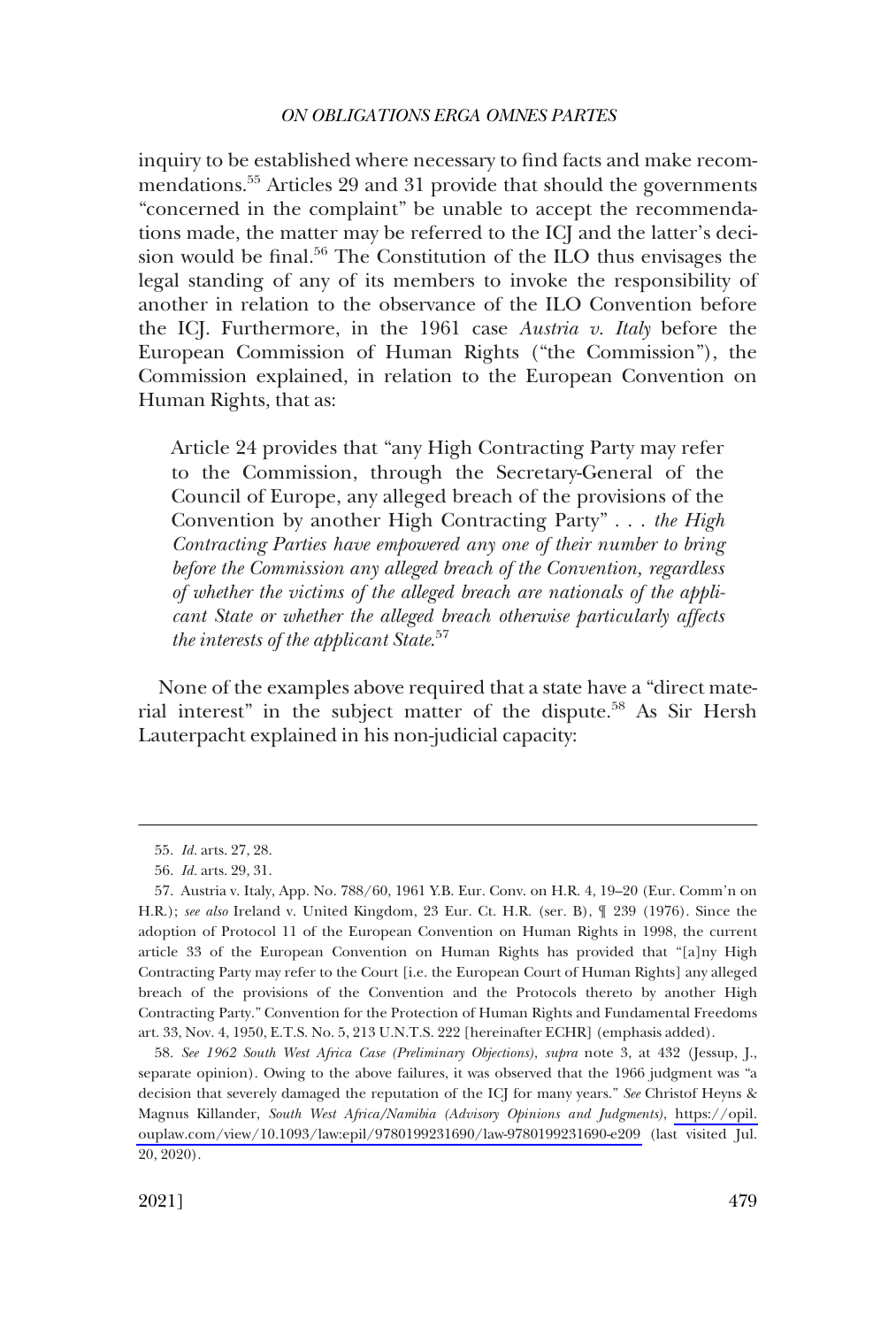<span id="page-11-0"></span>States conclude multilateral treaties not only in order to secure for themselves concrete mutual advantages in the form of a tangible give and take, but also in order to protect general interests of an economic, political or humanitarian nature, by means of obligations the uniformity and general observance of which are of the essence of the agreement. The interdependence of international relations frequently results in States having a vital interest in the maintenance of certain rules and principles, although a modification or breach of these principles in any particular single case is not likely to affect adversely some of them at all or at least not in the same degree.<sup>59</sup>

Thus, the quotation on *actio popularis* taken from the ICJ's 1966 judgment is frequently misconstrued.<sup>60</sup> At the very most, the majority in the 1966 judgment simply stated that the concept of *actio popularis* did not exist in general international law at that time. It did not determine whether a treaty may provide for situations where non-injured states parties can have standing to lodge a claim. On the contrary, the observation of the ICJ that Article 7 of the Mandate was not explicit enough to suggest universal standing in the event of a breach seems to imply that this standing may in fact be expressly provided for.

# III. *BARCELONA TRACTION*—WHAT HAS REALLY CHANGED?

Four years after the controversial 1966 *South West Africa* judgment, the ICJ appeared to have reversed course again on the question of legal standing. In *Barcelona Traction*, the issue before the ICJ was whether Belgium might bring a claim to the ICJ against Spain on behalf of Belgian shareholders of a Canadian corporation whose business was declared bankrupt by a Spanish court. $61$  In its now-famous dictum, the ICJ remarked:

<sup>59.</sup> Hersch Lauterpacht, *The Chinn Case*, 16 BRITISH Y.B. INT'L L. 164–66 (1935) (by reference to interests of an economic and political nature, Lauterpacht was likely alluding to the treaties providing for the creation of objective regimes); *see, e.g.*, Convention Concerning the Memel Territory art. 17, signed at Paris, May 8, 1924, U.N. Doc. A/AC.25/Com.Jer/W.13. The clause was discussed in Interpretation of Statute of Memel Territory (U.K., Fr., It. & Japan v. Lith.), Preliminary Objection, 1932 P.C.I.J. (ser. A/B) No. 47, at 251 (June 24).

<sup>60.</sup> *See, e.g.*, *Belgium v. Senegal*, *supra* note 13, (Xue, J., dissenting ¶ 13); *id.* (Sur, J., dissenting ¶ 29).

<sup>61.</sup> For a commentary on the case, see Richard B. Lillich, *Two Perspectives on the Barcelona Traction Case*, 65 AM. J. INT'L L. 522 (1971).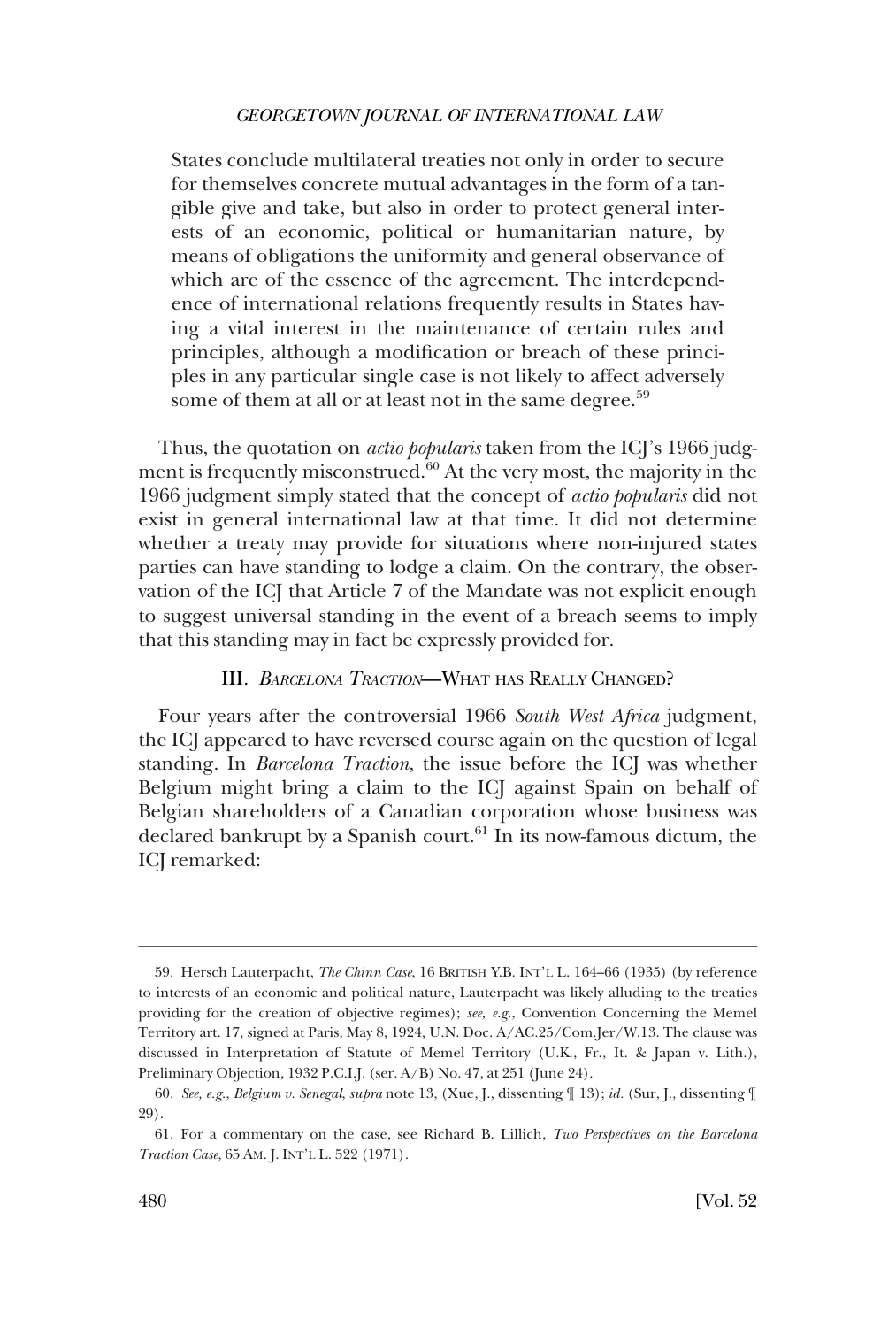[A]n essential distinction should be drawn between the obligations of a state towards the international community as a whole, and those arising vis-à-vis another State in the field of diplomatic protection. By their very nature the former are the concern of all States. In view of the importance of the rights involved, all States can be held to have a legal interest in their protection; they are obligations *erga omnes*.

Such obligations derive, for example, in contemporary international law, from the outlawing of acts of aggression, and of genocide, as also from the principles and rules concerning the basic rights of the human person, including protection from slavery and racial discrimination. Some of the corresponding rights of protection have entered into the body of general international law (*Reservations to the Convention on the Prevention and Punishment of the Crime of Genocide, Advisory Opinion, I.C.J. Reports 1951,* p. 23); others are conferred by international instruments of a universal or quasi-universal character.<sup>62</sup>

The concept of obligations *erga omnes* was reaffirmed in subsequent judgments,<sup>63</sup> and is now generally regarded as creating, in and of itself, a category of international obligations. However, as is well known to international lawyers, the view expressed in the above quotation was not received without criticism. In fact, much of the scepticism over the above dictum came from other members of the ICJ, voiced on various occasions.64 The main objection was that the facts of the case did not justify such a far-reaching proclamation.<sup>65</sup> In consequence, it was not known whether the ICJ was merely describing the distinctive qualities

<sup>62.</sup> *Barcelona Traction*, *supra* note 5, ¶ 33–34.

<sup>63.</sup> *See, e.g.*, Legal Consequences of Separation of Chagos Archipelago from Mauritius in 1965, Advisory Opinion, 2019 I.C.J. 95, ¶ 180 (Feb. 25); *see also* Legal Consequences of Construction of a Wall in Occupied Palestinian Territory, Advisory Opinion, 2004 I.C.J. 136, ¶ 157 (July 9) ("In the Court's view, these rules [of humanitarian law applicable in armed conflict] incorporate obligations which are essentially of an *erga omnes* character.").

<sup>64.</sup> *See, e.g.*, Nuclear Tests Case (Austl. v. Fr.), Judgment, 1974 I.C.J. Rep. 253, at 387 (Dec. 20), (de Castro, J., dissenting) ("I am unable to believe that by virtue of this dictum the Court would regard as admissible, for example, a claim by State A against State B that B was not applying 'principles and rules concerning the basic rights of the human person' . . . with regard to the subjects of State B or even State C."); *see also Belgium v. Senegal*, *supra* note 13.

<sup>65.</sup> *See* McCaffrey, *supra* note 7, at 243; Gleider Herna´ndez, *International Court of Justice and the Concept of "International Community"*, 83 BRITISH Y.B. INT'L L. 13, at 32 (2013).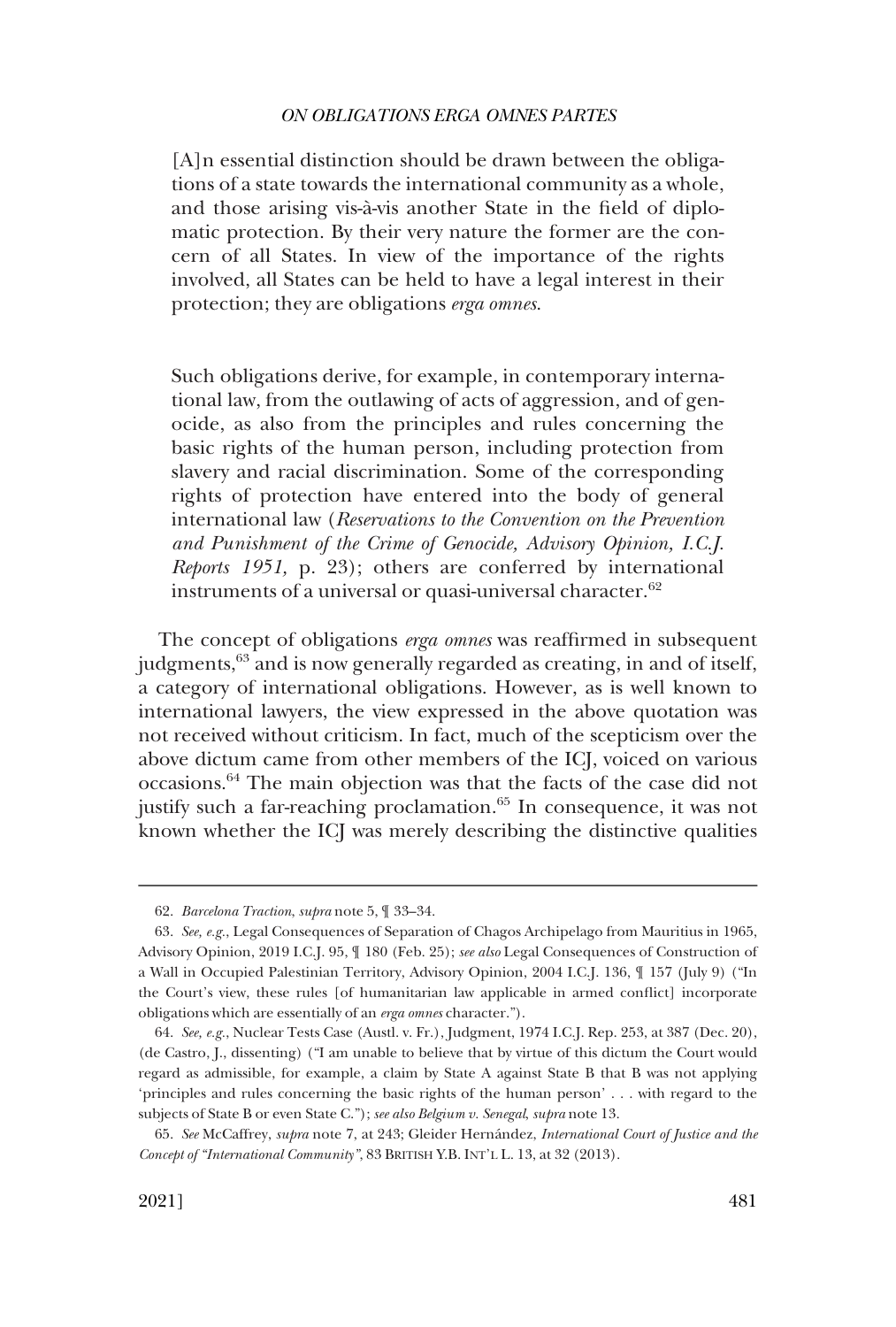of various types of international obligations and/or whether it intended that the disparate types of obligations should entail different legal consequences (such as that pertaining to legal standing). $66$ 

On closer examination, the real problem with the ICJ's pronouncement lies with the examples given. In short, the ICJ found that certain obligations are so important that all states must be considered to have an interest in the compliance of others, and correctly identified the obligation to refrain from acts of aggression as one of these obligations.67 Yet, it is questionable whether human rights obligations can be construed in the same manner. In fact, the obligation to refrain from acts of aggression is so important that its breach arguably threatens the security of every other state, collectively *and* individually. Thus, the significance of an obligation to every other state—collectively *and* individually—would itself probably justify standing on the part of any state to ensure compliance with the relevant obligation. The self-interest involved would also suggest that these are not pure cases of *actio popularis* (i.e., they do not represent instances of states intervening solely in vindication of a public interest), as opposed to attempts to enforce human rights obligations. As for the human rights-related examples noted by the ICJ, including obligations to outlaw acts of genocide and to protect people from slavery and racial discrimination, it is rather difficult to imagine why a breach would necessarily have affected all other states sufficiently as to justify a legal interest in ensuring compliance; after all, the express rights holders of human rights obligations are individuals and not third-party states.<sup>68</sup>

The suggestion that states have a legal interest in ensuring compliance with human rights obligations thus requires us to adopt a particular perspective. It requires us to set aside the traditional conception of states as self-interested sovereign actors<sup>69</sup> and to imagine them as

<sup>66.</sup> Further, the ICJ had not clearly articulated the theoretical basis from which obligations *erga omnes* derive their *erga omnes* character, whether it is because (i) these obligations, by their nature, cannot be viewed as bilateral (unlike a case of diplomatic protection), (ii) they are so important that States must be considered to have an interest in ensuring compliance, or (iii) both.

<sup>67.</sup> *See Barcelona Traction*, *supra* note 5, ¶ 33–34.

<sup>68.</sup> *See, e.g.*, Application of Convention on Prevention and Punishment of Crime of Genocide (Bosn. & Herz. v. Serb. & Montenegro), Judgment, 1996 I.C.J. 595, 626, ¶ 4 (July 11) [hereinafter *Bosnian Genocide*] (declaration of Oda, J.).

<sup>69.</sup> *See* Dino Kritsiotis, *Imagining the International Community*, 13 EUR. J. INT'L L. 961, 967 (2002) (explaining the process through which States have reached the stage "of determining whether [the international community] knows of values other than the sovereign identities of its individual members [states]"); Samantha Besson, *Community Interests in International Law: Whose*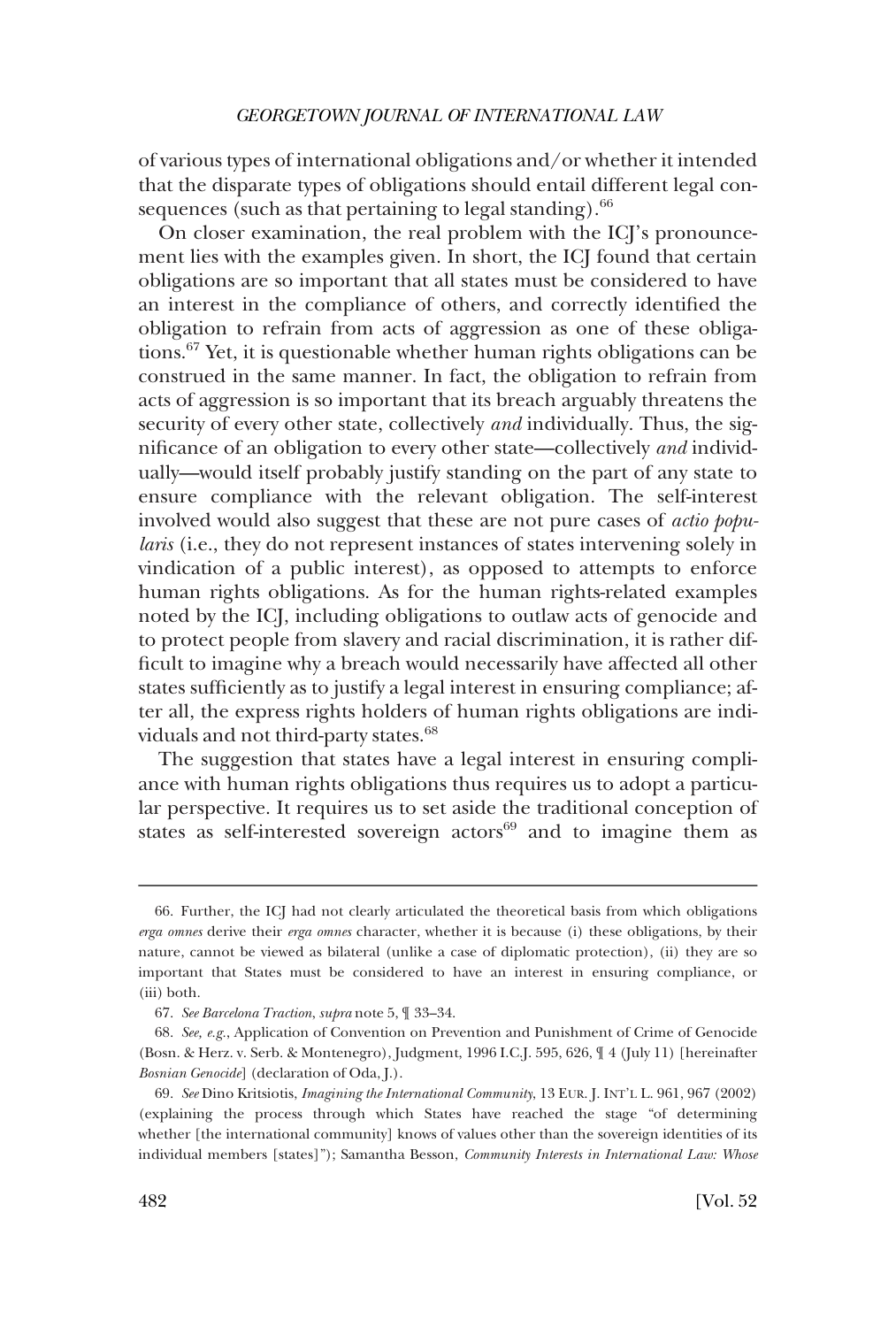entities having a collective duty to safeguard the welfare of humanity as a whole.<sup>70</sup> Only from this viewpoint can obligations pertaining to human rights be understood to satisfy the ICJ's observation that they are so important that all states must be held to have an interest in their fulfilment. This idea of states mutually pledging to protect human rights was not a mere assertion, but was supported by states' practice in concluding human rights treaties.<sup>71</sup> The Genocide Convention is one of the most -cited examples of a convention that was, according to the *Genocide Convention Advisory Opinion*, "manifestly adopted for a purely humanitarian and civilizing purpose."<sup>72</sup>

In such a convention the contracting States do not have any interest of their own; they merely have, one and all, a common interest, namely the accomplishment of those high purposes which are the *raison d'etre* of the convention. Consequently, in a convention of this type one cannot speak of individual advantages or disadvantages of States, or of the maintenance of a perfect contractual balance between rights and duties.<sup>73</sup>

The adoption of human rights treaties, and the design that was incorporated into the drafting of these treaties, in turn, evidently influenced the development of the law of treaties, as is reflected in the 1970 Vienna Convention on the Law of Treaties ("VCLT") (adopted a few months before the *Barcelona Traction* judgment), which incorporates

72. Reservations to Convention on Prevention and Punishment of Crime of Genocide, Advisory Opinion, 1951 I.C.J. Rep. 15, 23 (May 28).

73. *Id.*; *see also* The Effect of Reservations on the Entry Into Force of the American Convention on Human Rights (Arts. 74 and 75), Advisory Opinion OC-2/82, Inter-Am. Ct. H.R. (ser. A) No. 2, ¶ 29 (Sept. 24, 1982) ("The Court must emphasize, however, that modern human rights treaties in general, and the American Convention in particular, are not multilateral treaties of the traditional type concluded to accomplish the reciprocal exchange of rights for the mutual benefit of the contracting States. Their object and purpose is the protection of the basic rights of individual human beings irrespective of their nationality, both against the State of their nationality and all other contracting States.").

*Interests Are They and How Should We Best Identify Them*, *in* COMMUNITY INTERESTS ACROSS INTERNATIONAL LAW 36, 37 (Eval Benvenisti & George Nolte eds., 2018).

<sup>70.</sup> *See* Criddle, *supra* note 7.

<sup>71.</sup> Prior to 1970, these conventions included, e.g., the 1926 Slavery Convention; the 1949 Convention for the Suppression of the Traffic in Persons and of the Exploitation of the Prostitution of Others; the 1951 Refugee Convention; the 1952 Convention on Political Rights of Women; the 1954 Convention on the Status of Stateless Persons; and the 1961 Convention on the Reduction of Statelessness. TAMS, *supra* note 7, at 75.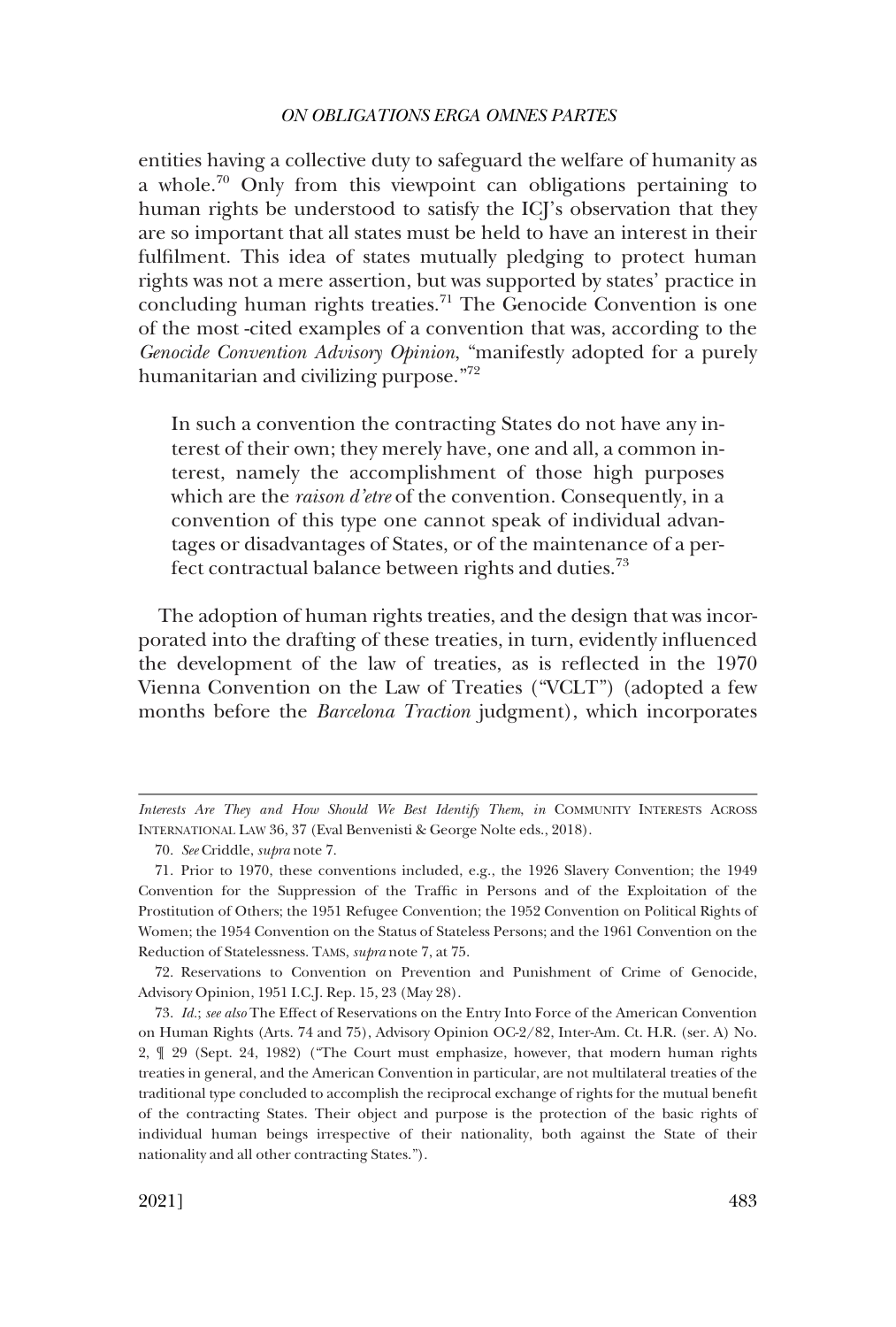specific provisions that govern treaties of a "humanitarian character."<sup>74</sup> As Professor Mariko Kawano observes, because the concepts of *erga omnes* and of pre-emptory norms were not well established during the earlier stages of the development of international law, the role of treaties in protecting fundamental humanitarian interests became very important.<sup>75</sup>

To conclude, the real bone of contention regarding the significance of the ICJ's dictum in *Barcelona Traction* is not the (essentially objective) observation that there may be some international obligations significant enough to justify universal standing, but the view on a state's role with respect to human rights. This development in international law in general, and human rights law in particular, was later characterized as a part of states' broader duty to safeguard "community interests"76 or "community values"77—one that recognizes the "limits of the principles

76. For instance, writing in 1994, Judge Simma observed that "[a] rising awareness of the common interests of the international community, a community that comprises not only States, but in the last instance all human beings, has begun to change the nature of international law profoundly." Bruno Simma, *From Bilateralism to Community Interest in International Law*, 250 RECUEIL DES COURS 217, 234 (1994) ("International law has undoubtedly entered a stage at which it does not exhaust itself in correlative rights and obligations running between states, but also incorporates common interests of the international community as a whole, including not only states but all human beings. In so doing, it begins to display more and more features which do not fit into the . . . bilateralist structure of the traditional law."); *see also* Bruno Simma, *Universality of International Law from the Perspective of a Practitioner*, 20 EUR. J. INT'L L. 265, 297 (2009); *see also*  Santiago Villalpando, *The Legal Dimension of the International Community: How Community Interests are Protected in International Law*, 21 EUR. J. INT'L L. 387 (2010). The potential applications of obligations *erga omnes* in international environmental law in protecting community interests were raised by Judge Weeramantry in Gabčíkovo-Nagymaros Project (Hung. v. Slvk.), Judgment, 1997 I.C.J. Rep. 7 (Sep. 25) (separate opinion by Weeramantry, J.).

77. Judicial endorsement of "community values" could be seen in Austria v. Italy, App. No. 788/60, 1961 Y.B. Eur. Conv. on H.R. 4, 19–20 (Eur. Comm'n on H.R.) 18, where the European Commission on Human Rights remarked that "the purpose of the high Contracting Parties in concluding the [European] Convention was not to concede to each other reciprocal rights and obligations in pursuance of their individual national interests but to . . . establish a common public order of the free democracies of Europe with the object of safeguarding their common heritage of political traditions, ideals, freedom and the rule of law"; Study Group of the Int'l Law Comm'n, *Fragmentation of International Law: Difficulties Arising from the Diversification and Expansion of International Law*, ¶ 393, U.N. Doc. A/CN.4/L.682 (2006); Sandesh Sivakumaran, *Impact on the Structure of International Obligations*, *in* THE IMPACT OF HUMAN RIGHTS LAW ON GENERAL INTERNATIONAL LAW 133, 146 (Menno Kamminga & Martin Scheinin eds., 2009) (describing

<sup>74.</sup> Vienna Convention on the Law of Treaties art. 60(5), May 23, 1969, 1155 U.N.T.S. 331 [hereinafter VCLT].

<sup>75.</sup> Mariko Kawano, *Standing of a State in the Contentious Proceedings of the ICJ*, 55 JAPANESE Y.B. INT'L L. 208, 215–16 (2012).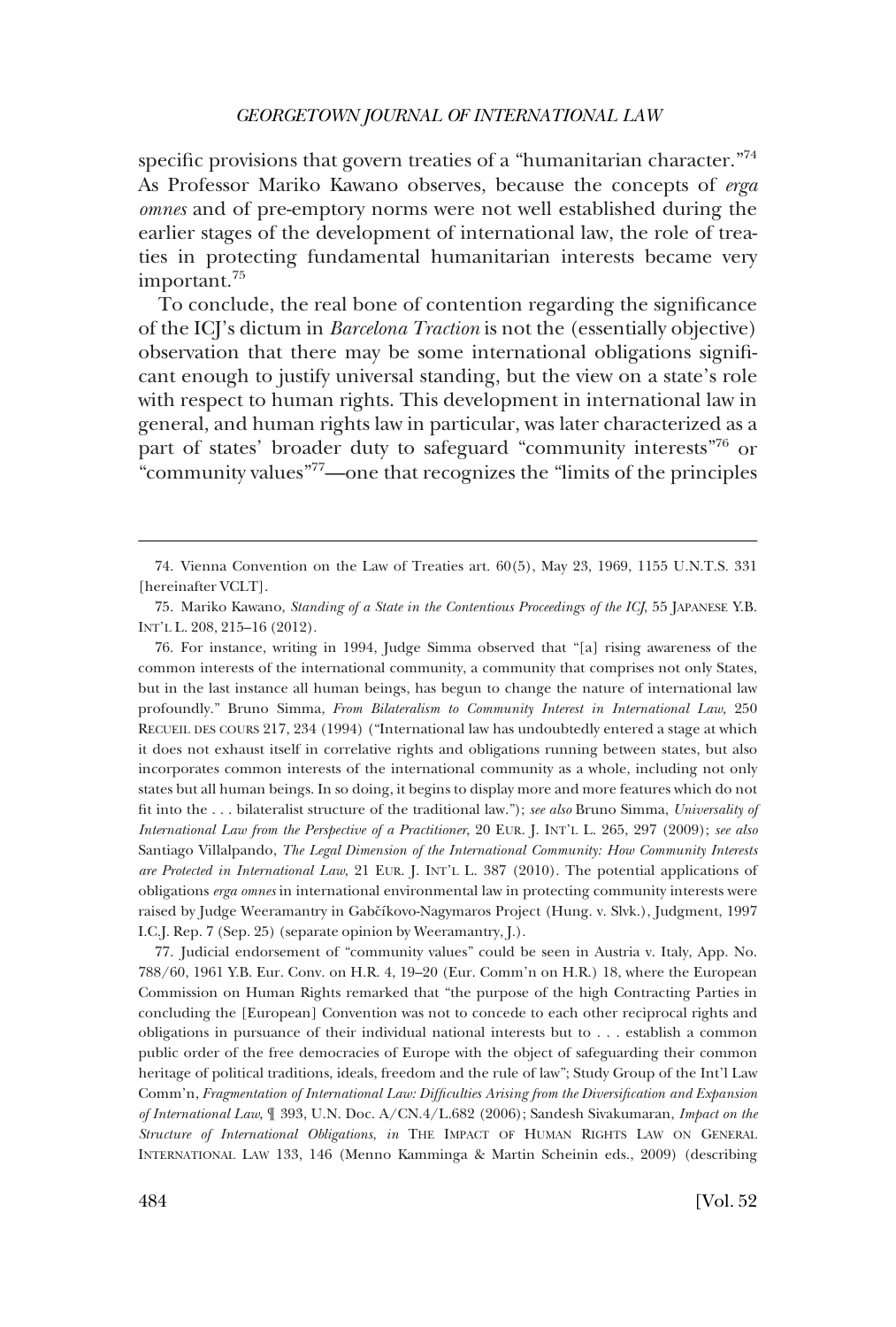<span id="page-16-0"></span>of reciprocity"78 that so deeply influenced (and constrained) the way international legal relationships are constructed.

## IV. THE ARSIWA: TWO TYPES OF LEGAL STANDING

The conditions from which standing may be derived to invoke responsibility before an international court were further examined by the ILC in a series of reports that later became the Articles on the Responsibility of States for Internationally Wrongful Acts ("ARSIWA").79 The relevant provisions are Articles 42 and 48. Article 42 of the ARSIWA, entitled "Invocation of responsibility by an injured State," provide that:

A State is entitled as an injured State to invoke the responsibility of another State if the obligation breached is owed to:

(a) that State individually; or

(b) a group of States including that State, or the international community as a whole, and the breach of the obligation:

(i) specially affects that State; or

(ii) is of such a character as radically to change the position of all the other States to which the obligation is owed with respect to the further performance of the obligation.<sup>80</sup>

While the article does not expressly use the words "legal standing," it is observed in the Commentary that a right to invoke responsibility includes the right to institute proceedings before an international court.<sup>81</sup>

notions such as jus cogens as representing a minimum threshold for community values in international law).

<sup>78.</sup> Yoshifumi Tanaka, *Protection of Community Interests in International Law: The Case of the Law of the Sea*, 15 MAX PLANCK Y.B. U.N. L. ONLINE 15 (2011).

<sup>79.</sup> *Responsibility of States for Internationally Wrongful Acts*, *in Report of the International Law Commission on the Work of Its Fifty-third Session*, [2001) 2 Y.B. Int'l L. Comm'n 1, U.N. Doc. A/CN.4/ SER.A/2001/Add.1 (Part 2), 43 [hereinafter ARSIWA].

<sup>80.</sup> *Id.* art. 42.

<sup>81.</sup> See Commentary to Article 42, ¶ (2), in *Int'l Law Comm'n, Rep. on the Work of its Fifty-Third Session* ("Invocation should be understood as taking measures of a relatively formal character, for example, the raising or presentation of a claim against another State or the commencement of proceedings before an international court or tribunal."), cited in JAMES CRAWFORD, THE INTERNATIONAL LAW COMMISSION'S ARTICLES ON STATE RESPONSIBILITY: INTRODUCTION, TEXT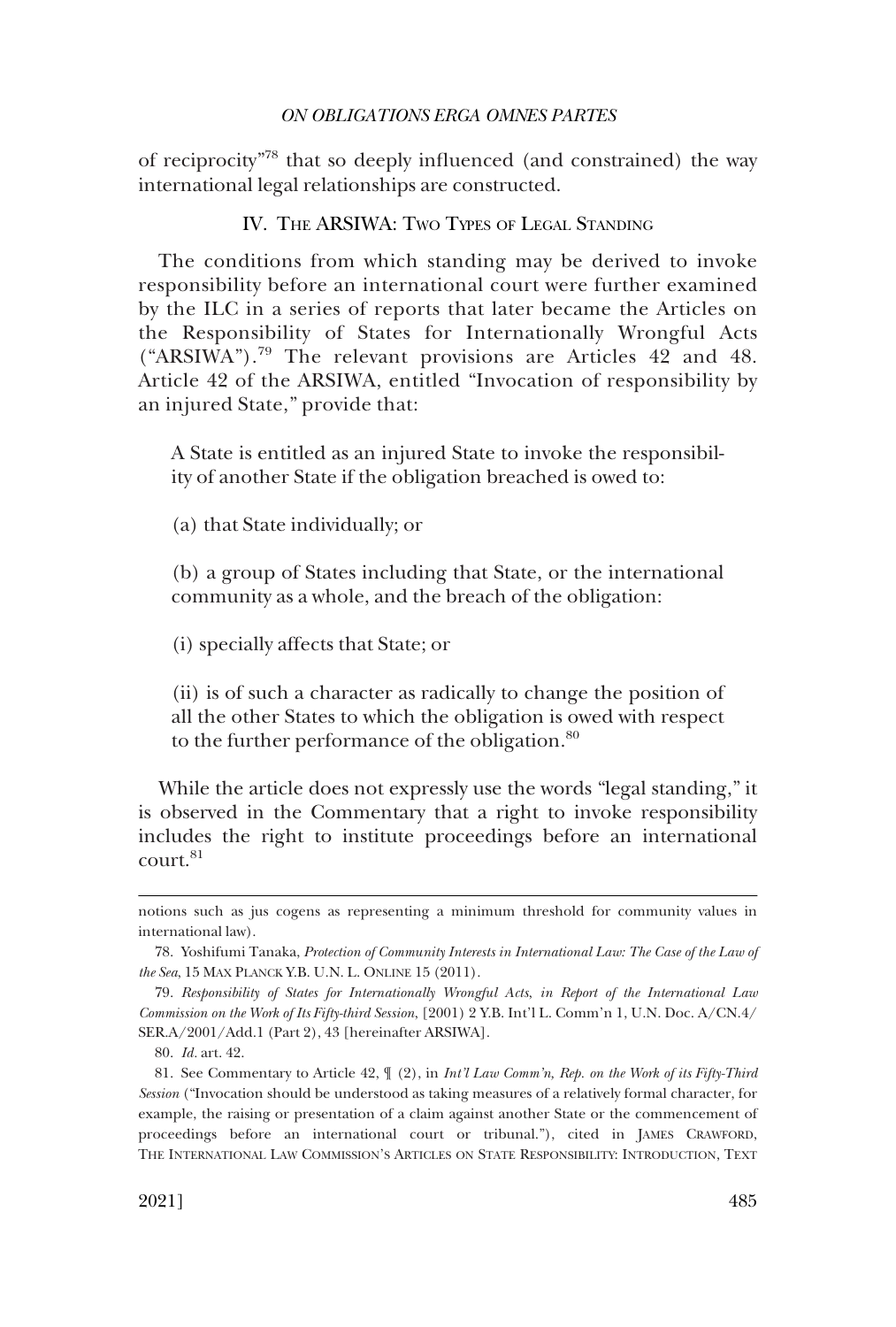Article 42 of the ARSIWA, in defining the idea of an injured state, focuses on obligations that, if breached, would have a direct/specific impact on a state (Articles  $42(a)$  and  $42(b)(i)$ ) or the breach of which would radically change the position of all other states with respect to future performance (Article  $42(b)(ii)$ ). The type of obligation described in Article  $42(b)(ii)$  is often referred to as an "integral obligation," envisaged under Article  $60(c)$  of the VCLT.<sup>82</sup> The obligations contained in disarmament agreements are typical examples of "integral obligations."83 While a breach of an obligation contained in a disarmament agreement cannot be said to specifically affect a particular state, "they are nonetheless dominated by a sort of global reciprocity in the sense that each state disarms because the others do likewise."84 This type of "global reciprocity" is generally lacking in human rights treaties, in the sense that one state violating its human rights obligations does not change the position of other states parties in fulfilling theirs.<sup>85</sup>

The more relevant provision to human rights law is Article 48 of the ARSIWA. Entitled "Invocation of responsibility by a State other than an injured State," it provides that:

1. Any State other than an injured State is entitled to invoke the responsibility of another State in accordance with paragraph 2 if:

(a) the obligation breached is owed to a group of States including that State, and is established for the protection of a collective interest of the group; or

(b) the obligation breached is owed to the international community as a whole.<sup>86</sup>

AND COMMENTARIES 57–61 (2002); Annie Bird, *Third State Responsibility for Human Rights Violations*, 21 EUR. J. INT'L L. 883, 891 (2010) ("[T]he distinction between legal interests to invoke responsibility and standing to institute ICJ proceedings has not usually been drawn in practice; the latter was considered to be a consequence of the former."). Note also that by utilizing the distinction between an "injured state" and situations involving a party "other than an injured state," Articles 42 and 48 intended to provide exhaustively for situations that might give rise to a right to invoke the responsibility of another.

<sup>82.</sup> VCLT, *supra* note 74, art. 60(c).

<sup>83.</sup> Linos-Alexander Sicilianos, *The Classification of Obligations and the Multilateral Dimension of the Relations of International Responsibility*, 13 EUR. J. INT'L L. 1127, 1135 (2002).

<sup>84.</sup> *Id.* 

<sup>85.</sup> *Id.* 

<sup>86.</sup> ARSIWA, *supra* note 79 art. 48(1)(a).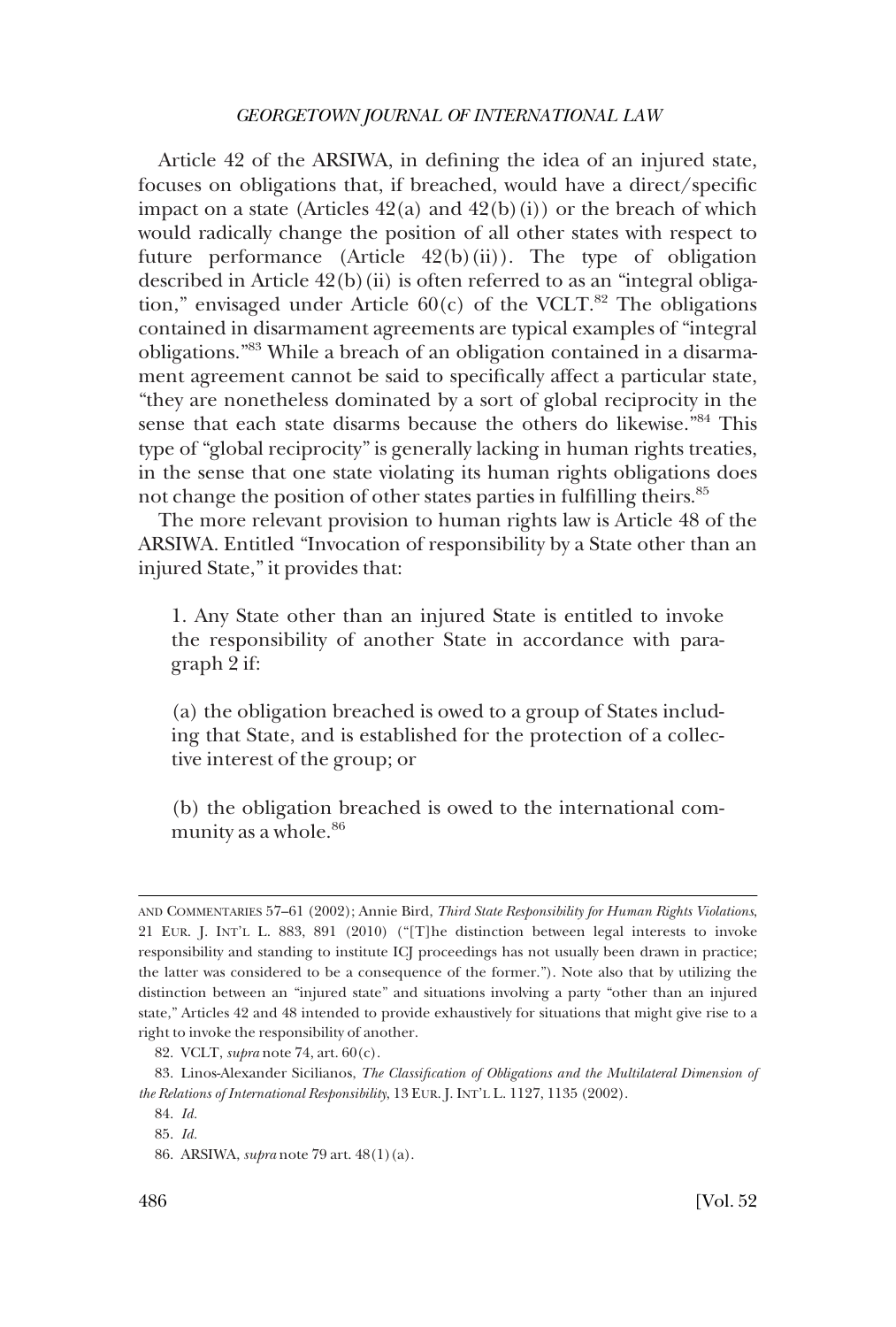Article  $48(1)(a)$  is intended to address situations when obligations are created to protect the collective interest of a group of states.87 It describes the relationship that is often incorporated into multilateral treaties concerning the collective security of a group or region, the environment, or human rights.<sup>88</sup> Such obligations were established with the intention of "transcending the 'sphere of the bilateral relations of the States parties,'"89 thus creating obligations that are "genuinely multilateral."90 Consequently, every state party has an interest in the compliance of others. Meanwhile, Article 48(1)(b) was created to address obligations *erga omnes* outside of treaty law, resonant with the type of obligation described in the dictum of *Barcelona Traction*, whereby "all States can be held to have a legal interest in [its] protection."<sup>91</sup> Furthermore, Article  $48(1)(b)$  may be read together with Articles 40 and 41 of the ARSIWA; the latter provide for situations where there are serious breaches of obligations under the preemptory/*jus cogens* norms of general international law.<sup>92</sup> They suggest that, where there is a gross or systematic failure by any responsible state to fulfil obligations prescribed for under *jus cogens* norms, states have an additional duty to cooperate with each other to bring such breaches to an end through lawful means.<sup>93</sup>

The thinking behind the very wording of Articles 42 and 48 is that there should not be a need to determine the nature (moral or material) or the extent of damages or harm suffered before a state can invoke responsibility.94 Rather, standing depends solely on whether an obligation in breach is owed to the claimant state.<sup>95</sup> This approach was inspired by the second Special Rapporteur Roberto Ago (and survived Professor James Crawford, the fifth and last Special Rapporteur on the subject), and was meant to ensure that "every internationally wrongful act of a State entails the international responsibility of that State."96 In

<sup>87.</sup> *Id.* 

<sup>88.</sup> See Commentary to Article 48, in *Int'l Law Comm'n, Rep. on the Work of its Fifty-Third Session*, cited in CRAWFORD, *supra* note 81.

<sup>89.</sup> Sicilianos, *supra* note 83, at 1135.

<sup>90.</sup> JAMES CRAWFORD, BROWNLIE'S PRINCIPLE OF PUBLIC INTERNATIONAL LAW 21 (8th ed. 2012).

<sup>91.</sup> Schwelb, *supra* note 6.

<sup>92.</sup> ARSIWA, *supra* note 79, arts. 40 and 41.

<sup>93.</sup> *Id.* art. 41(1).

<sup>94.</sup> *Id.* 

<sup>95.</sup> *Id.* 

<sup>96.</sup> Alain Pellet, *The ILC's Articles on State Responsibility for Internationally Wrongful Acts and Related Texts*, *in* THE LAW OF INTERNATIONAL RESPONSIBILITY 75, 77 (James Crawford, Alain Pellet, Simon Olleson & Kate Parlett eds., 2010). As Articles 1 and 2 of the ARSIWA provided, "[e]very internationally wrongful act of a State entails the international responsibility of that State" and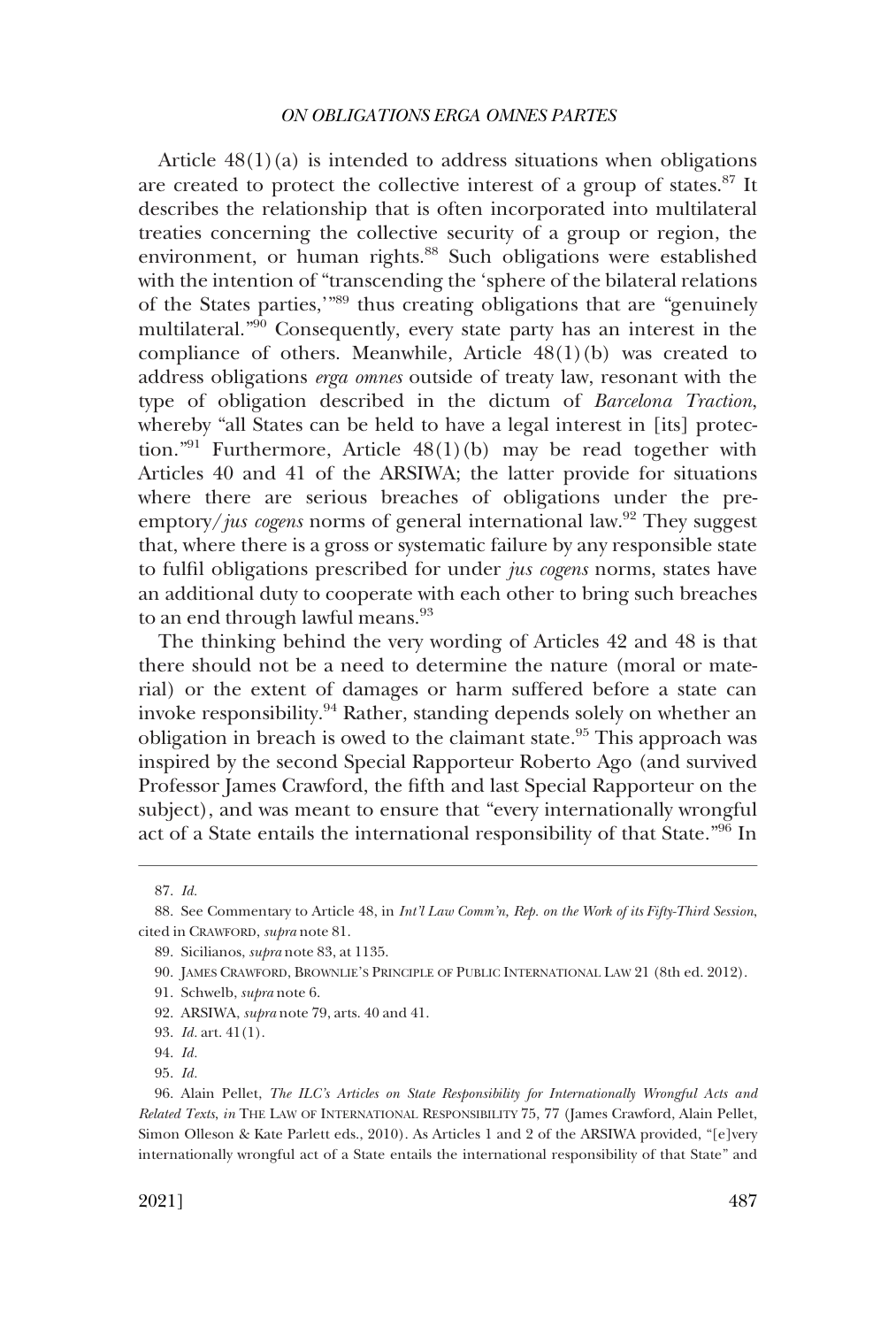practice, these Articles established two types of legal standing: (i) standing derived from injury (Article 42) and (ii) standing derived from common interests (Article 48).97 These two types of standing differ not only in terms of the circumstances giving rise to them, but also in terms of the claim that a state is entitled to raise. According to Article 48(2) of the ARSIWA:

2. Any State entitled to invoke responsibility under paragraph 1 may claim from the responsible State:

(a) cessation of the internationally wrongful act, and assurances and guarantees of non-repetition in accordance with article 30; and

(b) performance of the obligation of reparation in accordance with the preceding articles, in the interest of the injured State or of the beneficiaries of the obligation breached.<sup>98</sup>

In other words, a non-injured state may not claim reparation for itself; the legal interest involved for non-injured states under Article 48 is strictly limited to seeing the violated obligations enforced. This position, again, echoes the dictum in *Barcelona Traction*, 99 and is, in fact, consistent with the view taken by a series of PCIJ decisions affording legal standing to treaty parties not on the basis of having suffered a material injury, but merely because they have an interest in ensuring that compliance with treaty obligations.100 The International Criminal Tribunal for the former Yugoslavia ("ICTY"), in *Prosecutor v. Anto Furundzija*, explained that a breach of an obligation *erga omnes* "gives

<sup>&</sup>quot;[t]here is an internationally wrongful act of a State when conduct consisting of an action or omission . . . constitutes a breach of an international obligation of the State." This position can in turn be traced to the *Chorzów Factory* case, where it was determined that every breach of international law "involves an obligation to make reparation." *See* Factory at Chorzów (Claim for Indemnity) (Jurisdiction) (Ger. v. Pol.), Judgment, 1927 P.C.I.J. (ser. A) No. 9, at 21 (July 26).

<sup>97.</sup> Annemarieke Vermeer-Künzli, *Invocation of Responsibility, in* PRINCIPLES OF SHARED RESPONSIBILITY IN INTERNATIONAL LAW: AN APPRAISAL OF THE STATE OF THE ART 251, 257 (André Nollkaemper & Ilias Plakokefalos eds., 2014).

<sup>98.</sup> ARSIWA, *supra* note 79, art. 48(2).

<sup>99.</sup> *Barcelona Traction*, *supra* note 5, ¶ 33–34 (i.e., that these concern rights and obligations in whose protection States have a "legal interest").

<sup>100.</sup> S.S. Wimbledon, *supra* note 50; *see, e.g.*, Interpretation of Statute of Memel Territory (Preliminary Objection) (U.K., Fr., It. & Japan v. Lith.), Judgment, 1932 P.C.I.J. (ser. A/B) No. 47 (June 24); Interpretation of Statute of Memel Territory (U.K., Fr., It. & Japan v. Lith.), Judgment, 1932 P.C.I.J. (ser. A/B) No. 49 (Aug. 11).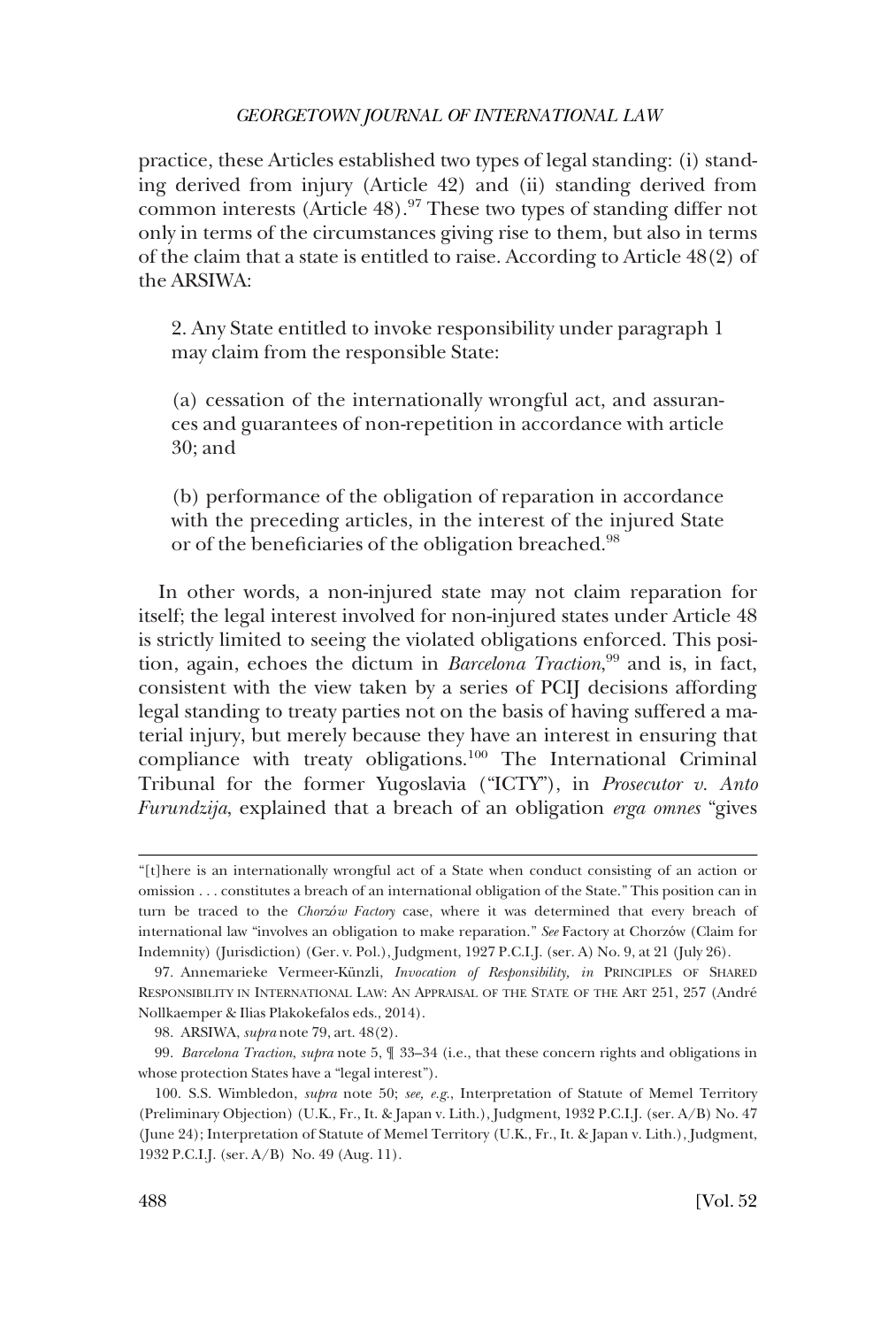rise to a claim for compliance accruing to each and every member, which then has *the right to insist on fulfilment of the obligation or in any case*  to call for the breach to be discontinued" (emphasis added).<sup>101</sup> Similar observations have been made by the European Commission of Human Rights.102

The merit in ARSIWA's approach is that it avoids the difficulty (and uncertainty) of having to determine the *extent* of the injury that a state must have suffered in order to acquire legal standing (which is invariably a matter of degree). It was further observed that the ILC's approach:

has brought about an objective understanding, pursuant to which a State incurs responsibility whenever it fails to comply with its international obligations, irrespective of factors such as damage or fault, thus freeing the law of responsibility from fruitless doctrinal controversies about the definition of damage and fault, and the restrictive focus on the reparation of material wrongs.<sup>103</sup>

Support for the focus on obligations (not "interests," "injury," or "damage") can be found in the 1949 *Reparations* case, where the ICJ remarked that "only the party to whom an international obligation is due can bring a claim in respect of its breach."104 Another perceivable merit is that, by distinguishing the two types of standing and the limitations as to what a state may claim when invoking standing on the basis of common interests, the ARSIWA clarifies that the right of a state with a common interest in compliance with obligations is not foreclosed by the right of the injured state (if any). In other words, where there is an injured state, the non-injured state's right to invoke responsibility cannot be waived by the injured state.<sup>105</sup> As Article  $48(1)$  expresses in

<sup>101.</sup> Prosecutor v. Furundžija, Case No. IT-95-17/1-T, Judgment,  $\parallel$  151 (Int'l Crim. Trib. for the Former Yugoslavia Dec. 10, 1998), [https://www.icty.org/x/cases/furundzija/tjug/en/fur](https://www.icty.org/x/cases/furundzija/tjug/en/fur-tj981210e.pdf)[tj981210e.pdf.](https://www.icty.org/x/cases/furundzija/tjug/en/fur-tj981210e.pdf)

<sup>102.</sup> *See Ireland v. United Kingdom,* 23 Eur. Ct. H.R. (ser. B) ¶ 239 (1976).

<sup>103.</sup> TAMS, *supra* note 7, at 13.

<sup>104.</sup> Reparation for Injuries Suffered in Service of United Nations, Advisory Opinion, 1949 I. C.J. 174, 181–82 (Apr. 11). Note that the Statute of the ICJ does not specify conditions for standing.

<sup>105.</sup> For instance, in the case *S.S. Wimbledon,* the French Company (France) suffered a pecuniary loss as a result of Germany's refusal of passage and therefore sought reparations. That did not preclude Japan's standing to seek a declaration of illegality. *See* S.S. Wimbledon, *supra*  note 50. Judge Weermantry opined that when considering *erga omnes* obligations, one must look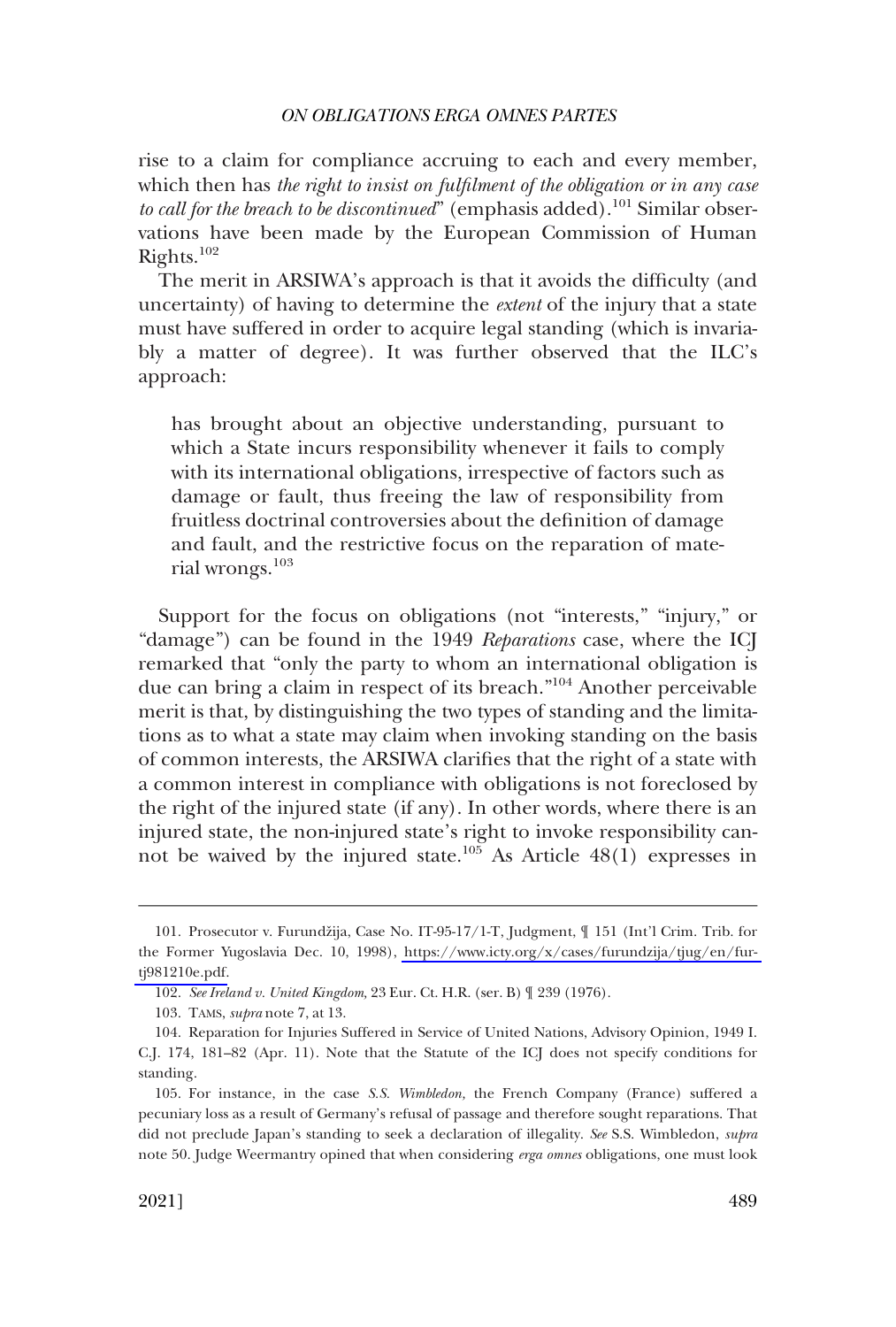unqualified terms, "*[a]ny State other than an injured State* is entitled to invoke the responsibility of another State in accordance with paragraph 2" (emphasis added).106 This would prove very important for enforcing human rights and humanitarian treaties, particularly in cases involving refugees and/or stateless populations crossing from one state to another.107 Moreover, as non-injured states are only entitled to demand the cessation of the wrongful act, a claim is unlikely to be admissible if the wrongful act has been discontinued by the time the case appears before an international court. This narrows the effect of the standing invoked on the basis of common legal interests, and thus helps alleviate the worry that acknowledging the concept of obligations *erga omnes*  and/or *erga omnes partes* will lead to abusive litigation by states driven by political concerns.108

The extensive discussions that the ILC study provoked on the topic have clearly influenced judicial thinking. In its 1997 judgment, the ICTY in *Prosecutor v. Blaskic*,<sup>109</sup> while expressly referring to the ILC's efforts described above and the ICJ's dictum in *Barcelona Traction*, 110 remarked that Article 29 of the Statute of the ICTY<sup>111</sup> amounts to an obligation *erga omnes partes*:

106. ARSIWA, *supra* note 79, art. 48(1).

107. For example, if a stateless population from State *A* fled to State *B* as a result of gross systematic oppression toward them in State *A*, the right of third States to demand State *A*'s compliance with international human rights obligations should not be subject to State *B*'s institution of proceedings against State *A*, even though State *B* could be said to be specifically affected, nor should it be extinguished by State *B*'s waiver of its right to reparations. See discussions on *The Gambia v. Myanmar* below. Similar concerns may arise in cases of human trafficking.

108. *See* Edith Brown Weiss, *Invoking State Responsibility in the Twenty-First Century*, 96 AM. J. INT'L L. 798, 805 (2002).

109. Prosecutor v. Blaškić, Case No. IT-95-14/14-T, Judgement on the Request of the Republic of Croatia for Review of the Decision of Trial Chamber II of 18 July 1997 (Int'l Crim. Trib. for the Former Yugoslavia Oct. 29, 1997), [https://www.icty.org/x/cases/blaskic/acdec/en/71029JT3.](https://www.icty.org/x/cases/blaskic/acdec/en/71029JT3.html) [html.](https://www.icty.org/x/cases/blaskic/acdec/en/71029JT3.html)

110. *Barcelona Traction*, *supra* note 5, ¶ 33–34.

111. Statute of the International Tribunal for the Prosecution of Persons Responsible for Serious Violations of International Humanitarian Law Committed in the Territory of the Former Yugoslavia since 1991 art. 29, S.C. Res. 827 (May 25, 1993) ("Article 29 Co-operation and judicial assistance 1. States shall co-operate with the International Tribunal in the investigation and prosecution of persons accused of committing serious violations of international humanitarian law. 2. States shall comply without undue delay with any request for assistance or an order issued by a Trial Chamber, including, but not limited to: (a) the identification and location of persons;

beyond *inter partes* rules, procedures, and remedy, because fairness as between parties may not be sufficient to do justice to rights and obligations of an *erga omnes* character. Gabčíkovo-Nagymaros Project (Hung./Slovk.), Judgment, 1997 I.C.J. Rep. 7 (Sep. 25) (separate opinion by Weeramantry, J.).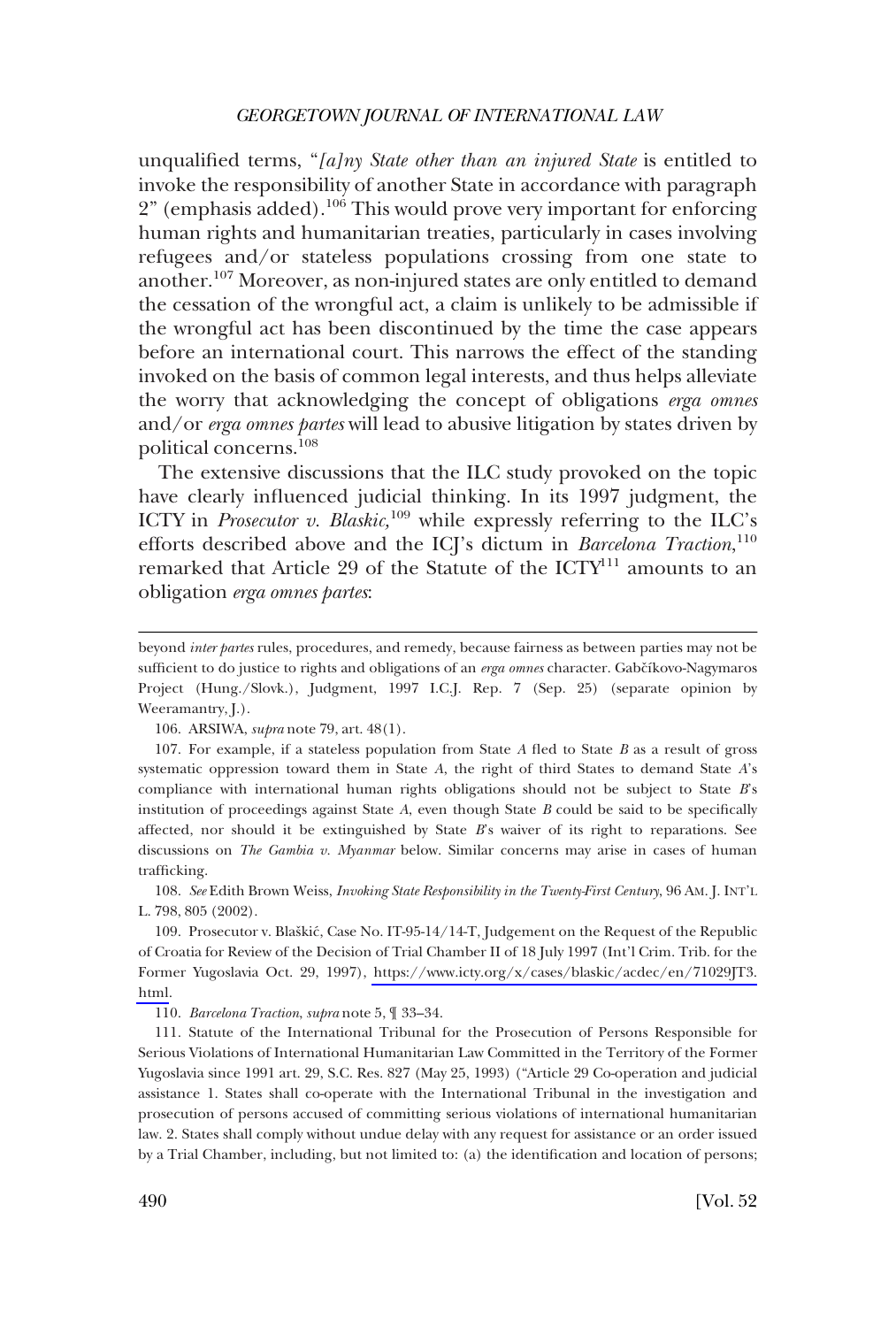[I]t is self-evident that the International Tribunal, in order to bring to trial persons living under the jurisdiction of sovereign States, not being endowed with enforcement agents of its own, must rely upon the cooperation of States. . . . This obligation is laid down in Article 29 . . . . Article 29 is an obligation which is incumbent on every Member State of the United Nations *vis-àvis* all other Member States. . . . The nature and content of this obligation, as well as the source from which it originates, make it clear that Article 29 does not create bilateral relations. Article 29 imposes an obligation on Member States towards all other Members or, in other words, an "obligation *erga omnes partes.*" By the same token, Article 29 posits a community interest in its observance. In other words, every Member State of the United Nations has a legal interest in the fulfilment of the obligation laid down in Article 29.<sup>112</sup>

The approach to obligations *erga omnes partes* acknowledged in *Blaškić* was further endorsed in a series of decisions laid down by the International Criminal Tribunal for Rwanda ("ICTR").<sup>113</sup> The very idea of *erga omnes partes* was also ardently championed by Judge Cançado Trindade during his time as a judge at the Inter-American Court of Human Rights.<sup>114</sup>

<sup>(</sup>b) the taking of testimony and the production of evidence; (c) the service of documents; (d) the arrest or detention of persons; (e) the surrender or the transfer of the accused to the International Tribunal.").

<sup>112.</sup> *Blasˇkic´*, Case No. IT-95-14/14-T, Judgement on the Request of the Republic of Croatia for Review of the Decision of Trial Chamber II of 18 July 1997, ¶ 26 (Int'l Crim. Trib. for the Former Yugoslavia Oct. 29, 1997). *See id.* at 24 n.33 for the Tribunal's references to the ILC's work and *Barcelona Traction*.

*See* Prosecutor v. Nahimana, Case No. ICTR-99-52-T, Decision on the Motion to Stay the 113. Proceedings in the Trial of Ferdinand Nahimana, ¶ 9 (June 5, 2003), [https://jrad.irmct.org/](https://jrad.irmct.org/view.htm?r=216405&s=) [view.htm?r=216405&s=](https://jrad.irmct.org/view.htm?r=216405&s=); Prosecutor v. Nzabonimana, Case No. ICTR-98-44D-T, Decision on Defence Motion to Reconsider Prior Trial Chamber Decisions on France's Cooperation with the Tribunal, ¶ 29 (Mar. 4, 2010), [http://www.worldcourts.com/ictr/eng/decisions/2010.03.](http://www.worldcourts.com/ictr/eng/decisions/2010.03.04_Prosecutor_v_Nzabonimana.pdf)  [04\\_Prosecutor\\_v\\_Nzabonimana.pdf.](http://www.worldcourts.com/ictr/eng/decisions/2010.03.04_Prosecutor_v_Nzabonimana.pdf)

<sup>114.</sup> *See* Las Palmeras v. Colombia, Preliminary Objections, Judgment, Inter-Am. Ct. H.R. (ser. C) No.  $67, \mathbb{H}$  9–12 (Feb. 4, 2000) (separate opinion by Trindade, J.); Communities of the Jiguamiandó and the Curbaradó Regarding Colombia, Provisional Measures, Order of the Court, "Having Seen," ¶¶ 4–6 (Inter-Am. Ct. H.R. Mar. 6, 2003) (concurring opinion by Trindade, J.), [http://www.corteidh.or.cr/docs/medidas/jiguamiando\\_se\\_01\\_ing.pdf;](http://www.corteidh.or.cr/docs/medidas/jiguamiando_se_01_ing.pdf) Juridical Condition and Rights of Undocumented Migrants, Advisory Opinion OC-18/03, Inter-Am. Ct. H.R. (ser. A) No. 18, ¶¶ 66, 77, 79, 82–83 (Sept. 17, 2003) (concurring opinion by Trindade, J.); Pueblo Indı´gena de Kankuamo Regarding Colombia, Provisional Measures, Order of the Court, "Having Seen," ¶¶ 2–3 (Inter-Am. Ct. H.R. July 5, 2004) (concurring opinion by Trindade, J.), http://www.corteidh.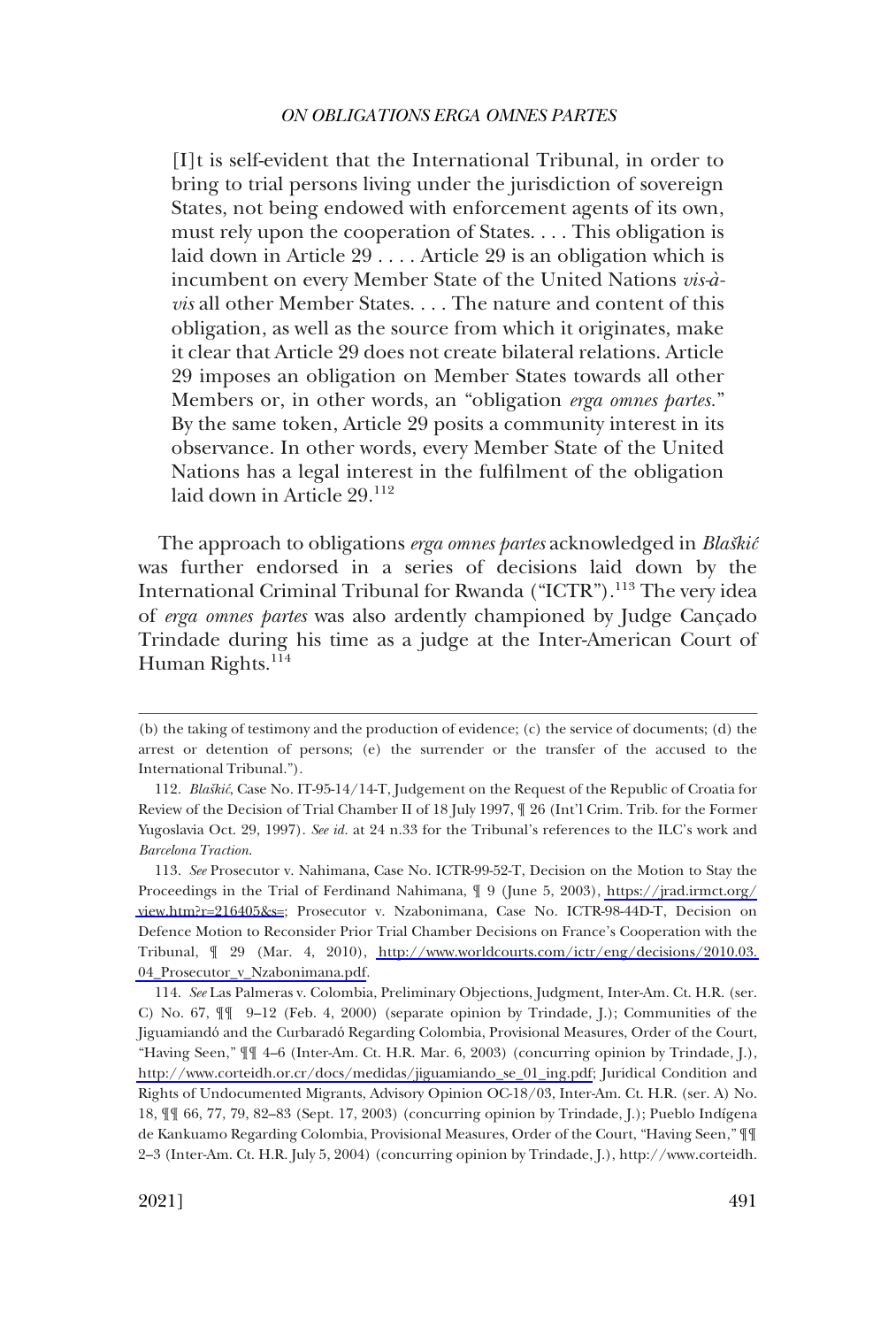Nevertheless, the rules as proposed in the ARSIWA do not definitively settle the question of standing for all treaties. This is because states are generally free to establish rules *lex specialis* through the adoption of specifically drafted treaty provisions, whether these tighten or relax the requirements for legal standing.115 In short, whether a treaty obligation could properly be characterized as an obligation *erga omnes partes*, and whether parties intended universal standing for all contracting parties before an international court in the event of a breach, remains a matter of treaty interpretation.116 The concept of obligation *erga omnes partes* merely postulates that the violation of a treaty provision by one State Party alters the legal interests or position of every other State Party to a treaty and "[t]o the extent that such a treaty foresees international judicial settlement of disputes in the framework of that treaty, the violation can  $\dots$  have a procedural remedy."<sup>117</sup>

As such, difficult questions remain to be addressed. First, it is relatively clear that there are instances where a treaty expressly provides for third-party standing in the event of breach (as the examples above involving the ECHR, the Constitution of the ILO, and the Minorities Treaties demonstrate); in these cases, third-party standing should indeed be recognized. But what if the relevant provision of a treaty (typically the compromissory clause) is not so clear?<sup>118</sup> In other words, what rules are to be applied in a situation where a compromissory clause is ambiguous as to the enforcement mechanisms for third parties? Second, do all human rights treaties provide for obligations *erga omnes* 

[or.cr/docs/medidas/kankuamo\\_se\\_01\\_ing.pdf;](http://www.corteidh.or.cr/docs/medidas/kankuamo_se_01_ing.pdf) Communities of Jiguamiandó and Curbaradó Regarding Colombia, Provisional Measures, Order of the Court, "Having Seen," ¶ 8 (Inter-Am. Ct. H.R. Feb. 7, 2006) (concurring opinion by Trindade, J.), [http://www.corteidh.or.cr/docs/](http://www.corteidh.or.cr/docs/medidas/jiguamiando_se_04_ing.pdf)  [medidas/jiguamiando\\_se\\_04\\_ing.pdf.](http://www.corteidh.or.cr/docs/medidas/jiguamiando_se_04_ing.pdf)

<sup>115.</sup> TAMS, *supra* note 7, at 70.

<sup>116.</sup> In addition to potentially providing for special rules in relation to standing, a treaty may also provide for particular avenues/mechanisms for collective enforcement or restrict dispute settlement to the procedures established by the treaty, thereby restricting the jurisdiction of the ICJ. For instance, art. 33 of the ECHR (as amended by Protocols Nos. 11 and 14) provides for a rather relaxed threshold for legal standing (i.e. concerning "any alleged breach of the provisions") for all State parties while restricting collective enforcement to the mechanisms created by the Convention, i.e. the European Court of Human Rights. *See* ECHR, *supra* note 57. The relevant provisions of the Constitution of the ILO provide that disputes as between States must be resolved through the internal mechanisms of the ILO before they may be referred to the ICJ. *See* Constitution of the ILO arts. 26–29, 31, Oct. 9, 1946, 62 Stat. 3485. The difference between admissibility and jurisdiction is addressed below. *See infra* notes 149–152.

<sup>117.</sup> Jure Vidmar, *Protecting the Community Interest in a State Centric Legal System: The UN Charter and Certain Norms of 'Special Standing'*, *in* THE COMMON INTEREST IN INTERNATIONAL LAW 109, 113 (Wolfgang Benedek, Koen De Feyter, Matthias C. Kettemann & Christina Voigt eds., 2014).

<sup>118.</sup> Bearing in mind also that compromissory clauses primarily provide for jurisdiction and not necessarily legal standing.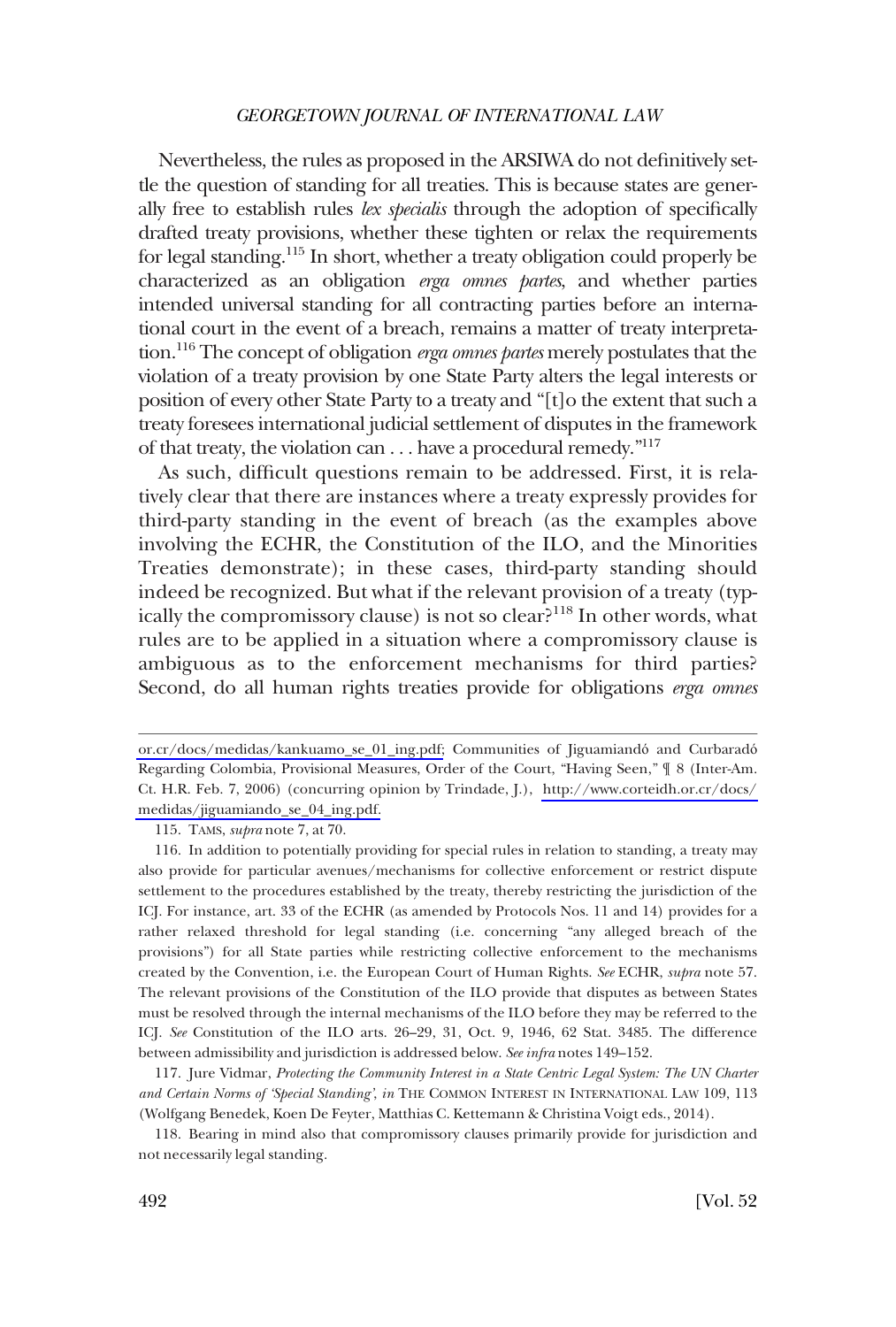<span id="page-24-0"></span>*partes*, given that most, if not all, human rights treaties provide for some obligations that are unable to be applied bilaterally or are "nonsynallagmatic"?<sup>119</sup> Moreover, are all substantive provisions within that treaty obligations *erga omnes partes*? For instance, it has been argued that since human rights treaties are not concluded on the basis of reciprocity, they are a "series of unilateral engagements solemnly contracted before the world as represented by the other Contracting Parties."120 If this characterization is accurate, then *prima facie* all obligations pertaining to human rights treaties are *erga omnes partes* in nature.<sup>121</sup> Yet, would it not be strange for all states to have standing over any violation of human rights treaty obligations, regardless of the significance of the treaty provision and the gravity of the breach?<sup>122</sup> If they do not, however, then how do we differentiate between obligations that are *erga omnes partes* and those that are not? As will be discussed in the next section, the ICJ case *Belgium v. Senegal*  provided some insight in relation to these questions.

### V. THE RECEPTION OF OBLIGATIONS *ERGA OMNES PARTES* BY THE ICJ

The notion of obligations *erga omnes partes* was first expressly endorsed by the ICJ in the case *Belgium v. Senegal.*<sup>123</sup> In this case, victims

120. Jean S. Pictet, *Commentary on First Geneva Convention: Convention (I) for the Amelioration of the Condition of the Wounded and Sick in Armed Forces in the Field*, *in* THE GENEVA CONVENTIONS OF 12 AUGUST 1949 (1952).

122. *See Barcelona Traction*, *supra* note 5, ¶ 91. The ICJ, in relation to the right to have access to justice, observed that "the instruments which embody human rights do not confer on States the capacity to protect the victims of infringements of such rights irrespective of their nationality. It is therefore still on the regional level that a solution to this problem has had to be sought; thus, within the Council of Europe." In other words, the corresponding duty to protect the right to access to justice does not qualify as an obligation *erga omnes*. *See* Manfred Lachs, *The Development and General Trends of International Law in Our Time*, 169 RECUEIL DES COURS 9 (1980); LOUIS HENKIN, HOW NATIONS BEHAVE: LAW AND FOREIGN POLICY 58 (2d ed. 1979) ("The ordinary violation of law or treaty is not yet a 'crime' against the society to be vindicated by the society.").

123. *Belgium v. Senegal*, *supra* note 13; *cf*. MARTIN DAWIDOWICZ, THIRD-PARTY COUNTERMEASURES IN INTERNATIONAL LAW 42–43 (2017) (observing that the admissibility of Australia in Whaling in

<sup>119.</sup> *See* Comm. on the Elimination of Racial Discrimination, Inter-State Communication Submitted by the State of Palestine Against Israel, ¶ 3.33, U.N. Doc. CERD/C/100/5 (Dec. 12, 2019) ("The Committee notes that the jurisprudence of the European and Inter-American systems of protection of human rights, as well as the General Comment of the Human Rights Committee, shows that the objective or non-synallagmatic nature of the substantive obligations contained in the European and American Convention of Human Rights has as a result, that any State party may trigger the collective enforcement machinery created by the respective treaty, independently from the existence of correlative obligations between the concerned parties.").

<sup>121.</sup> *See* Human Rights Comm., *General Comment No. 31: The Nature of the General Legal Obligation Imposed on States Parties to the Covenant*, ¶ 2, U.N. Doc. CCPR/C/21/Rev.1/Add.13 (May 26, 2004); Erika De Wet, *The International Constitutional Order*, 55 INT'L & COMP. L.Q. 51, 55 (2006).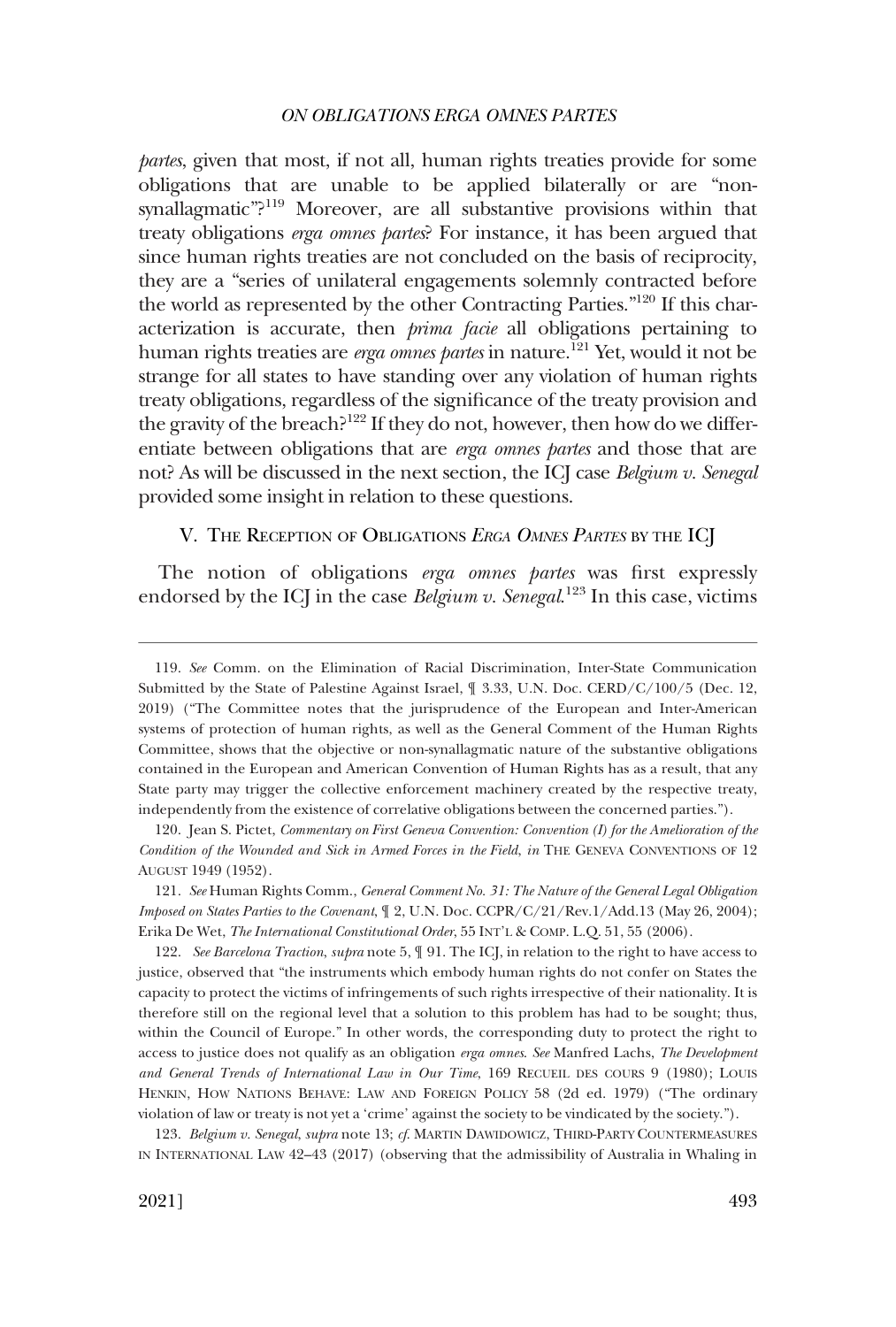of Chadian nationality instituted proceedings in the Belgian courts to prosecute Hissan Habré, the former president of Chad, who was alleged to have committed gross human rights violations.124 After the government was overthrown, Habré took refuge in Senegal.<sup>125</sup> Subsequent prosecutions of Habré in the Senegalese courts failed, because Senegalese law did not provide for the power to exercise universal jurisdiction.126 After Senegal's rejection of multiple requests made by Belgium for the extradition of Habré, Belgium brought a case against Senegal before the ICJ asking the Court to order Senegal to commence investigations against Habré for his crimes, on the basis that they were both parties to the United Nations Convention against Torture ("UNCAT").127 At issue was whether Belgium's status as a party to the UNCAT was sufficient in itself to justify legal standing before the ICJ in the absence of a special interest.<sup>128</sup> The majority in the judgment concluded in the affirmative on the basis that the object and purpose of the Convention requires state parties to the UNCAT to comply with certain, core obligations.129 In turn, all state parties have a common interest to ensure these common interests are complied with:

As stated in its Preamble, the object and purpose of the Convention is "to make more effective the struggle against torture . . . throughout the world." The States parties to the

Antarctic (Austl. v. Japan: N.Z. intervening), Judgment, 2014 I.C.J. 226 (Mar. 31), was implicitly based on the idea of obligations *erga omnes partes*). Note that various ICJ judges made observations effectively recognizing that obligations pertaining to human rights treaties may be owed to all States parties. Judge Simma observed in relation to the Geneva Convention that "regardless of whether the maltreated individuals were Ugandans or not, Uganda had the right—indeed the duty—to raise the violations of international humanitarian law [before the International Court of Justice]." *See* Armed Activities on Territory of the Congo (New Application: 2002) (Dem. Rep. Congo v. Rwanda), Judgment, 2005 I.C.J. 168, 347, ¶ 34 (Dec. 19) (separate opinion by Simma, J.). Judge Oda in *Bosnian Genocide* observed in relation to the obligation to prevent and punish acts of genocide under Article 1 of the Genocide Convention that "these legal obligations are borne in a general manner *erga omnes* by the Contracting Parties in their relations with all the other Contracting Parties to the Convention—or, even, with the international community as a whole—but are *not* obligations in relation to any specific and particular signatory Contracting Party," although he further commented that States are entitled to resolve disputes through other organs of the U.N. but not by invoking the responsibility of States before the ICJ. *See Bosnian Genocide*, *supra* note 68.

<sup>124.</sup> *Belgium v. Senegal*, *supra* note 13, ¶ 19.

<sup>125.</sup> *Id.* ¶ 16.

<sup>126.</sup> *Id.* ¶ 18.

<sup>127.</sup> *Id.* ¶ 65.

<sup>128.</sup> *Id.* ¶ 69.

<sup>129.</sup> *Id.* ¶ 68.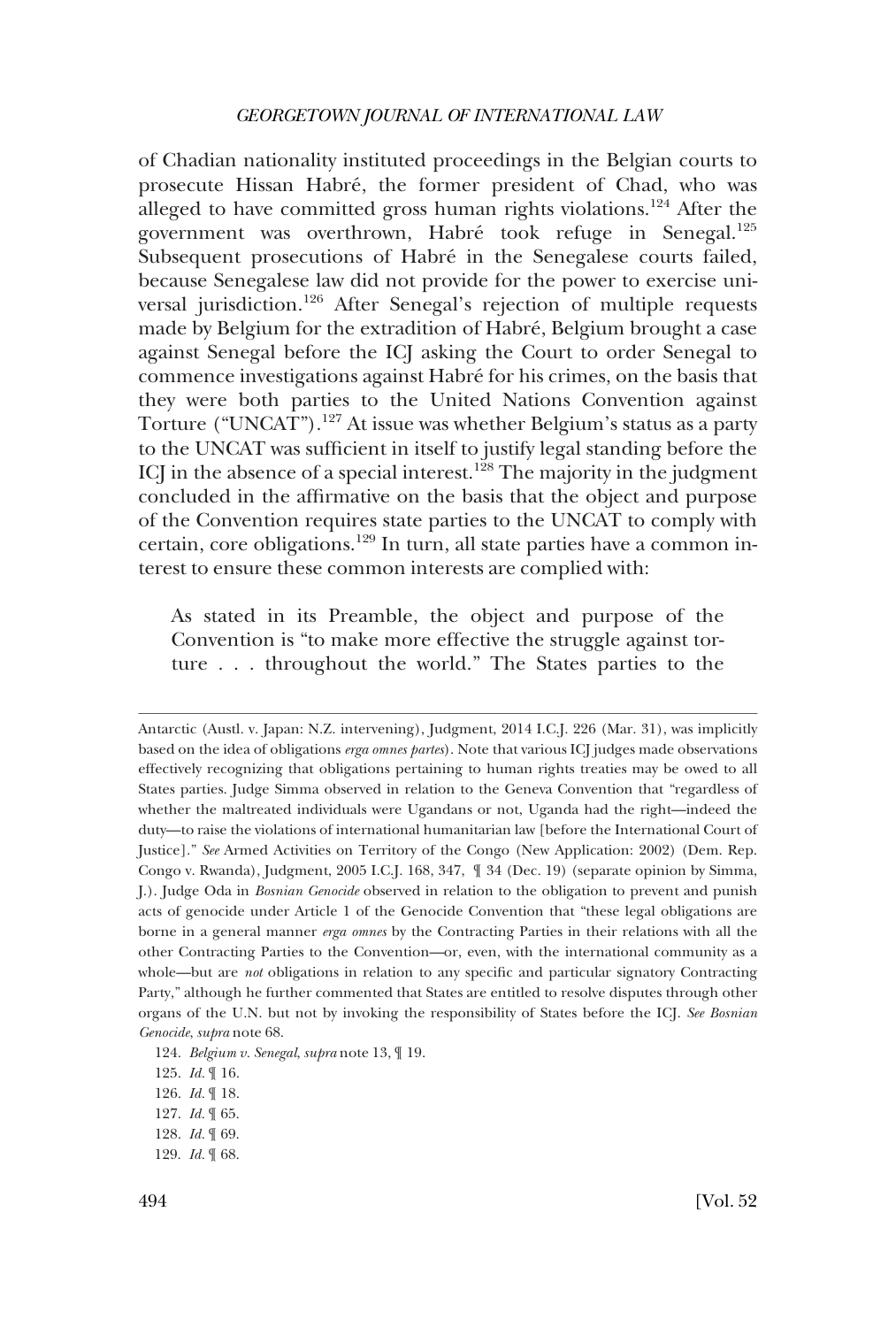Convention have a common interest to ensure, in view of their shared values, that acts of torture are prevented and that, if they occur, their authors do not enjoy impunity. The obligations of a State party to conduct a preliminary inquiry into the facts and to submit the case to its competent authorities for prosecution are triggered by the presence of the alleged offender in its territory, regardless of the nationality of the offender or the victims, or of the place where the alleged offences occurred.

All the other States parties have a common interest in compliance with these obligations by the State in whose territory the alleged offender is present. *That common interest implies that the obligations in question are owed by any State party to all the other States parties to the Convention.* All the States parties "have a legal interest" in the protection of the rights involved (Barcelona Traction, Light and Power Company, Limited (Belgium v. Spain), Second Phase, Judgment, I.C.J. Reports 1970, p. 32, para. 33).

These obligations may be defined as "obligations *erga omnes partes*" in the sense that each State party has an interest in the others' compliance in any given case.<sup>130</sup>

The ICJ then drew parallels between the UNCAT and the Genocide Convention and concluded that they are similar in nature; for example, for both Conventions, state parties do not have an "interest of their own; they merely have . . . a common interest, namely, the accomplishment of those high purposes which are the raison d'être of the Convention."131 The ICJ further concluded:

The common interest in compliance with the relevant obligations under the Convention against Torture implies the entitlement of each State party to the Convention to make a claim concerning the cessation of an alleged breach by another State party. If a special interest were required for that purpose, in many cases no State would be in the position to make such a claim. It follows that any State party to the Convention may

<sup>130.</sup> *Id.* ¶ 68.

<sup>131.</sup> *Id.* (citing Reservations to Convention on Prevention and Punishment of Crime of Genocide, Advisory Opinion, 1951 I.C.J. 15, 23 (May 28)).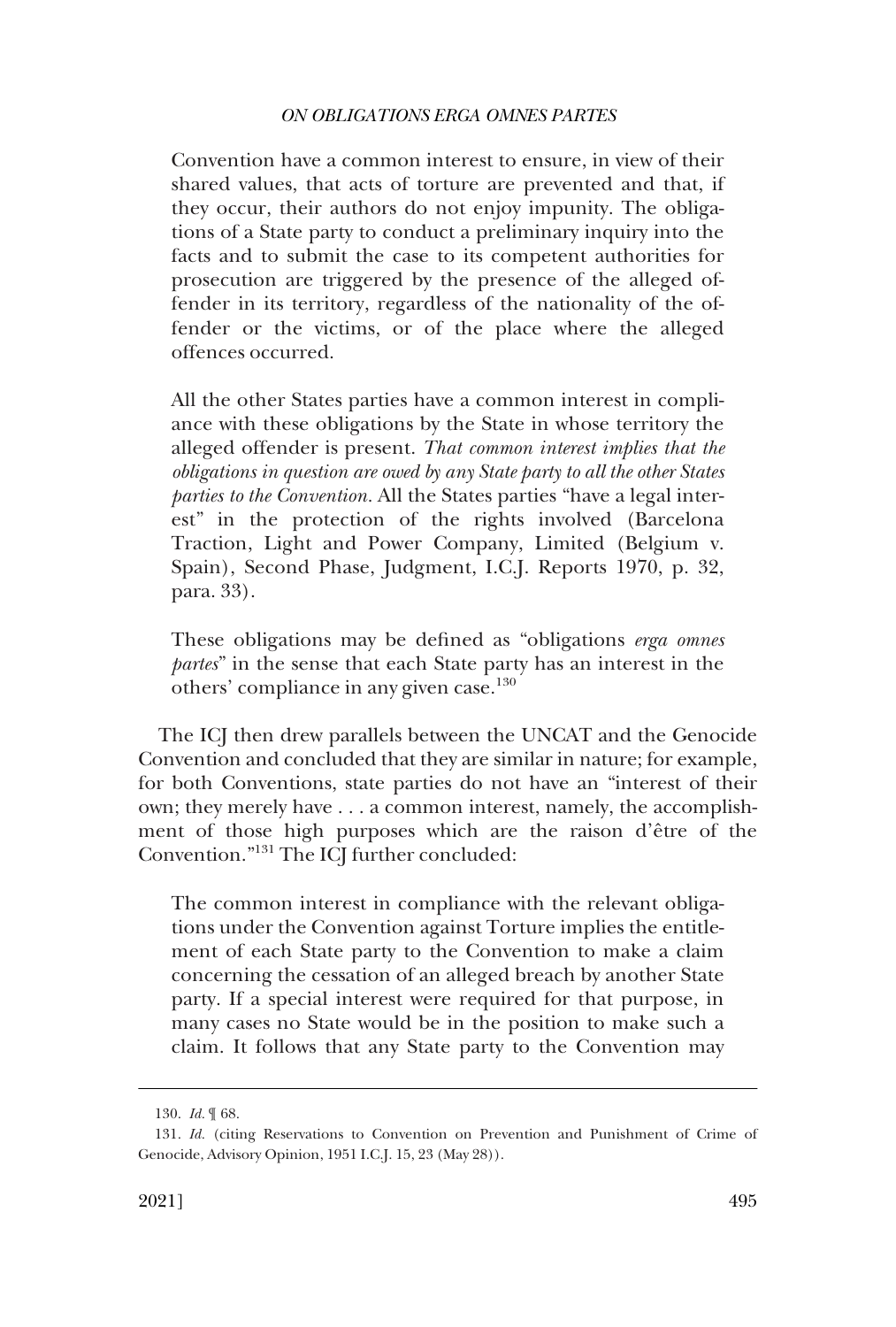invoke the responsibility of another State party with a view to ascertaining the alleged failure to comply with its obligations erga omnes partes, such as those under Article 6, paragraph 2, and Article 7, paragraph 1, of the Convention, and to bring that failure to an end. $132$ 

The majority in *Belgium v. Senegal* thus made important observations. First, in order to identify obligations *erga omnes partes*, one must seek to ascertain (i) the object and purpose of the Convention and therefore the community interest that the treaty seeks to secure.<sup>133</sup> Then, one must further understand (ii) the design of the Convention, in particular how it purports, through articulating various rights and obligations, to give effect to the Convention's purpose, so as to (iii) determine whether the obligation at issue was incorporated to fulfil this purpose.134 In this case, the ICJ decided that the "obligations of a State party to conduct a preliminary inquiry into the facts and to submit the case to its competent authorities for prosecution" are essential to fulfilling the aim of the treaty and therefore all states parties ought to have a legal interest in others' compliance with the obligation.<sup>135</sup>

The above remarks are essential, as they suggest that not all obligations pertaining to the UNCAT are obligations *erga omnes partes.*136 The

136. *See also Belgium v. Senegal*, *supra* note 13 (declaration by Donoghue, J. ¶ 12).

<sup>132.</sup> *Belgium v. Senegal, supra* note 13, ¶ 69.

<sup>133.</sup> *Id.* 

<sup>134.</sup> *Id.* 

<sup>135.</sup> *Id.* The majority judgment was criticized by Judge Xue and Judge ad hoc Sur. First, both judges found that the ICJ's reliance on an obiter dictum from *Barcelona Traction* was misguided. Furthermore, Judge Xue thought that the dictum referred to the nature of substantive obligations (being owed to all); the ICJ had not commented on the procedural aspects of such obligations (including those relating to standing). She observed that the ICJ in *Barcelona Traction*  had not intended to change the status of law at that time, namely the fact that *actio popularis* does not exist in international law. Second, both judges found the ICJ's conclusion on admissibility inconsistent with the law on state responsibility. In particular, Judge Xue observed that it is one thing to find that a state has an interest in compliance with certain treaty obligations, but another to say that a state has standing; only the "injury" of a state within the meaning of Article 42 of the ARSIWA gives rise to standing. Judge ad hoc Sur observed that the majority had relied on a concept borrowed from the ARSIWA that was *lex ferenda*. *See id.* (dissenting opinion by Xue, J.); *id.*  (dissenting opinion by Sur, J.) The tension between the dictums of the *1966 South West Africa* case and *Barcelona Traction* on *actio popularis* and obligations *erga omnes* was addressed in Sections II and III above. The development of Articles 42 and 48 of the ARSIWA as well as its recognition by international tribunals was also addressed in Section IV. This Article disagrees with the conclusions of both judges on these points, for there is, to say the very least, an emerging recognition of obligations *erga omnes partes—*one that is, in fact, consistent with earlier authorities of international courts and tribunals.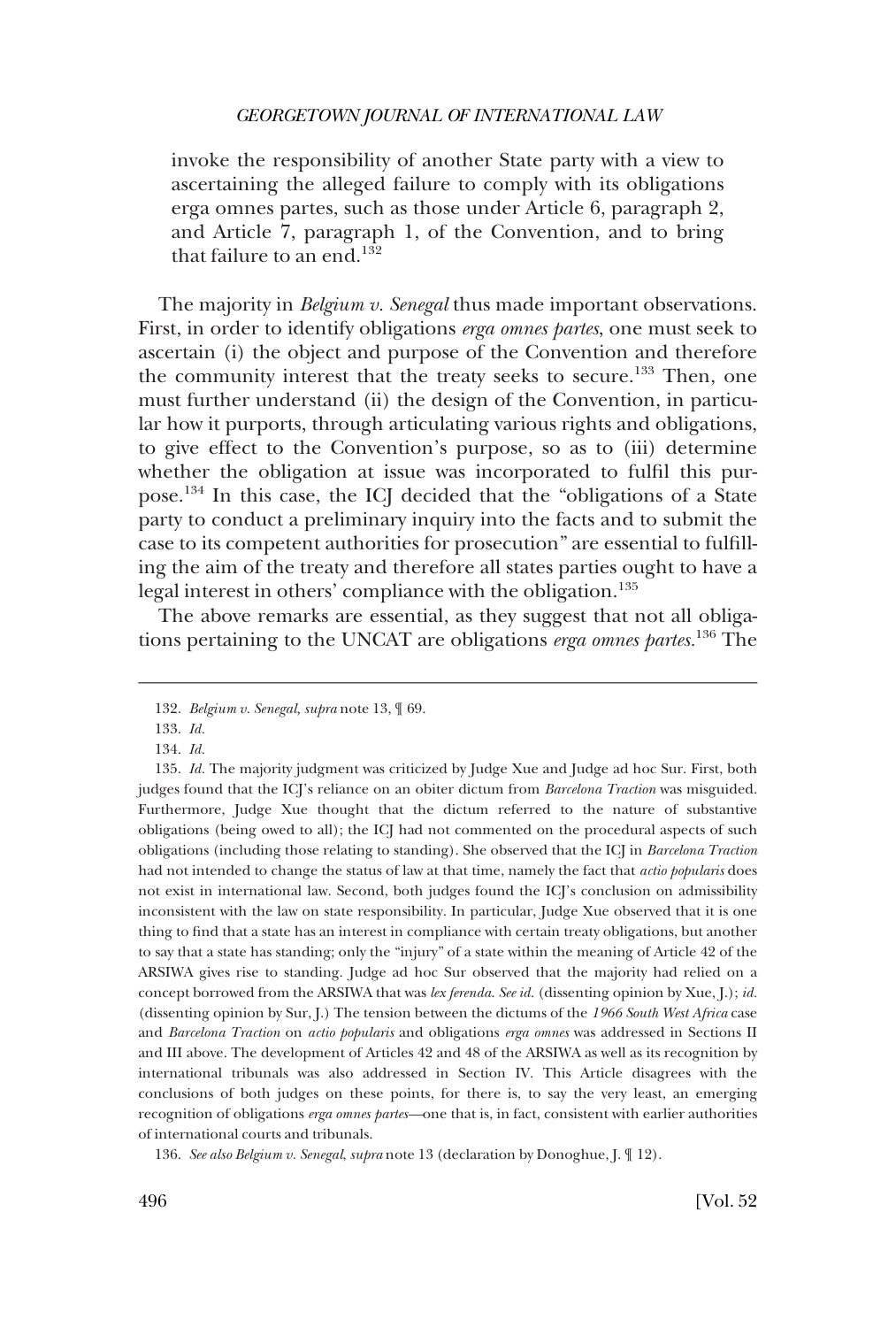UNCAT contains a wide list of provisions in relation to the prevention and prohibition of torture, including Articles 10 and 11 on the obligation to ensure that education and information regarding the prohibition of torture are fully integrated into the training of law enforcement officers, and the obligation to keep a systemic review of interrogation rules.137 Article 15 of the UNCAT further provides for the exclusion of statements extracted by torture from legal proceedings.<sup>138</sup> It would indeed be unimaginable that third-party states should have standing against a state in an international forum should the latter allegedly have failed to fulfil these provisions.

The conceptual link between the object and purpose of a treaty and its underlying common interests gives rise to further implications: since obligations *erga omnes partes* are those that are integral to the object and purpose of the treaty, it is likely that they are also obligations that cannot be subject to reservations, as provided by Article 19(c) of the VCLT.139 Moreover, states parties will not be able to contract out of such obligations as amongst themselves.<sup>140</sup> Article 41 of the VCLT provides that:

Two or more of the parties to a multilateral treaty may conclude an agreement to modify the treaty as between themselves alone if  $\dots$  (b) the modification in question is not prohibited by the treaty and  $\dots$  (ii) [if the modification] does not relate to a provision, derogation from which is incompatible with the effective execution of the object and purpose of the treaty as a whole.<sup>141</sup>

This is consistent with the idea that obligations *erga omnes partes* are non-bilateral obligations "owed by any State party to all the other States parties to the Convention."142

Interestingly, since all multilateral treaties have an object and purpose, the practical application of obligations *erga omnes partes* may extend beyond human rights treaties and beyond treaties that are nonreciprocal in character. For instance, they may even apply to free trade

<sup>137.</sup> Convention Against Torture and Other Cruel, Inhuman or Degrading Treatment or Punishment arts. 10, 11, Dec. 10, 1984, 1465 U.N.T.S. 85.

<sup>138.</sup> *Id.* art. 15.

<sup>139.</sup> VCLT, *supra* note 74, art. 19(c).

<sup>140.</sup> *Id.* art. 41.

<sup>141.</sup> *Id.* 

<sup>142.</sup> *Belgium v. Senegal*, *supra* note 13, ¶ 68.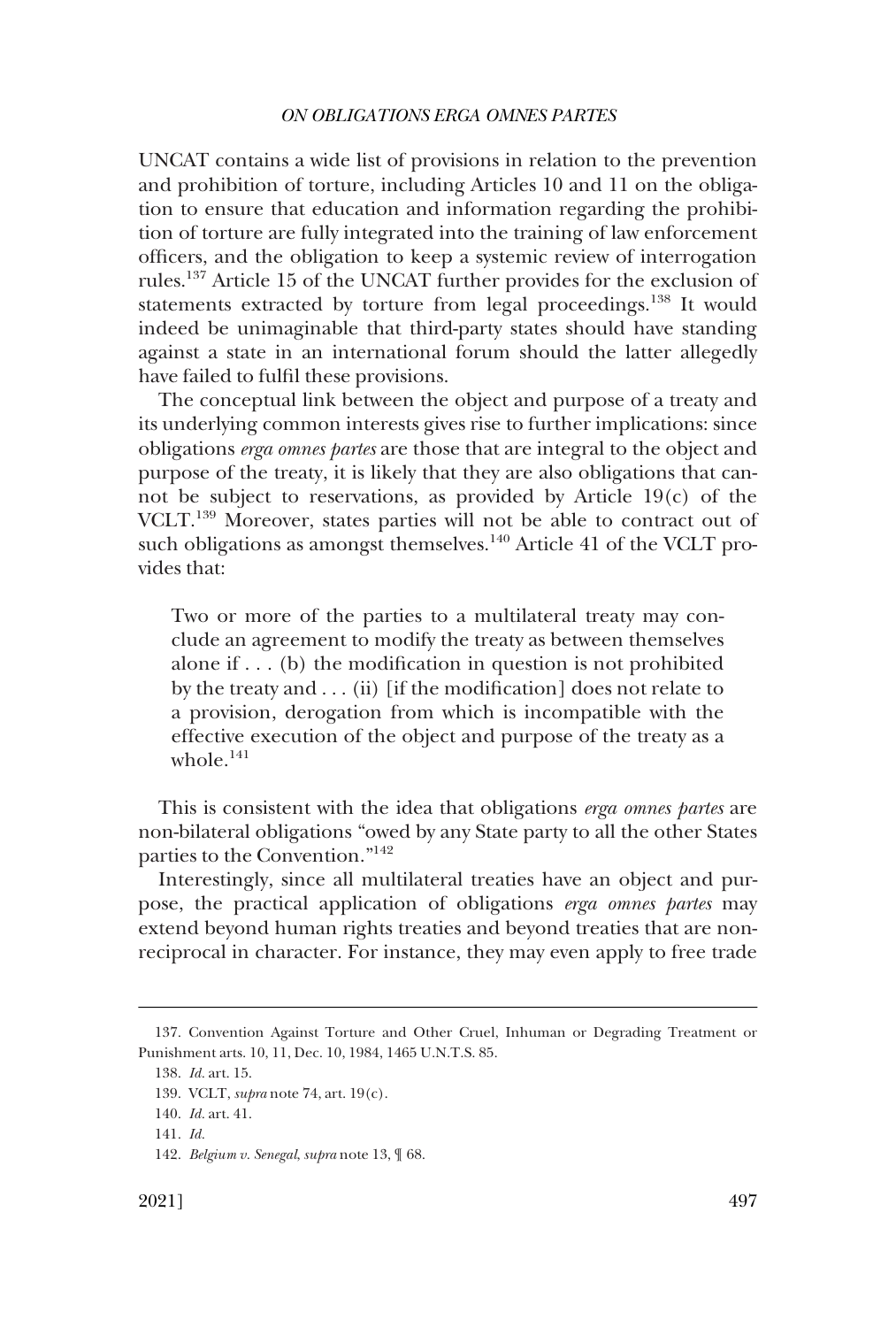<span id="page-29-0"></span>agreements.143 In fact, following from the above analysis, a breach of obligations *erga omnes partes* is conceptually no different from a "material breach" envisaged under Article 60 of the VCLT.<sup>144</sup> Article 60(3) of the VCLT provides that a material breach of a treaty "consists in: (a) a repudiation of the treaty not sanctioned by the present Convention; or (b) the violation of a provision essential to the accomplishment of the object or purpose of the treaty."145 By affording third-party standing in the event of such a breach, the very concept of obligations *erga omnes partes* supplements the VCLT regarding the consequences for material breach, $146$  by providing a third state with the legal remedy to make a claim for the cessation of the alleged breach, where judicial settlement is envisaged.147

## A. *Standing, Admissibility, and Jurisdiction*

Nevertheless, it is important to clarify that the practical application of obligations *erga omnes partes* relates solely to standing<sup>148</sup>—which, in

147. Where judicial settlement is not expressly provided, a breach of an obligation *erga omnes partes* may provide the legal basis for countermeasures as envisaged by the ARSIWA. *See* ARSIWA, *supra* note 79, art. 54.

148. Both obligations *erga omnes* and *erga omnes partes* relate strictly to legal standing. *See* Legal Consequences of the Construction of a Wall in the Occupied Palestinian Territory, *supra* note 63, ¶¶ 37, 213 (separate opinion by Higgins, J.); see also the series of cases in note 122 below. In her dissenting opinion in *Belgium v. Senegal*, *supra* note 13, Judge Xue argued that the UNCAT had

<sup>143.</sup> *See, e.g.*, Chios Carmody, *WTO Obligations as Collective*, 17 EUR. J. INT'L L. 419 (2006); Joost Pauwelyn, *A Typology of Multilateral Treaty Obligations: Are WTO Obligations Bilateral or Collective in Nature?*, 14 EUR. J. INT'L L. 907 (2003).

<sup>144.</sup> Marco Longobardo, *The Contribution of International Humanitarian Law to the Development of the Law of International Responsibility Regarding Obligations* Erga Omnes *and* Erga Omnes Partes, 23 J. CONFLICT & SEC. L. 383, 397 (2018).

<sup>145.</sup> VCLT, *supra* note 74, art. 60(3).

<sup>146.</sup> VCLT, *supra* note 74, art. 60(2), provides that: "A material breach of a multilateral treaty by one of the parties entitles: (a) The other parties by unanimous agreement to suspend the operation of the treaty in whole or in part or to terminate it either: (i) in the relations between themselves and the defaulting State, or (ii) as between all the parties; (b) A party specially affected by the breach to invoke it as a ground for suspending the operation of the treaty in whole or in part in the relations between itself and the defaulting State; (c) Any party other than the defaulting State to invoke the breach as a ground for suspending the operation of the treaty in whole or in part with respect to itself if the treaty is of such a character that a material breach of its provisions by one party radically changes the position of every party with respect to the further performance of its obligations under the treaty." Article 60(5) provides that: "Paragraphs 1 to 3 do not apply to provisions relating to the protection of the human person contained in treaties of a humanitarian character, in particular to provisions prohibiting any form of reprisals against persons protected by such treaties."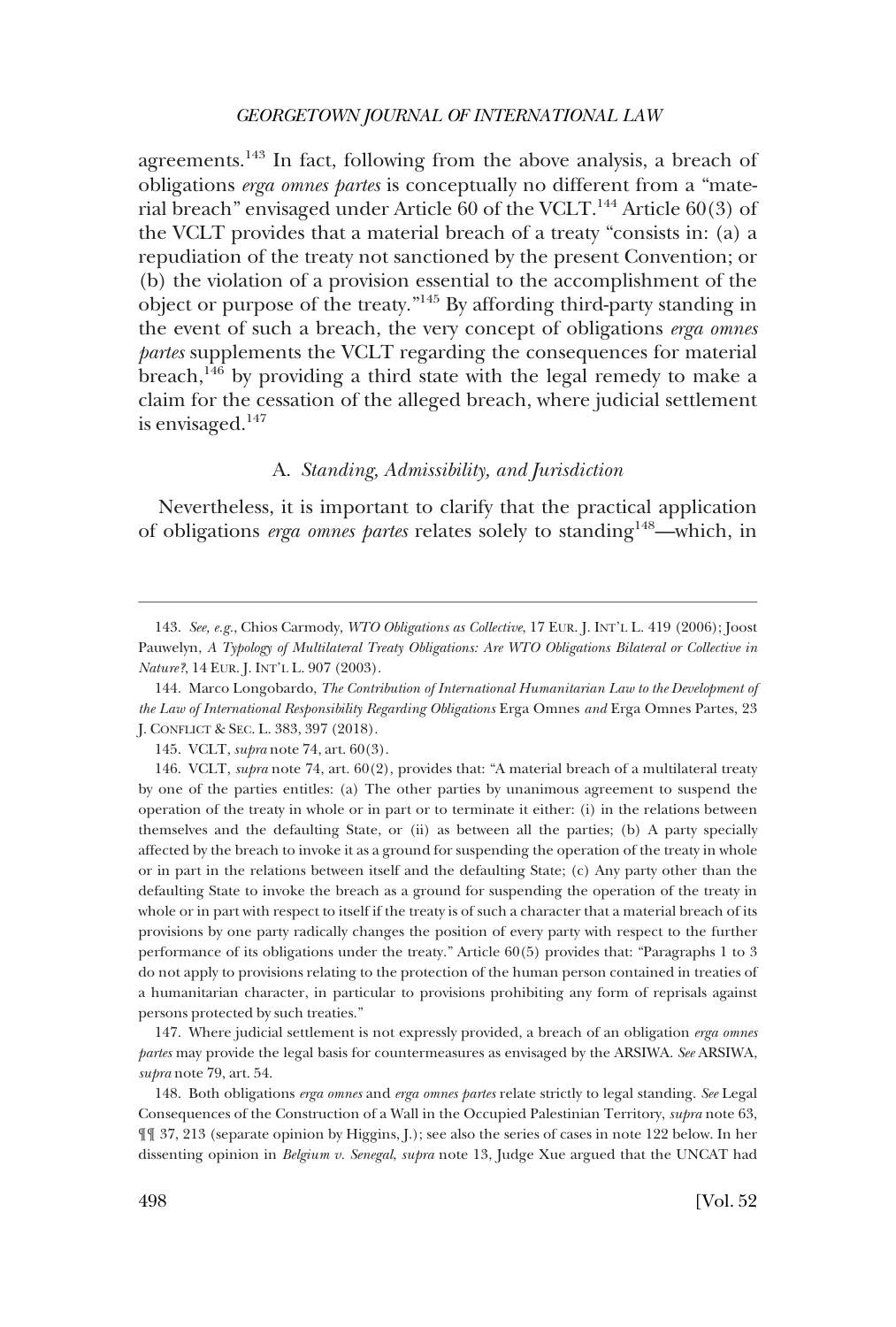# turn, is an aspect of admissibility.149 Furthermore, obligations *erga omnes partes* do not relate to jurisdiction.<sup>150</sup> In order to bring a claim against a

put in place a treaty body to monitor states' compliance with the convention, and that it further provided for an inter-State complaints procedure, both of which served to safeguard the common interests of all contracting parties in compliance with treaty obligations. She thus argued that the concern of the majority that the obligation would not be enforceable "should a special interest be required" was therefore unfounded. She added that the Convention allowed state parties to make a reservation on the jurisdiction of the ICJ, which suggested that the Convention did not intend to create obligations *erga omnes partes.* It is submitted that Judge Xue conflated the relationship amongst standing, admissibility, and jurisdiction. The question of obligations *erga omnes partes*  relates strictly to standing, which in turn depends on the nature of the obligation itself (whether it is owed to one or owed to all). It does not relate to the other aspects of admissibility (such as the non-existence of a dispute, or the failure to exhaust local remedies), nor to the issue of jurisdiction. Judge Xue's focus on the mechanisms in place for fulfilling the objects and purpose of the treaty to rebut the argument that state parties intended to create obligations *erga omnes partes* was therefore misplaced. If anything, the very inclusion of these mechanisms strengthens the argument that the obligations are not of a reciprocal nature—hence the need for collective enforcement. That the compromissory clause of the ICJ may be the subject of reservation is a matter of jurisdiction and does not alter the *erga omnes partes* nature of the obligations involved, as the latter relates to standing and not jurisdiction. States may freely agree to one form of dispute settlement or another; this does not alter the nature of the treaty obligation. Meanwhile, Judge Xue's skepticism of the admissibility of the claim only makes sense if she was suggesting that the creation of such enforcement mechanisms (such as inter-state communications) implies that the state parties to the treaty do not intend disputes arising to be eligible for judicial settlement (which is an aspect of admissibility), or do not intend the ICJ to have jurisdiction over disputes arising from the UNCAT. Nevertheless, both interpretations must be considered incorrect in light of Article 30 of the UNCAT, which expressly provides for the ICJ as a forum of dispute resolution.

149. *See* Abaclat and Others v. Arg. Republic, ICSID Case No. ARB/07/5, Decision on Jurisdiction and Admissibility, Dissenting Opinion of Georges Abi-Saab, ¶¶ 18, 126 (Aug. 4, 2011) ("[J]urisdiction is first and foremost a power, the legal power to exercise the judicial or arbitral function. Any limits to this power, whether inherent or consensual, i.e. stipulated in the jurisdictional title (consent within certain limits, or subject to reservations or conditions relating to the powers of the organ) are jurisdictional by essence." "Generically, the admissibility conditions relate to the claim, and whether it is ripe and capable of being examined judicially, as well as to the claimant, and whether he or she is legally empowered to bring the claim to court." While a lack of jurisdiction *stricto sensu* means that the claim cannot at all be brought in front of the body called upon, a lack of admissibility means that the claim was neither fit nor mature for judicial treatment.).

150. The difference between standing and jurisdiction has been acknowledged in a series of ICJ cases. In Armed Activities on Territory of Congo, (New Application: 2002) (Dem. Rep. Congo v. Rwanda), Judgment, 2006 I.C.J 6, ¶ 64 (Feb. 3), the Democratic Republic of the Congo alleged that Rwanda had violated the Genocide Convention. Rwanda, however, made a reservation to Article IX of the Convention (i.e. the compromissory clause). The ICJ took the view that "the mere fact that rights and obligations *erga omnes* may be at issue in a dispute would not give the ICJ jurisdiction to entertain that dispute. The same applies to the relationship between peremptory norms of general international law (*jus cogens*) and the establishment of the Court's jurisdiction." This distinction—between standing and jurisdiction—was maintained in the Application of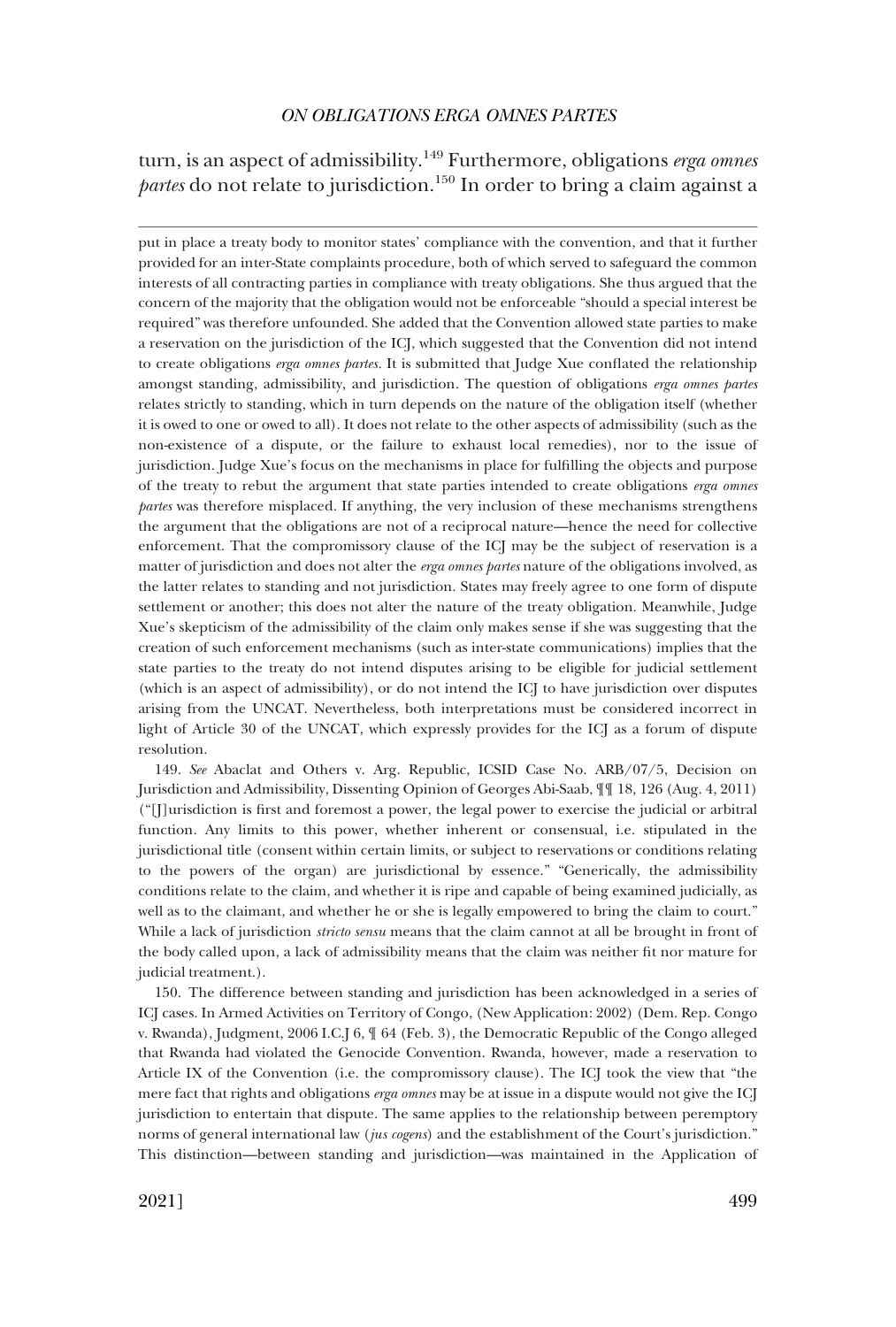<span id="page-31-0"></span>defendant state on the ground of a breach of an obligation *erga omnes partes*, not only must the court have jurisdiction to adjudicate the dispute, but all other aspects of admissibility must also be met.<sup>151</sup> In fact, once it is clarified that the *erga omnes partes* nature of an obligation does not replace the need for a claimant state to prove other aspects of admissibility, one can readily perceive that the effect of obligations *erga omnes partes* is not as drastic as may first appear.

#### B. *Obligations* Erga Omnes Partes *and Provisional Measures*

The above is largely confirmed in the *Application of the Convention on the Prevention and Punishment of the Crime of Genocide* (*The Gambia v. Myanmar*) (Provisional Measures) in relation to the Genocide Convention.152 In finding that The Gambia had *prima facie* standing to submit a dispute with Myanmar on the basis of the alleged violations of obligations under the Genocide Convention, the majority declared that:

In view of their shared values, all the States parties to the Genocide Convention have a common interest to ensure that acts of genocide are prevented and that, if they occur, their authors do not enjoy impunity. That common interest implies

151. Application of Convention on Prevention and Punishment of Crime of Genocide (Croat. v. Serb.), Preliminary Objections, 2008 I.C.J. 412, ¶ 120 (Nov. 18) (listing examples of objections to admissibility as "failure to comply with the rules as to nationality of claims; failure to exhaust local remedies; the agreement of the parties to use another method of pacific settlement; or mootness of the claim"); Oil Platforms (Iran v. U.S.), Judgment, 2003 I.C.J. 161, ¶ 29 (Nov. 6) ("Objections to admissibility normally take the form of an assertion that, even if the Court has jurisdiction and the facts stated by the application State are assumed to be correct, nonetheless there are reasons why the Court should not proceed to an examination of merits."); *see also Belgium v. Senegal*, *supra* note 13 (declaration of Donoghue, J. ¶¶ 14–16).

Convention on Prevention and Punishment of Crime of Genocide (Bosn. &Herz. v. Serb. & Montenegro), Judgment, 2007 I.C.J. 43, ¶ 147 (Feb. 26), when the ICJ explained that its jurisdiction over obligations pertaining to the Genocide Convention under Article IX cannot be extended to other obligations that do not amount to genocide: "[t]hat is so even if the alleged breaches are of obligations under peremptory norms, or of obligations which protect essential humanitarian values, and which may be owed *erga omnes*." In *East Timor*, *supra* note 3, after affirming the *erga omnes* character of the right to self-determination, the ICJ remarked that "the Court considers that the *erga omnes* character of a norm and the rule of consent to jurisdiction are two different things. Whatever the nature of the obligation invoked, the Court could not rule on the lawfulness of the conduct of a State when its judgment would imply an evaluation of the lawfulness of the conduct of another State which is not a party to the case. Where this is so, the Court cannot act, even if the right in question is a right *erga omnes*."

<sup>152.</sup> *See The Gambia v. Myanmar*, *supra* note 20, at 7.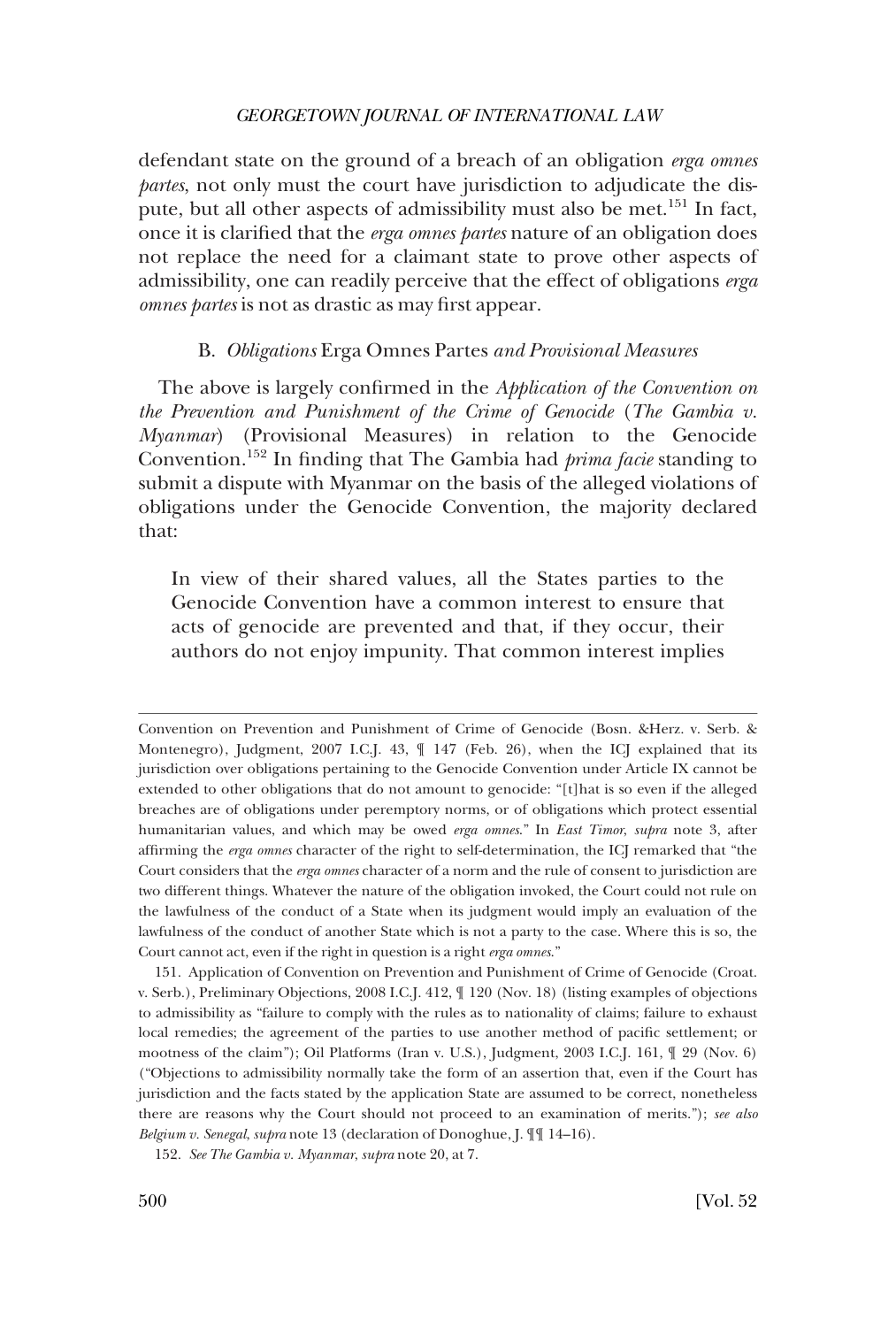that the obligations in question are owed by any State party to all the other States parties to the Convention.

In its Judgment in the case concerning *Questions relating to the Obligation to Prosecute or Extradite* (*Belgium v. Senegal*), the Court observed that the relevant provisions in the Convention against Torture were "similar" to those in the Genocide Convention. The Court held that these provisions generated "obligations [that] may be defined as 'obligations erga omnes partes' in the sense that each State party has an interest in compliance with them in any given case" (Judgment, I.C.J. Reports 2012 (II), p. 449, para. 68). It follows that any State party to the Genocide Convention, and not only a specially affected State, may invoke the responsibility of another State party with a view to ascertaining the alleged failure to comply with its obligations *erga omnes partes*, and to bring that failure to an end.<sup>153</sup>

The common interest in the Genocide Convention is evident and the subject matter of the case—the prohibition of genocide—clearly falls within the object and purpose of the treaty.

The case, however, gave rise to some unique issues. According to the 2018 Report published by the United Nations Human Rights Council's Independent Fact-Finding Mission on Myanmar, as a result of the violent conflict, nearly 725,000 Rohingya fled to Bangladesh.<sup>154</sup> Myanmar argued that, in this case, Bangladesh was specifically affected and therefore, even if The Gambia had a legal interest in the case, its standing against Myanmar was subsidiary to the standing of Bangladesh.<sup>155</sup> The ICJ seemingly dodged Myanmar's question: if a specifically affected state can be identified, is the right of a third state to invoke responsibility under *erga omnes partes* subsidiary to that of the specifically affected state? Therefore, does a third state only have standing when the specially affected state has waived its right to invoke responsibility against the violating State? As addressed in Section IV above, it is likely that, if the party that is not directly injured merely seeks to see the breached obligation complied with and does not seek reparations on behalf of the injured state, there ought not to be an issue of subsidiarity.<sup>156</sup>

<sup>153.</sup> *Id.* ¶ 41.

<sup>154.</sup> *See id.* ¶ 71.

<sup>155.</sup> *Id.* ¶ 39.

<sup>156.</sup> *See supra* text accompanying notes 86–89.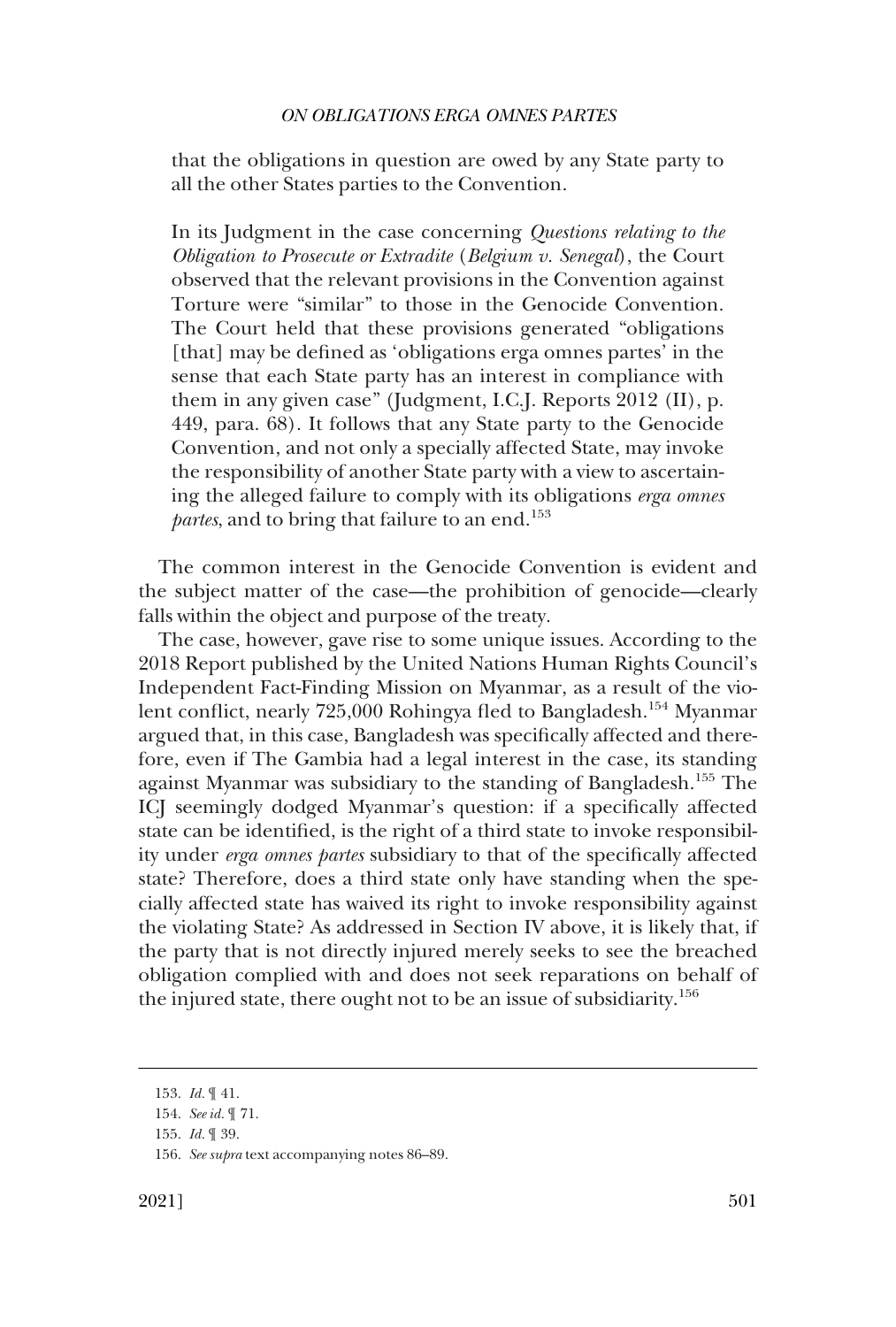Another point the ICJ failed to address is whether there are formal admissibility requirements that must be met before a third state can invoke the responsibility of another on the basis of *erga omnes partes*. For example, must the third state first appeal to the alleged state to put the breach to a stop? Must the third state first notify the alleged state of its intention to pursue the claim before an international court? Or should the state have exhausted local remedies, similar to those envisaged under Articles 43, 44, and 45 of the ARSIWA?<sup>157</sup> Though these procedural requirements do not affect the *erga omnes partes* nature of convention obligations, there is seemingly no good reason to think they need not be complied with in establishing admissibility. Perhaps another matter requiring clarification is whether the standard of review for admissibility at the stage of a request for provisional measures is lower than if the same issue is to be considered at the preliminary objections stage; in the former phase, a state is only required to satisfy the ICJ that the dispute is *prima facie* admissible.<sup>158</sup>

Nonetheless, the ICJ's endorsement of the concept of obligations *erga omnes partes* is absolutely vital to defending the common values and interests established by a multilateral treaty, where these values and interests are at "real and imminent risk of irreparable prejudice."159 The significance is profound, as this endorsement acknowledges that the object and purpose of a multilateral treaty may be frustrated by a breach on the part of any one state,<sup>160</sup> and when that happens, judicial recourse should be available to all states that are party to the respective treaties to demand the violation to stop. This is also important for protecting the treaty's integrity, as it is conceivable that if one state can breach the object and purpose of a treaty without being held accountable, other states may follow suit, entailing the complete breakdown of

<sup>157.</sup> ARSIWA, *supra* note 79, art. 48(3) ("The requirements for the invocation of responsibility by an injured State under articles 43, 44 and 45 apply to an invocation of responsibility by a State entitled to do so under paragraph 1.").

<sup>158.</sup> *See* Land and Maritime Boundary Between Cameroon and Nigeria (Cameroon v. Nigeria), Provisional Measures, 1996 I.C.J. 13 (Mar. 15).

<sup>159.</sup> The criterion that there must be "a real and imminent risk that irreparable prejudice will be caused to the rights [of the applicant State]" is a requirement for the indication of provisional measures. Application of International Convention for Suppression of Financing of Terrorism and of International Convention on Elimination of All Forms of Racial Discrimination (Ukr. v. Russ.), Provisional Measures, 2017 I.C.J. 104, ¶ 89 (Apr. 19).

<sup>160.</sup> The most obvious example would be when a State engages in activity that may cause serious damage to the environment in contravention of an environmental agreement. Other examples may involve the conducting of exploitative fisheries and whaling practices, the destruction of cultural heritage, or the conducting of nuclear tests, in contravention of multilateral treaties adopted to regulate these activities.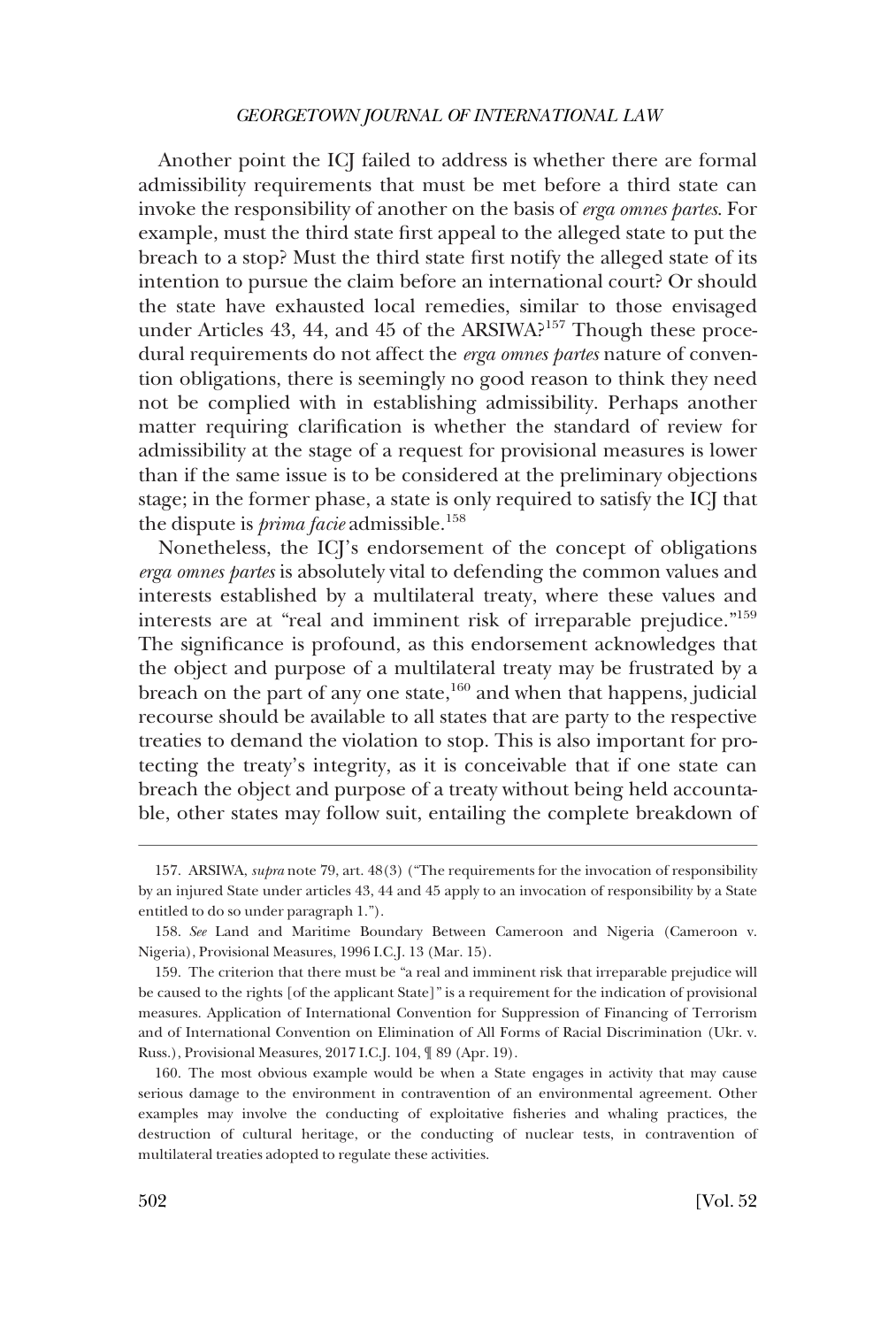<span id="page-34-0"></span>the regulatory regime that the multilateral treaty intended to establish. Having access to provisional measures in such situations exemplifies the very rationale of these measures, i.e. to preserve the rights of all treaty parties; $161$  this would not be possible if a special interest was required. Moreover, if such provisional measures are respected by all states involved, they may disincentivize the use of third-party countermeasures, and may, in turn, contribute to strengthening the use of the ICJ as a forum for dispute resolution and thus the rule of law at the international level.

## VI. CONCLUSIONS

This Article has outlined the development of obligations *erga omnes partes.* It began by cautioning against overreliance on the 1966 judgment in *South West Africa* denying third-party standing, and illustrated the seismic change in the perception of international obligations (influenced largely by mutual commitments undertaken by states toward protecting human rights) that led to the ICJ's observation in *Barcelona Traction* that there may be obligations owed to the international community as a whole. The Article then appraised the ILC's effort to articulate state responsibility on the basis of "common interests" and traced how the ILC's proposals were adopted in the jurisprudence of regional courts and international tribunals.

Importantly, as this Article argues, the subsequent endorsement of obligations *erga omnes partes* by the ICJ provides valuable guidance on how to identify those treaty obligations where the standing of thirdparty states is not expressly provided for. In such cases, whether an obligation is deemed *erga omnes partes* depends on whether the obligation is essential to the fulfilment of the treaty's object and purpose.<sup>162</sup> Through this ruling, the ICJ's approach potentially expanded the application of the concept, implying that the concept of obligations *erga omnes partes* may be applied outside of human rights conventions. In such a way, the notion of obligations *erga omnes partes* essentially asserts that "even in the absence of an express clause recognizing standing, all States can institute proceedings if they seek to defend a small range of obligations protecting fundamental community values [forming the raison d'etre of a treaty]."163 Viewed in this light, a breach of *erga omnes* 

<sup>161.</sup> *See* United States Diplomatic and Consular Staff in Tehran (U.S. v. Iran), Provisional Measures, 1979 I.C.J. 7, ¶ 44 (Dec. 15).

<sup>162.</sup> *See supra* notes 133–35.

<sup>163.</sup> Christian J. Tams, *Individual States as Guardians of Community Interests*, *in* FROM BILATERALISM TO COMMUNITY INTEREST: ESSAYS IN HONOUR OF BRUNO SIMMA 379, 386 (Ulrich